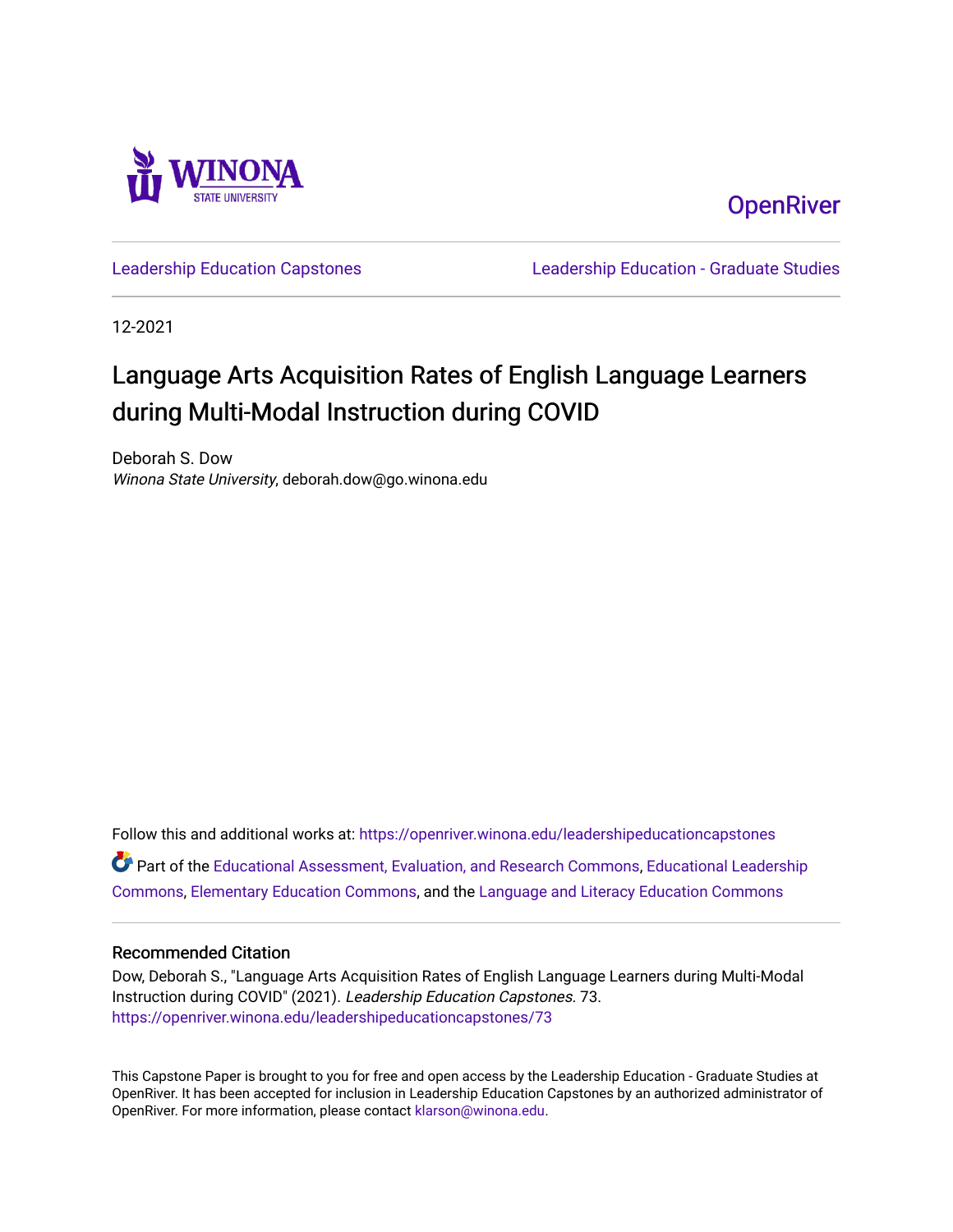Language Arts Acquisition Rates of English Language Learners during

Multi-Modal Instruction during COVID

## A Thesis

Submitted to the Faculty

of the Department of Leadership Education College of Education

of Winona State University

by

Deborah S. Dow

In Partial Fulfillment of the Requirements

for the Degree of

Master of Leadership Education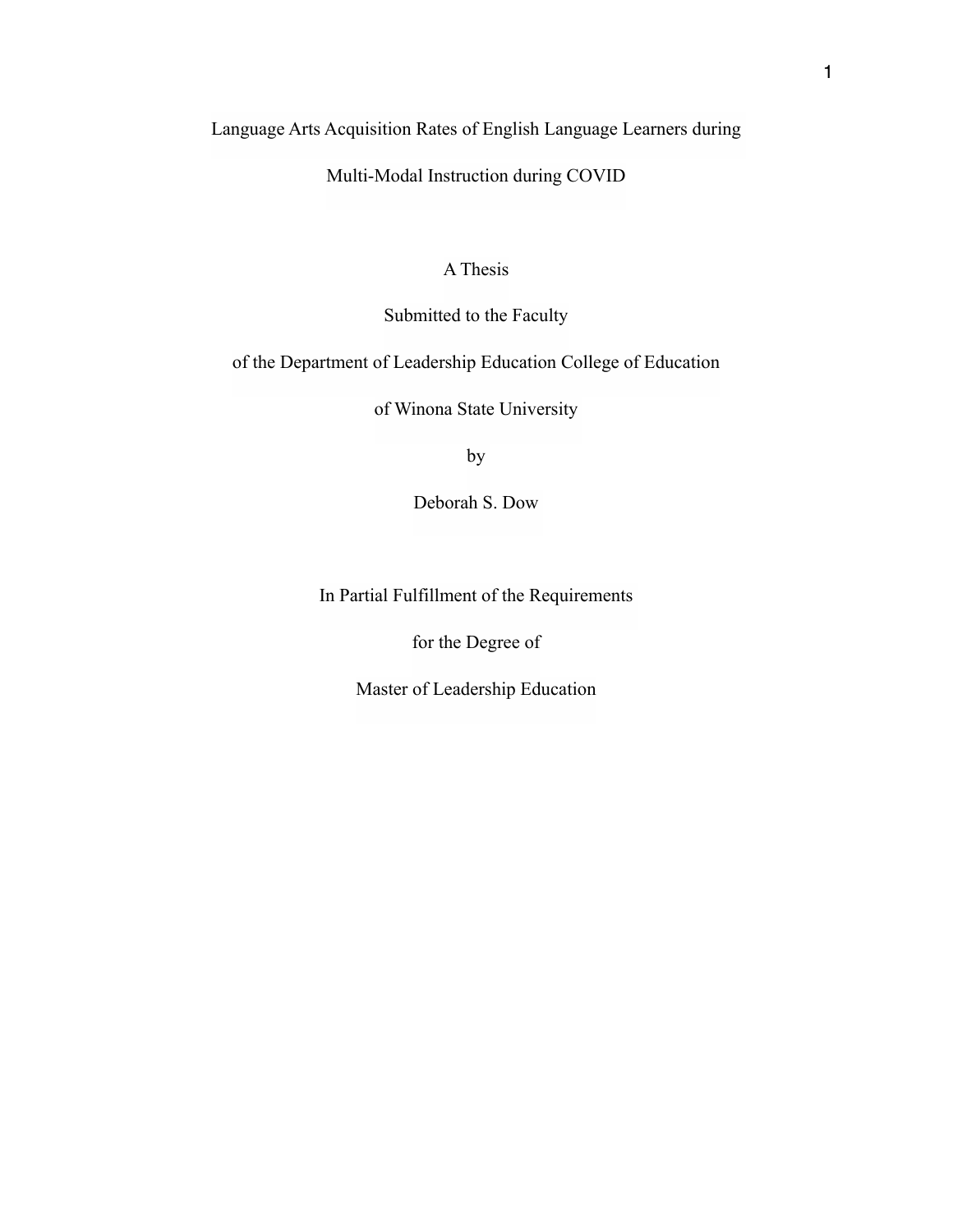## **Contents**

|  | .31 |
|--|-----|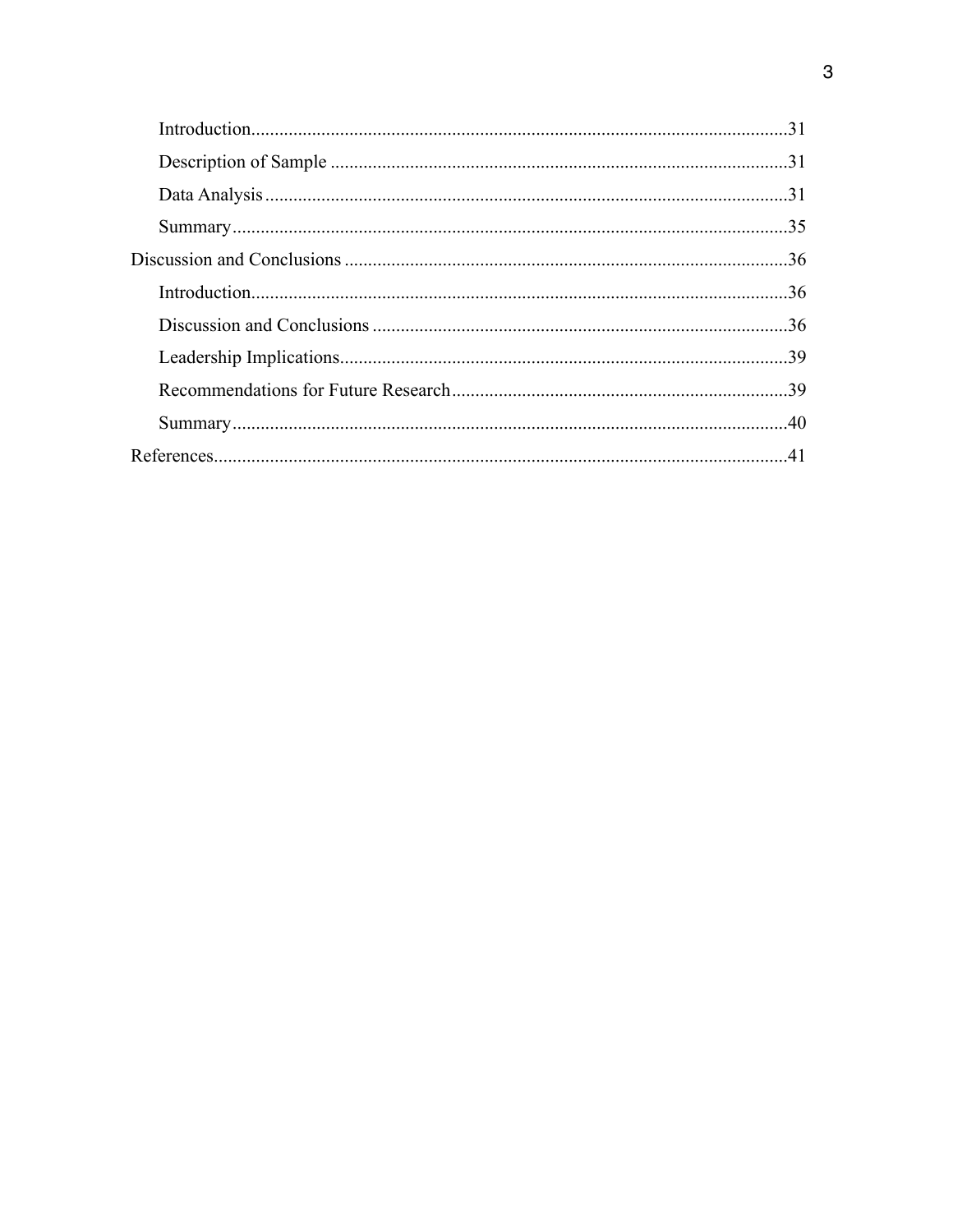#### **Abstract**

 This study explores the correlation between remote, blended, and in-person learning, as it pertains to language arts acquisition by English Language learners. The purpose of this paper is to determine the optimal method of instruction as determined by assessment scores. The research focussed on a rural school district in Minnesota. The research was conducted by quantitative analysis of WiDA ACCESS, Renaissance Star, and FastBridge data. WiDA ACCESS data was obtained toward the end of each school year. A year of blended learning modalities was compared to two prior years of in-person instruction. Renaissance Star assessments were administered after each leaning modality occurred in order to determine which resulted in higher language arts acquisition. FastBridge data was utilized for kindergarten and grade 1students. Like the Star test, FastBridge was administered after each leaning modality. The study analyzed the results in relation to the learning theories of Jean Piaget and Robert Gagne. The results showed in-person instruction was more effective for language arts acquisition among English Language Learners.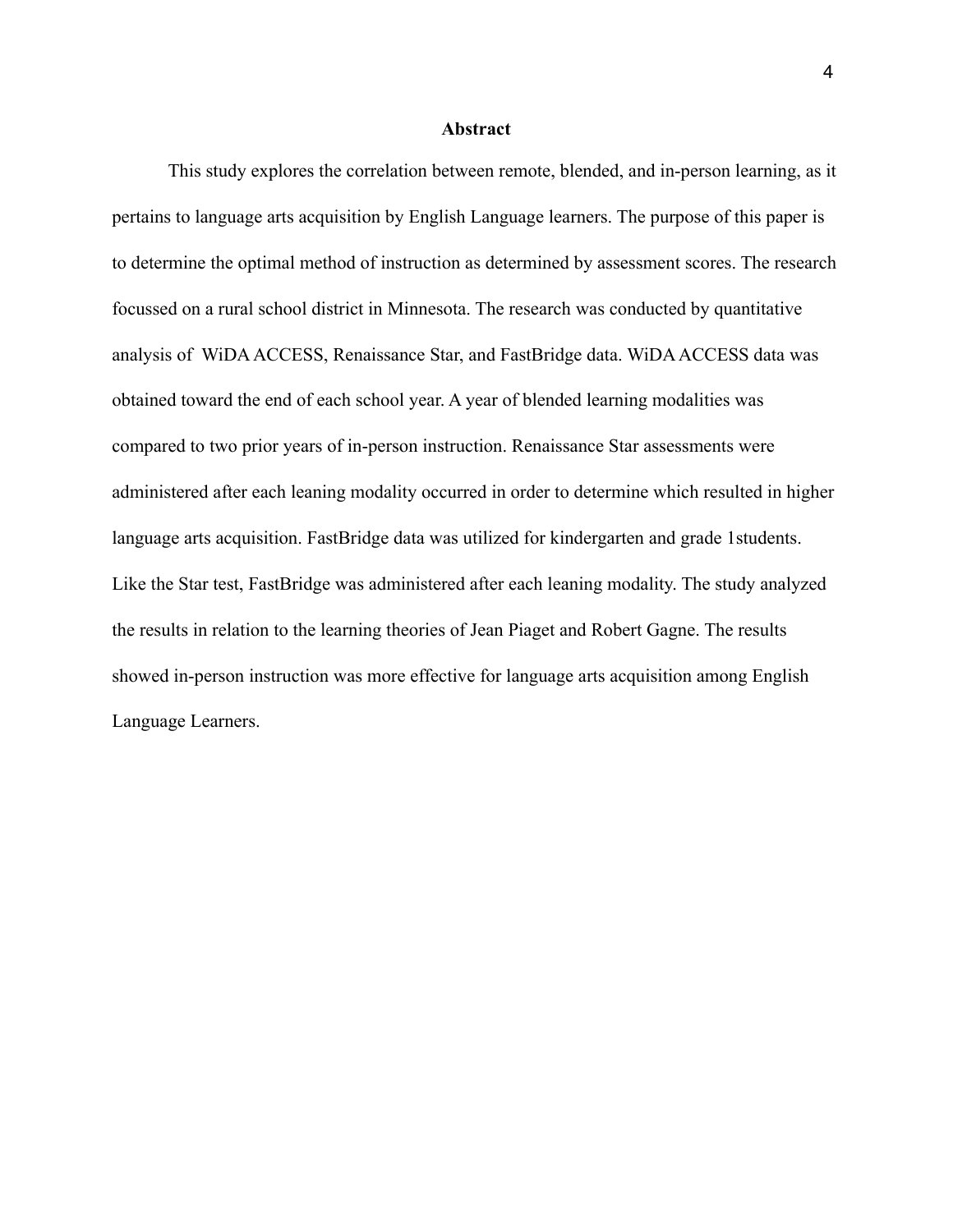#### **Introduction**

 Almost overnight the nation and world changed. The United States Census Bureau reported that during the COVID pandemic, the majority of students (93%) in the United States transitioned to remote learning (McElrath, 2020**).** This included English Language Learners. This population of learners, needing intervention and accommodations, faced a unique challenge. Because of the unique learning protocols for language acquisition skills in this population, the effects of remote learning remained largely unknown (Baker et al., 2016). Since language was utilized in all subject content areas, the success with language carries over into all academic arenas and sets the foundation for the highest possible student outcomes (DiCerbo et al., 2014). For success in the classroom and beyond, it is critical to meet the language arts acquisition needs of English Language Learners.

#### **Statement of the Problem**

The number of English learners enrolled in public schools in the United States is increasing. The data shows the necessity for language arts intervention. English language arts achievement among English Language Learners consistently lags behind non-English Language Learners. An achievement gap exists (Amendum et al., 2018). Although other factors play important roles in the learning process, (such as motivation, persistence, and quantitative skills), the role that language plays in determining a student's success with academic content is by far the most critical. All subjects utilize the English language. Since language is utilized in all subject content areas, the success with language carries over into all academic arenas (DiCerbo et al., 2014) and sets the foundation for higher student growth.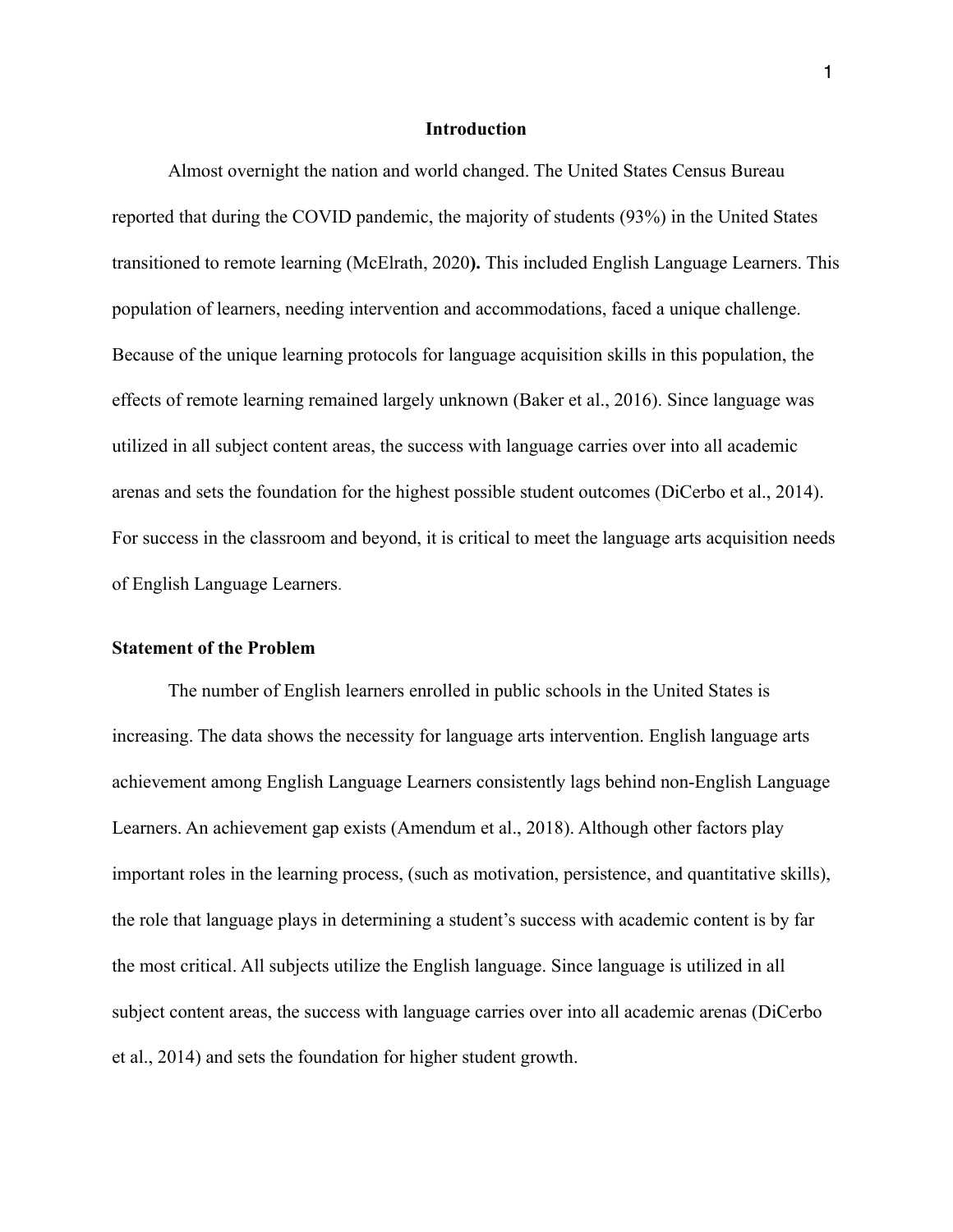#### **Background of the Problem**

 Two conflicting viewpoints exist as to the best practice of educating English Language Learners. The majority of studies support the in-person model of teacher intervention for English Language Learners. These demonstrate that the highest rate of language acquisition was accomplished through teacher-led individual or small group interactions (Dussling, 2020 & Baker, 2014). The second, albeit smaller, group of studies recognizes the role of digital media (used during remote learning) as the preferred educational platform (Kim, 2020). These studies note that many English Language Learners gain knowledge faster, remain engaged longer, and benefit from the self-directed learning that digital technology provides (Johnson et al., 2020).

 Due to the increasing number of English Language Learners, it is vitally important to determine the best practice for language arts acquisition. In the United States, English Language Learners are the fastest growing population within public schools. Currently, 10% of students are English Language Learners ( U.S. Department of Education, National Center for Education Statistics, 2020). The U.S. Department of Education goes on to state that by the year 2025, one out of four students will be English Language Learners.

 The rationale behind this study is to develop best instructional practices for language arts acquisition, as evidenced by achievement levels, among elementary students in kindergarten through grade five. Determining a relationship between instructional models and student language arts acquisition rates is essential. Based on achievement levels, language arts instruction can be modified, adapted, and targeted for student success. As English Language Learners have greater understanding and their knowledge base grows in language arts, it has the serendipitous effect of supporting other academic areas.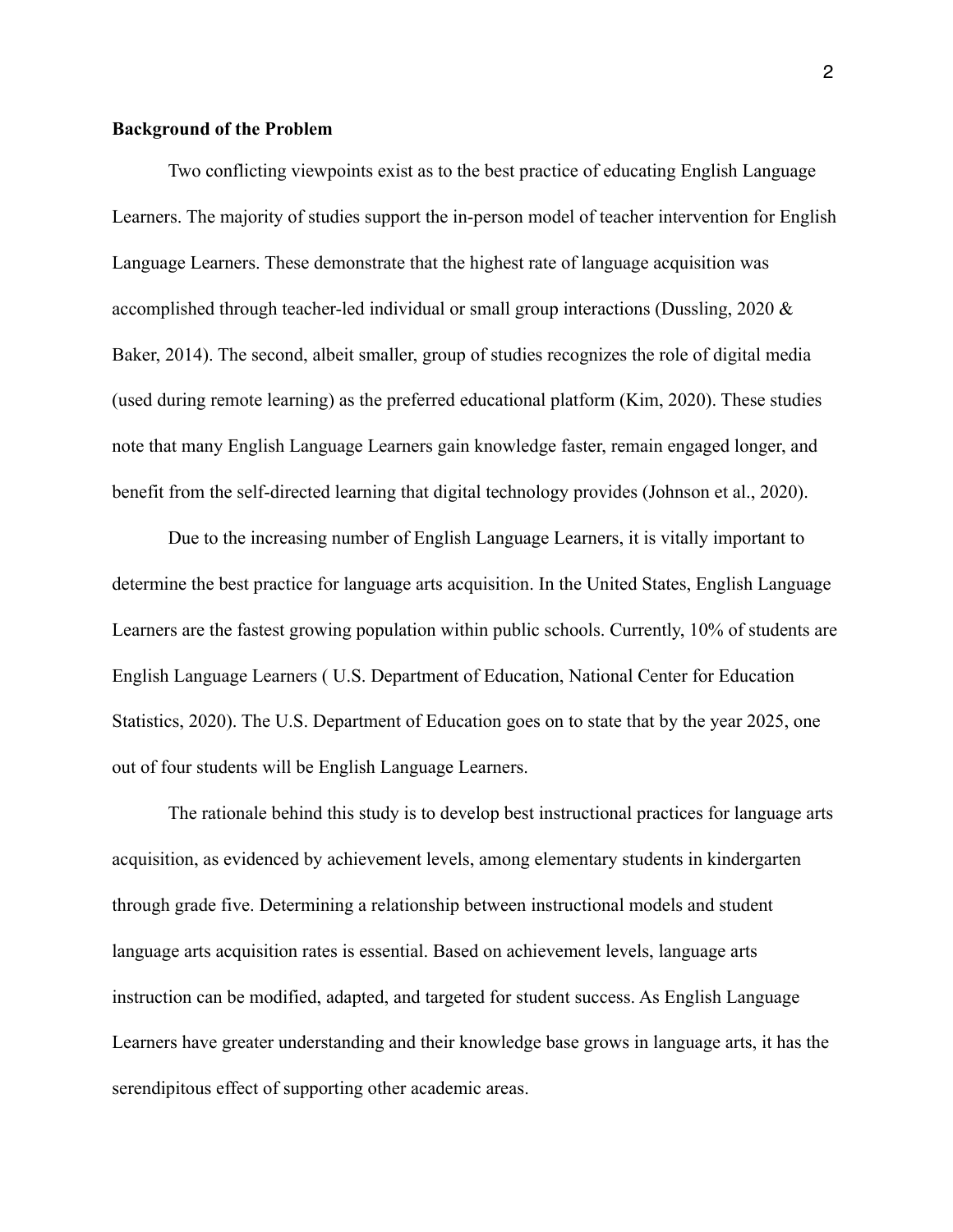#### **Purpose of the Study**

The purpose of this study is to examine language arts achievement levels of English Language Learners. The study will involve public school students in grades kindergarten through grade five in a rural school district in Minnesota. Various instructional methods will be compared in order to determine if there is a correlation between achievement and instructional method.

#### **Research Questions**

Prior research strongly predicts that in-person targeted interventions are the most effective for language arts acquisition (Baker et al., 2014, Baker et al., 2016, Pieretti and Roseberry-McKibbin, 2016, and Schmitt et al., 2017). During a school year, three models of learning are executed: remote, blended, and in-person. The hypothesis is that English Language Learner students receiving in-person interventions will demonstrate a higher degree of language arts acquisition as reflected through higher assessments scores. STAR and FastBridge assessments are utilized.

Research question 1: Do students in grades 2-5 receiving exclusively in-person interventions demonstrate more growth in language arts acquisition as evidenced by higher Renaissance STAR assessment scores?

Research question 2: Do kindergarten and grade 1 students receiving exclusively inperson interventions demonstrate more growth in language arts acquisition as evidenced by higher FastBridge assessment scores?

A year of variable educational approaches will be compared to two years of in-person instruction. The objective is to determine if variable educational approaches to language arts acquisition will result in a change of assessment scores. The hypothesis is that a year of in-person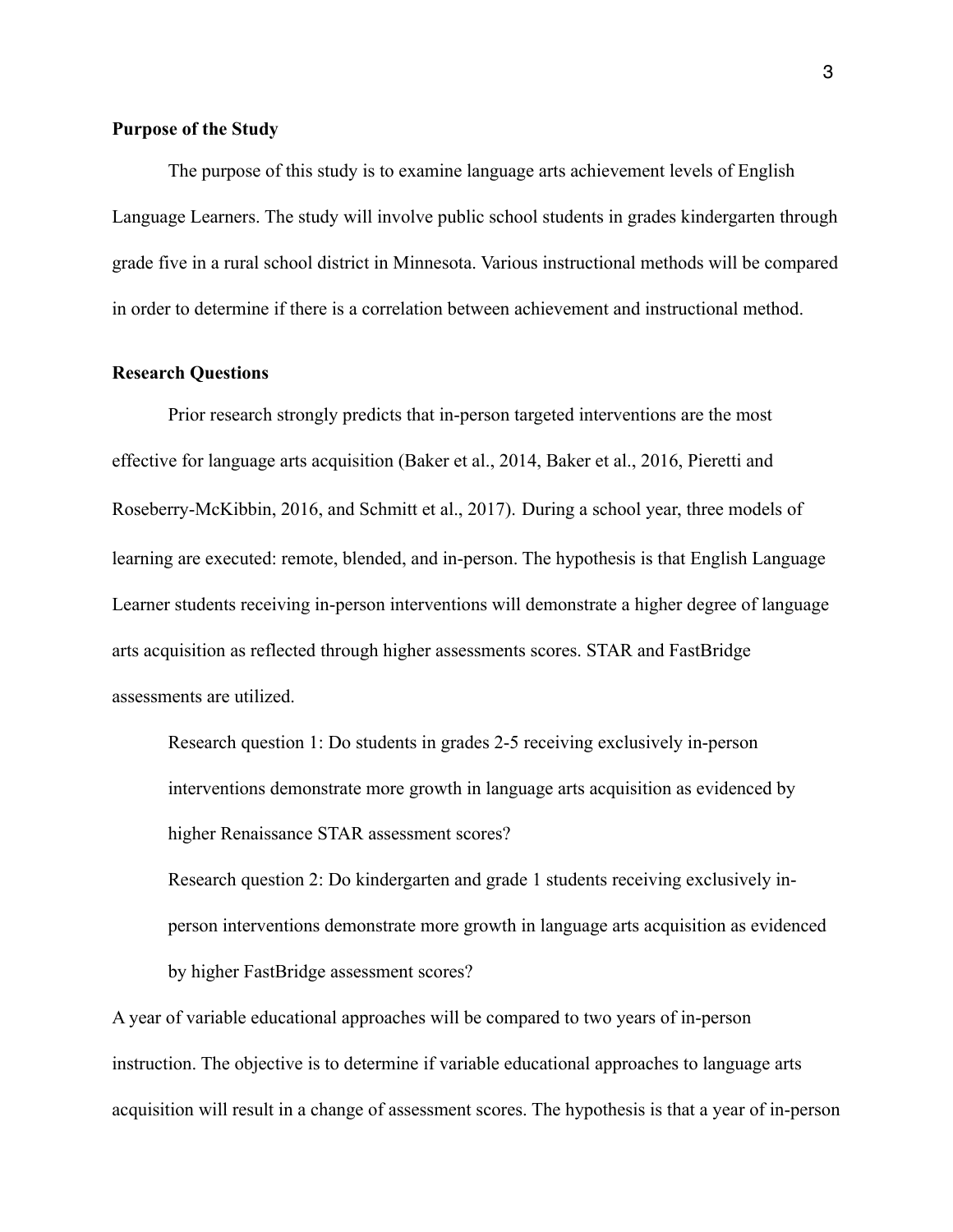learning will result in higher language arts acquisition for English Language Learners as evidenced by higher assessments scores.

Research question 3: Do students receiving a year of exclusively in-person instruction, compared to variable methods of instruction throughout the year, demonstrate more growth in language arts acquisition as evidenced by higher WiDA ACCESS assessment scores?

The null hypothesis is that there is no relationship between language arts acquisition rates of English Language Learners between in-person and other instructional methods.

## **Limitations/Delimitations**

 A limitation of this study is the number of participants. Due to a national pandemic during this time, some participants may have experienced COVID fatigue. This could have skewed the assessment scores during the period of blended learning. A delimitation of the study is that the participants were limited to a rural public school district in southeast Minnesota.

## Definition of Terms

- **Remote learning**  Educational instruction that is accomplished away from a physical classroom environment
- **Blended learning**  Educational instruction that is accomplished in a dual manner, alternating between an in-person classroom setting, and an off-site, non-classroom location
- **Digital learning**  Educational instruction that utilizes technology as part of the curriculum, or platform for learning

**In-person learning** - Educational instruction that takes place in a classroom setting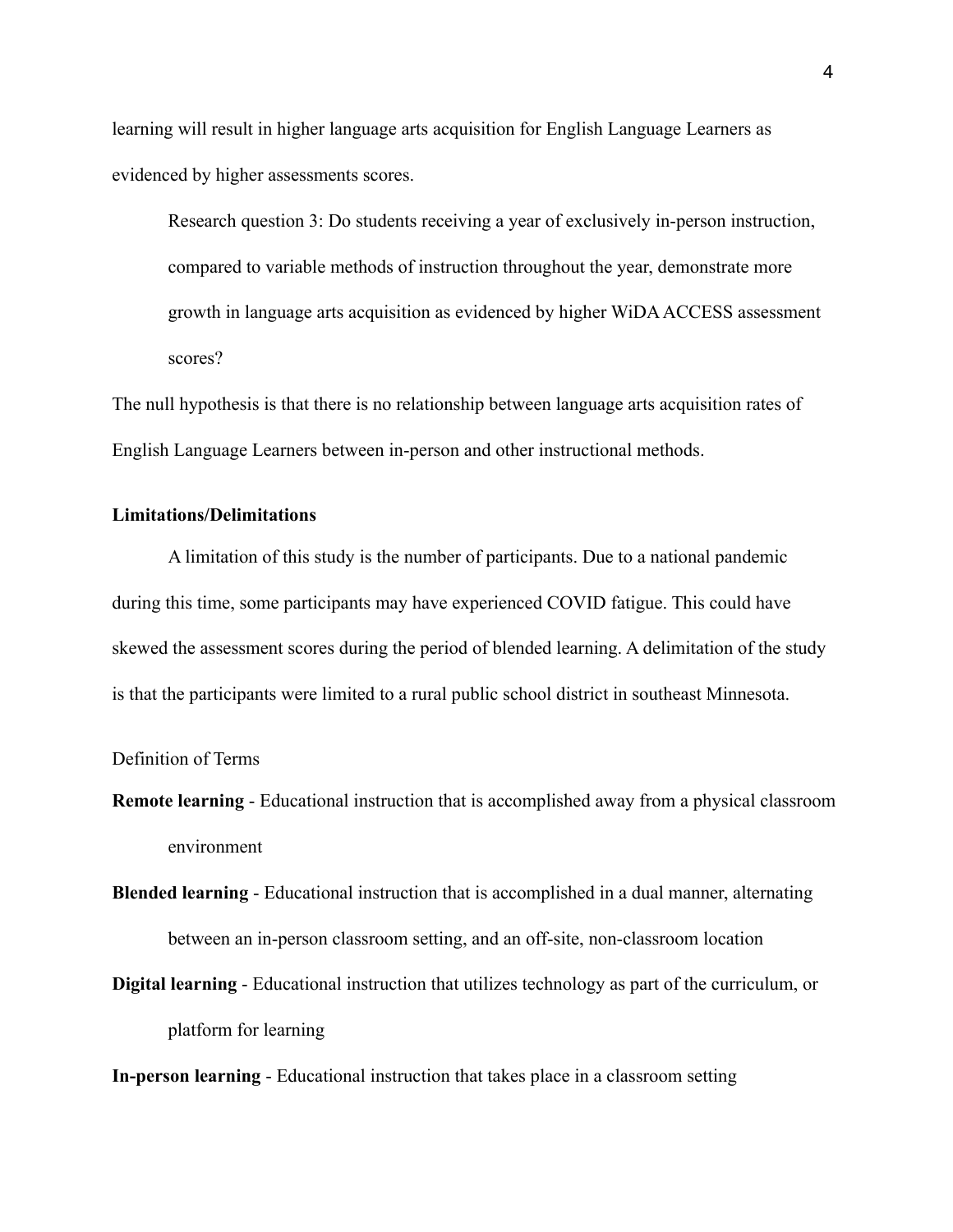**COVID fatigue -** A complex of emotions that include boredom, loneliness, sadness, frustration, anxiety, fear, anger, and resentment, all brought on by the loss of activities and social relations produced by pandemic restrictions (Thagard, 2020).

## **Significance of the Study**

Determining the most effective modalities for English Language Learners will provide educators with best practice guide and strong teacher efficacy. Additionally, instructors will be able to provide English Language Learners the most successful learning framework for the highest degree of language arts acquisition. By correlating assessment scores to various instructional modalities, an analysis of correlation can determine the highest rate of language acquisition success. This can be used to guide instructional practice. A proficiency of language arts skills can transfer to increased learning in other content areas. (Pieretti and Roseberry-McKibbin, 2016).

## **Summary**

There are conflicting reports regarding best learning modalities for language arts acquisition among English Language Learners. English Language Learner students in the United States are increasing in number. Studies have revealed that on standardized tests English Language Learners do not score as high as their non-English Language Learner peers . The purpose of this study is to examine the language arts acquisition rate of English Language Learners in grades kindergarten through grade five. Chapter two covers the literature review regarding English Language Learners and their current academic achievement levels. That chapter will identify relevant studies that support in-person learning as well as studies that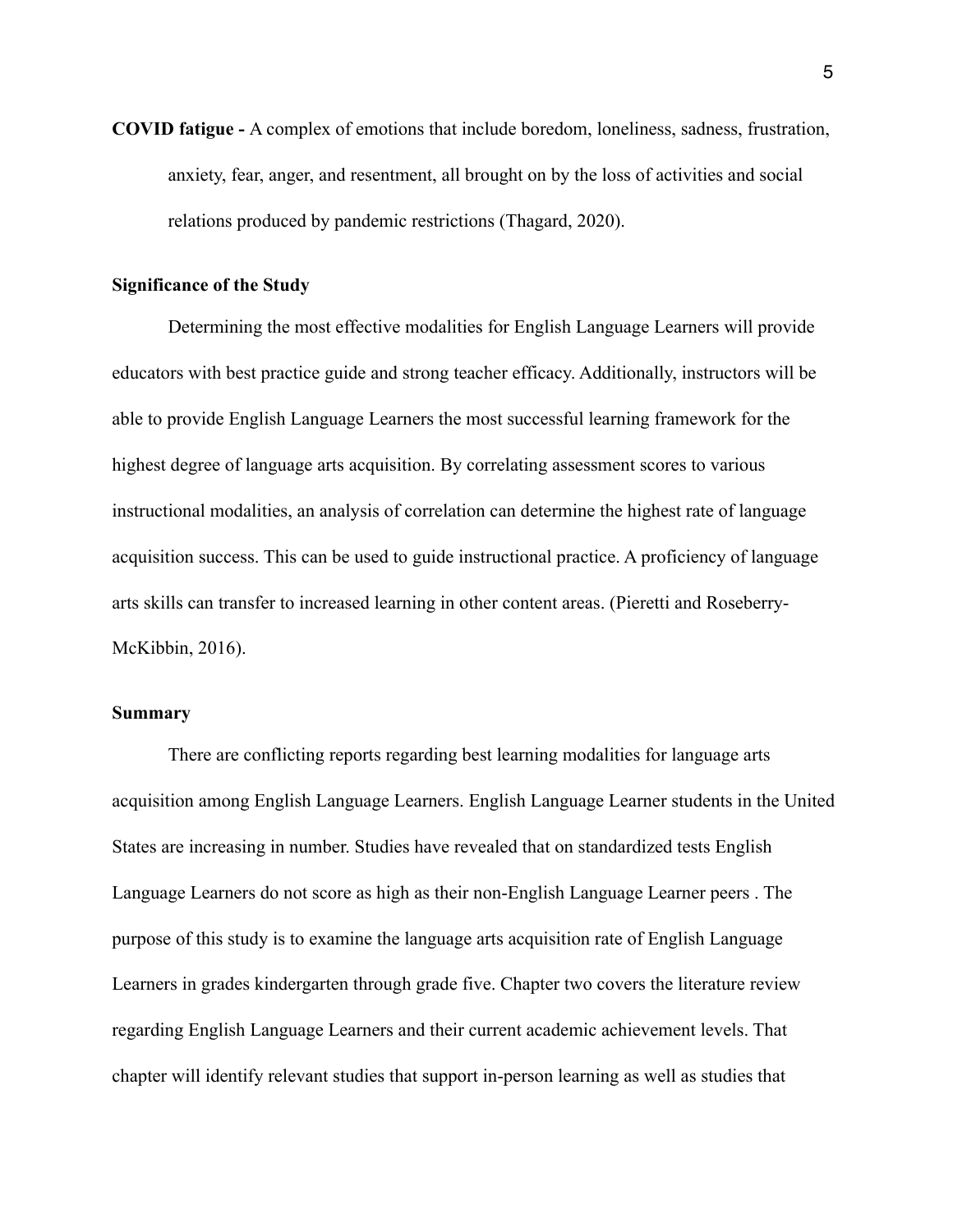support utilizing technology as part of the learning process. A historical perspective on learning theories will also be presented.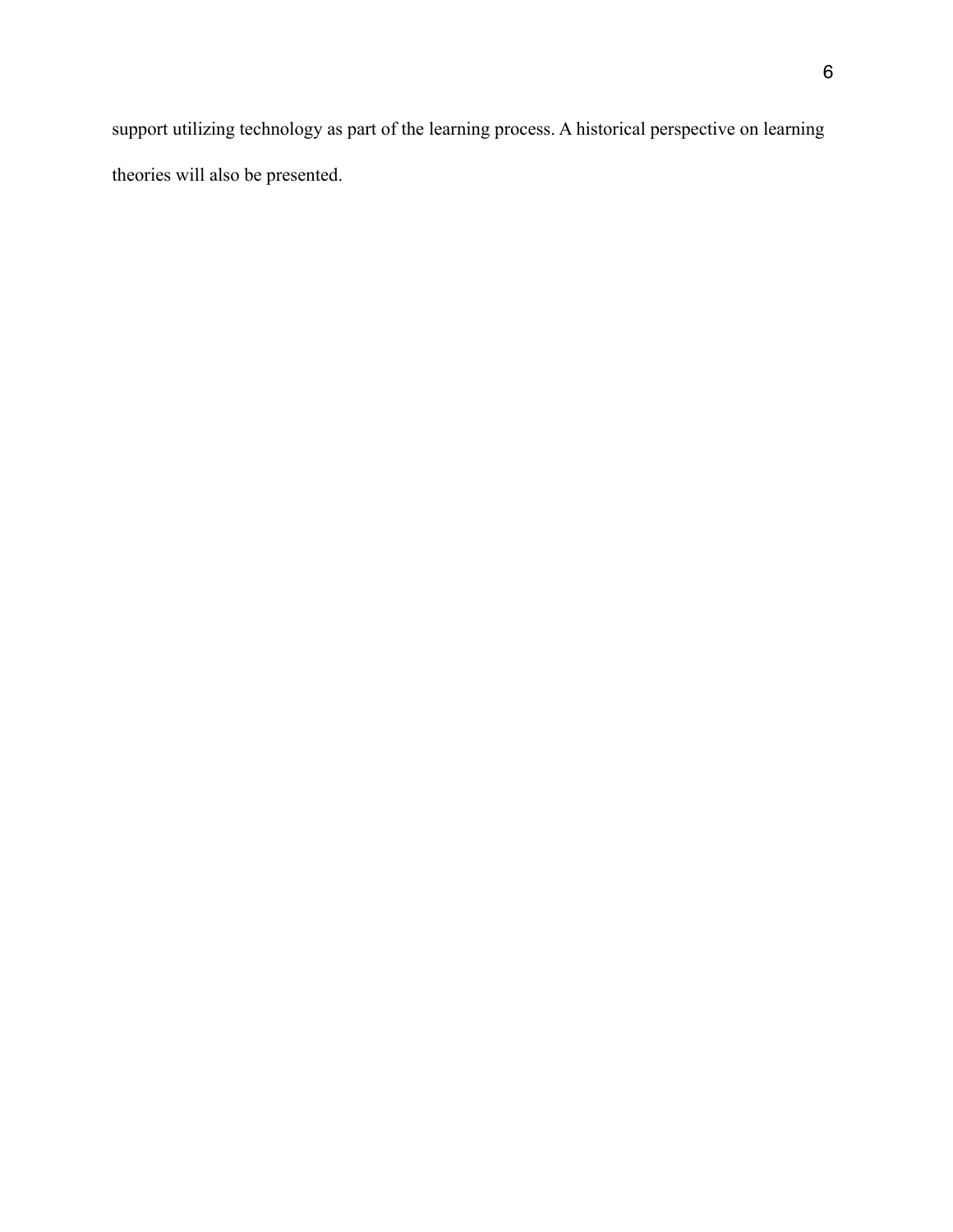#### **Literature Review**

The literature review analyzes theoretical frameworks of learning as a historical context in regard to the transfer of knowledge. Specifically, this study analyzes language arts acquisition among English Language Learners in kindergarten through grade five. Because of the growing number of English Language Learners within public schools in the United States, and the achievement gap that exists when compared to students who are non-English Language Learners, it is critical to meet the needs of this population.

 The research strategy involved a compilation of literature surrounding the concepts of English Lange Learners and remote learning, supplemented by the keywords of best interventions, high growth, and assessments. Terms other than English language Learners were also utilized in order to provide specific criteria, such as: ELL, EL, EL, ESOL. Interventions were also supplemented by researching small group, teacher-led, and tiered grouping style of interventions. Other searches using assessments, tests, scores, reports, measures, and measurable outcomes, in addition to high growth, were also included in the search criteria. Literature resources and outcomes were obtained through A Boolean search using these three main search criteria (English Language Learner, interventions, and high growth). This resulted in literature specific to these parameters.

 The literature review was organized first by looking at the historical perspective of documented need for English Language Learner support. Next, the increased population of English Language Learners within the public schools of the United States was documented. The *Digest of Educational Statistics* (National Center for Education Statistics, 2019) and the National Educational Association (2020) were resources that provided current and factual data on this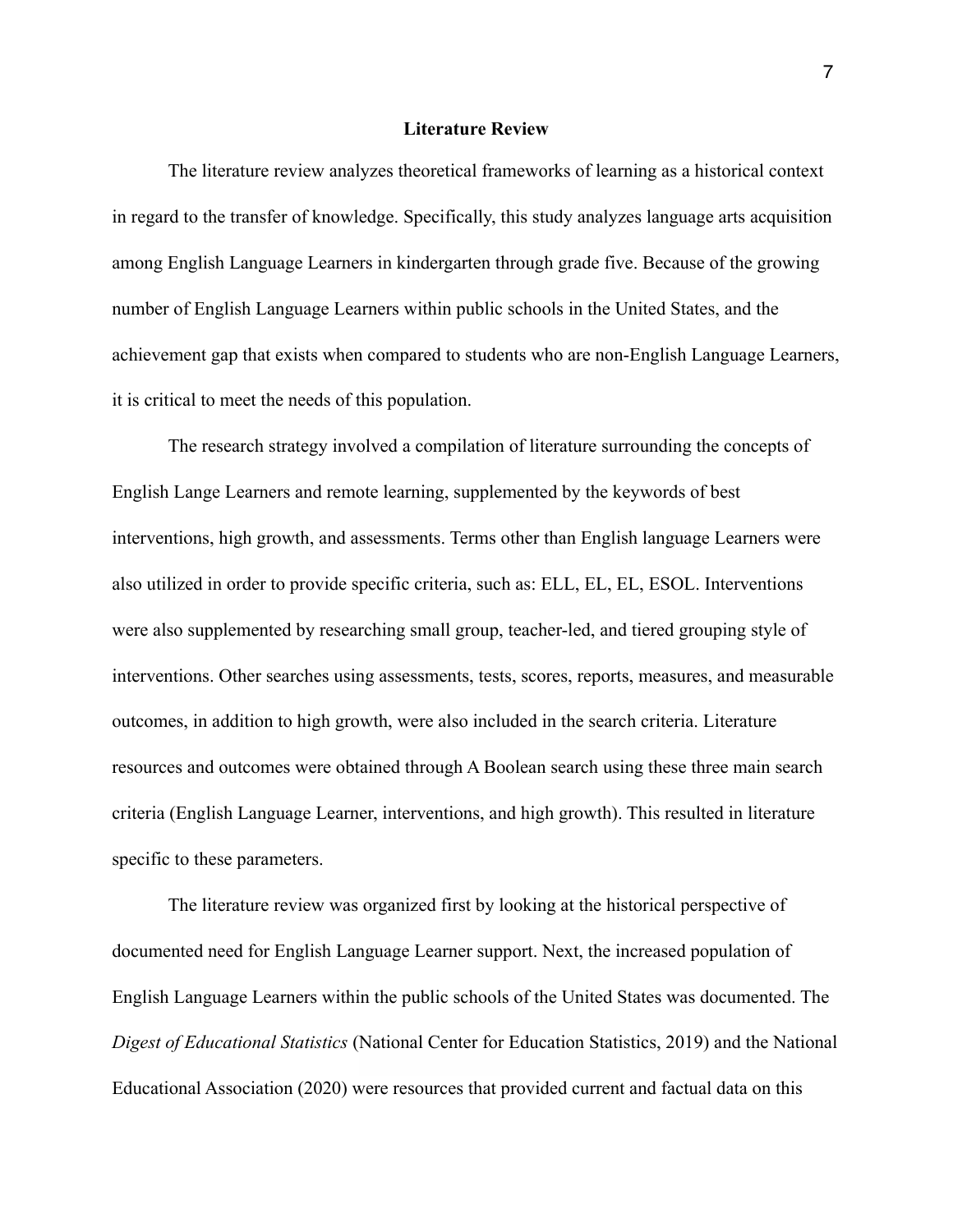population of learners in the public school system in the United States. The next area examines the achievement gaps in the area of language arts between English Language Learners and non-English Language Learner students. Following this, in-person instructional modalities of learning and technology-based instructional modalities are considered. Studies that support the in-person model of learning are common in the literature base. In comparison, studies that refer to the utilization of technology are less frequent. Finally, theoretical frameworks of knowledge acquisition are presented. These focus on the theories of Jean Piaget and Robert Gagne.

#### **Historical Context**

 Dating to the 16th century, various language-speaking groups settled through the United States, often living in communities where their native language was spoken. The Spanish established their first permanent colony in St. Augustine, Florida, in 1565. The Dutch started a colony in New York in 1609. During the late 16th century, settlements consisted of Spain, France, England, and the Dutch Republics existed in the United States (National Humanities Center, 2006). John Adams advocated for a national language academy on English. Hakuta (1986) reflects that this was rejected, and "deemed incompatible with the spirit of freedom in the United States" (p.165).

 Linguistic pluralism existed during this time. Native language instruction and bilingual education were readily accepted and practiced. During the beginning of the twentieth century, things began to transform. A major change came with the passage of the Bilingual Education Act of 1968 (Blanton, 2005). This was known as Article VII of the broader Elementary and Secondary Education Act. The goal was to improve the quality and accessibility of education for English Language Learners. Another legislative event marked the advancement of bilingual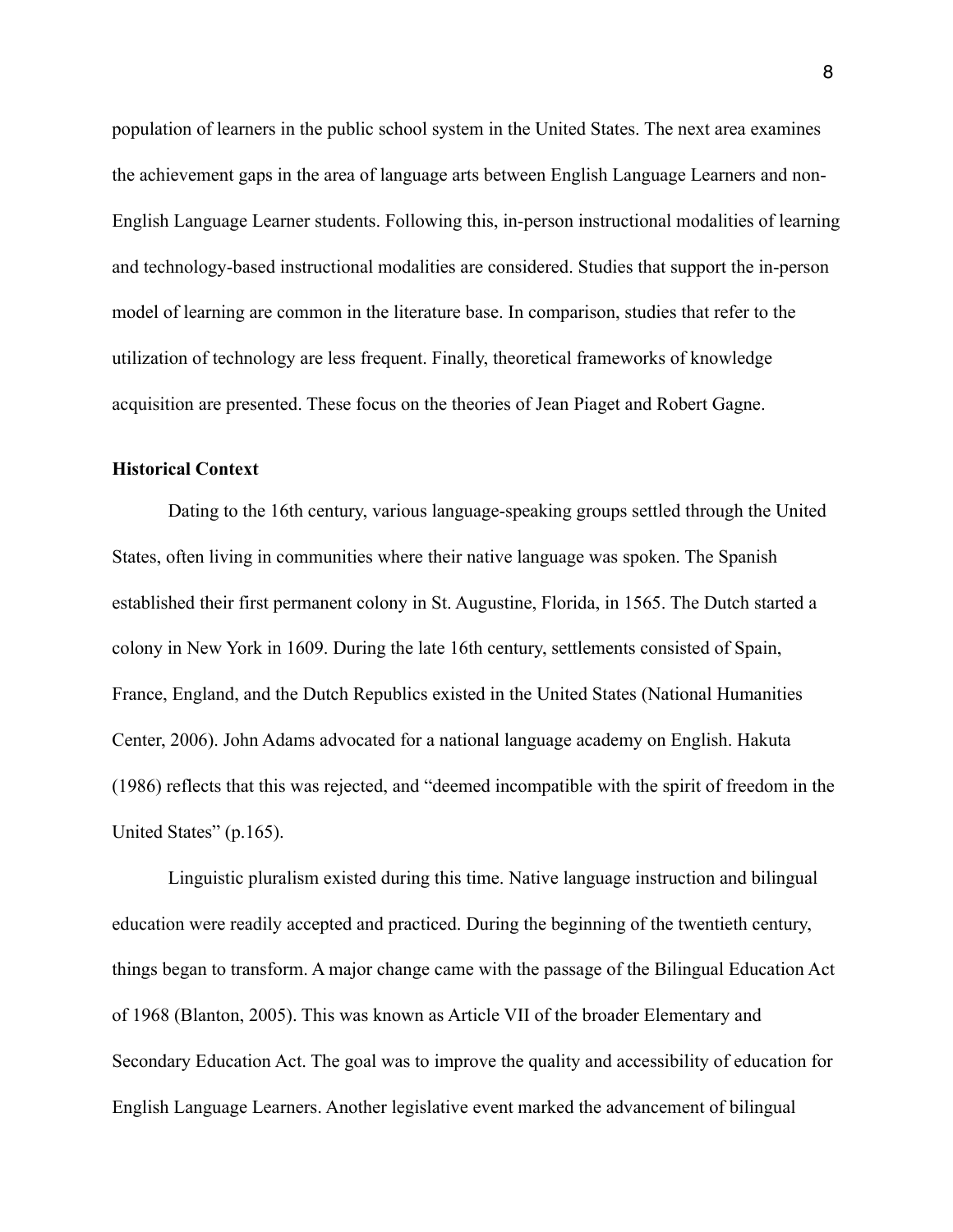education for English Language Learners. In theUnited States Supreme court case of Lau vs. Nichols, (Bybee, 2014) educators were required to provide, "…affirmative remedial efforts to give special attention to linguistically deprived children" (p.140). This period was marked with an increased awareness of, and legally binding efforts toward, meaningful access to bilingual education.

 Historically, the support for education of English Language Learners has been inconsistent. Federal and local support vary and there are vast differences between English Language Learner programming among states. For example, the 1980s was noted to be a time of decrease in federal support, and, in its place, local control over bilingual education was favored (Brown, 1992). The federal No Child Left Behind Act and the Every Student Succeeds Act promoted efforts for English Language Learner instruction. Although these were federal acts, implementation was left up to each state.

 There is a wide variation in implementing English Language Learner programs. State and local schools, "…have a range of program choices for serving emergent bilingual children…" (Bybee, 2014, p. 142). It is evident that instruction for English Langue Learners be implemented in a manner unique to their educational needs and differentiated from non-English Language Learner instruction. Minnesota adheres to the Title VI Civil Rights Laws, as well as the Equal Educational Opportunities Act, to identify and provide programs for English Language Learners (Minnesota Department of Education, 2020). Determining the best methodology for the best English Language Learner outcomes is essential. This will provide an essential framework from which to implement instructional strategies.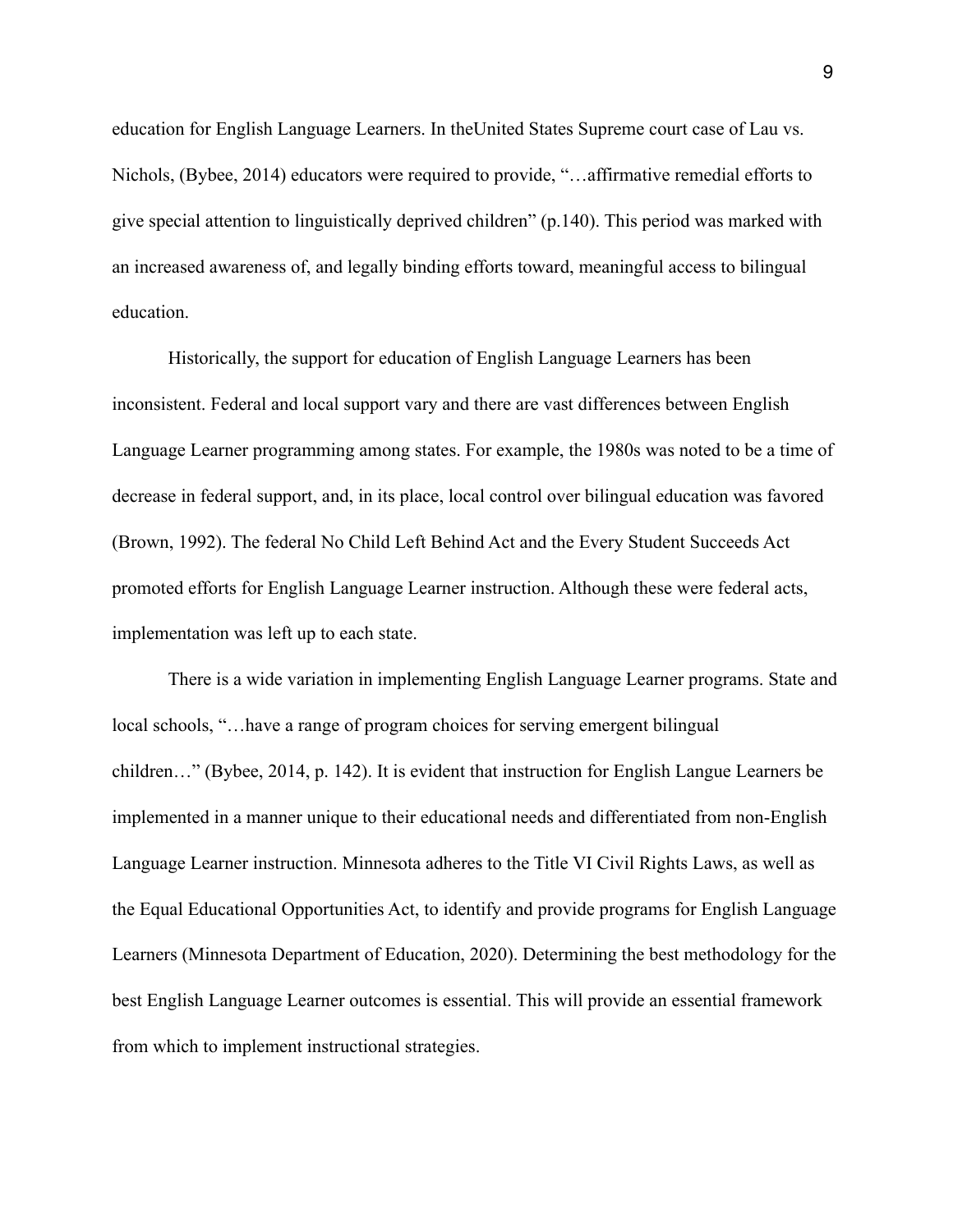#### **Need for English Language Learner Support**

 The necessity for supporting English Language Learners is evidenced by several factors: population and expected increase of the number of English Language Learners in public schools in the United States, assessment outcomes, and language arts achievement gap when compared to native English-speaking peers. Additionally, laws mandate academic achievements and progress for English Language Learners. "As a result of the accountability requirements established in Title III of the Elementary and Secondary Educational Act (ESEA) legislation, English Learners (ELs) are expected to make progress in both content area academic achievement and English Language Proficiency (ELP)" (Miley &Farmer, 2017, p. 200). School districts need to perform English Language Learner program evaluations to ensure that the educational needs of English Language Learners are being met.

 The consequences of the inability to read are substantial. Hierck (2019) states, "…the link between academic failure and delinquency, violence, and crime is welding to reading failure" (n.p.). The author goes on to affirm that, "85% of all juveniles who interface with the juvenile court system are functionally illiterate" (n.p.).

It is important to meet the needs of English Language Learners. Accountability through laws make it mandatory to facilitate language arts acquisition skills for all students. Meeting the language acquisition needs of English Language Learners can have positive effects in youth and well into adulthood.

#### **Population of English Language Learners**

 Looking at the numbers, the need for English Language Learner support is evident. As of February 2020, there were 4.9 million English Language Learner students in the United States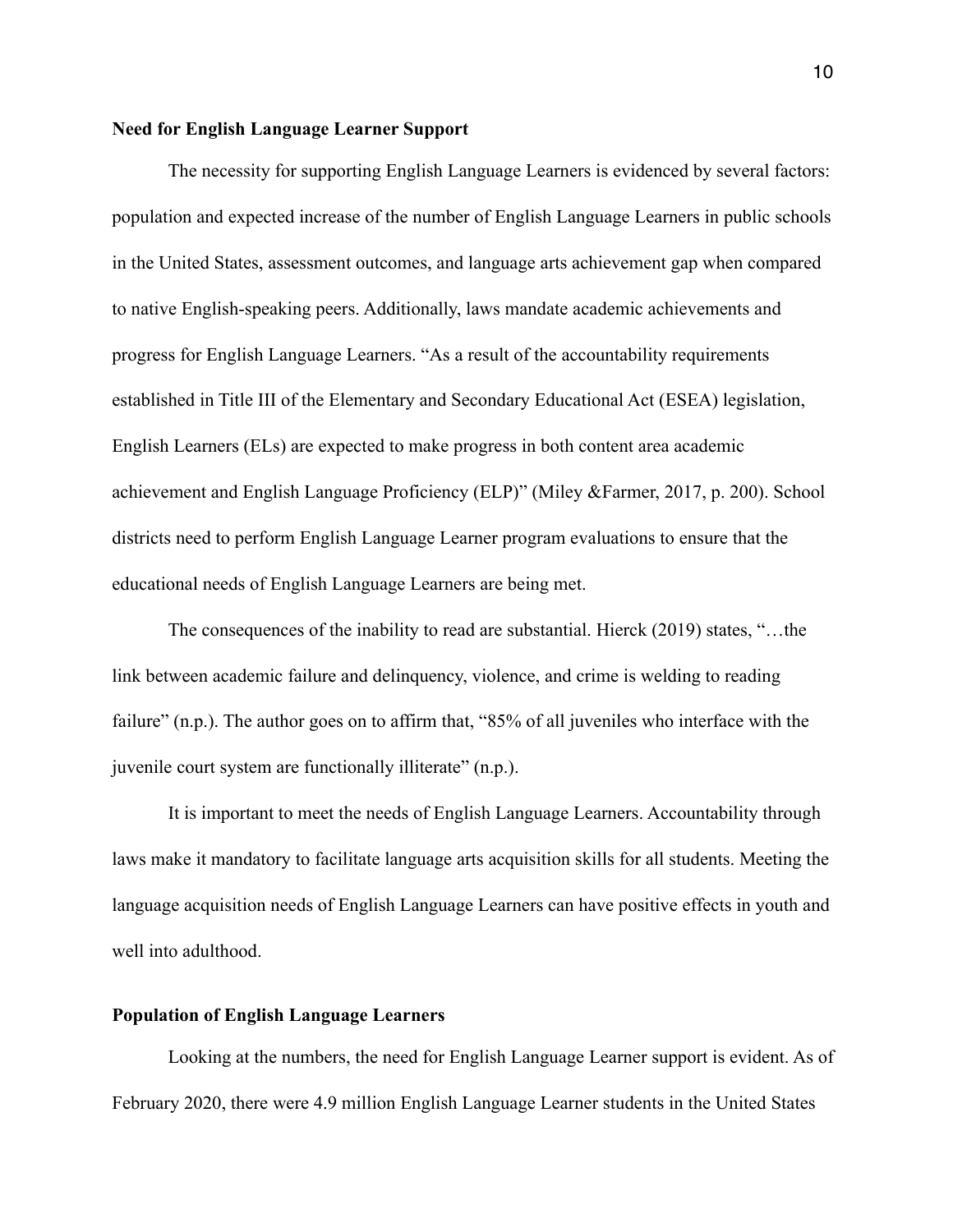public schools. The total English Language Learner enrollment represented 9.6% of the total number of public school students (Mitchell, 2020). The *Digest of Education Statistics* (2019) reports that in 2018, Minnesota's pubic school English Language Learner population was 8.5% of the total number of students (National Center for Education Statistics, 2019).

 If the current growth trend continues, it is anticipated that by 2025, one our of four students in the public classrooms in the United States will be English Language Learners (National Education Association, 2020). The National Education Association (2020) confirms that currently English Language Learners represent approximately 10% of all learners in K-12 public school settings in the United States and compromise over 400 native languages. Of all these students, English Language Learners are growing faster than any other student group.

 With such an increase in numbers, districts and schools often find themselves lacking in staff, resources, and best pedagogy practices to support English Language Learners. The National Education Association (2020) elaborates that teachers often lack the classroom support in which to serve the needs of this group of students. Resources, training, and staffing are often inadequate at meeting the needs for English Language Learners. Mitchell (2020) supports this by saying, "Many teachers are not equipped with the skills and knowledge to properly educate English-learners" (p. 2).

 The fastest growing group of students in schools in the United States is English Language Learners. Because of their unique needs and detrimental consequences of illiteracy, it is imperative that English Language Learners are supported. Determining and implementing optimal learning modalities for language arts is essential. This can increase language arts acquisition, literacy, and promote higher rates of success in other academic areas.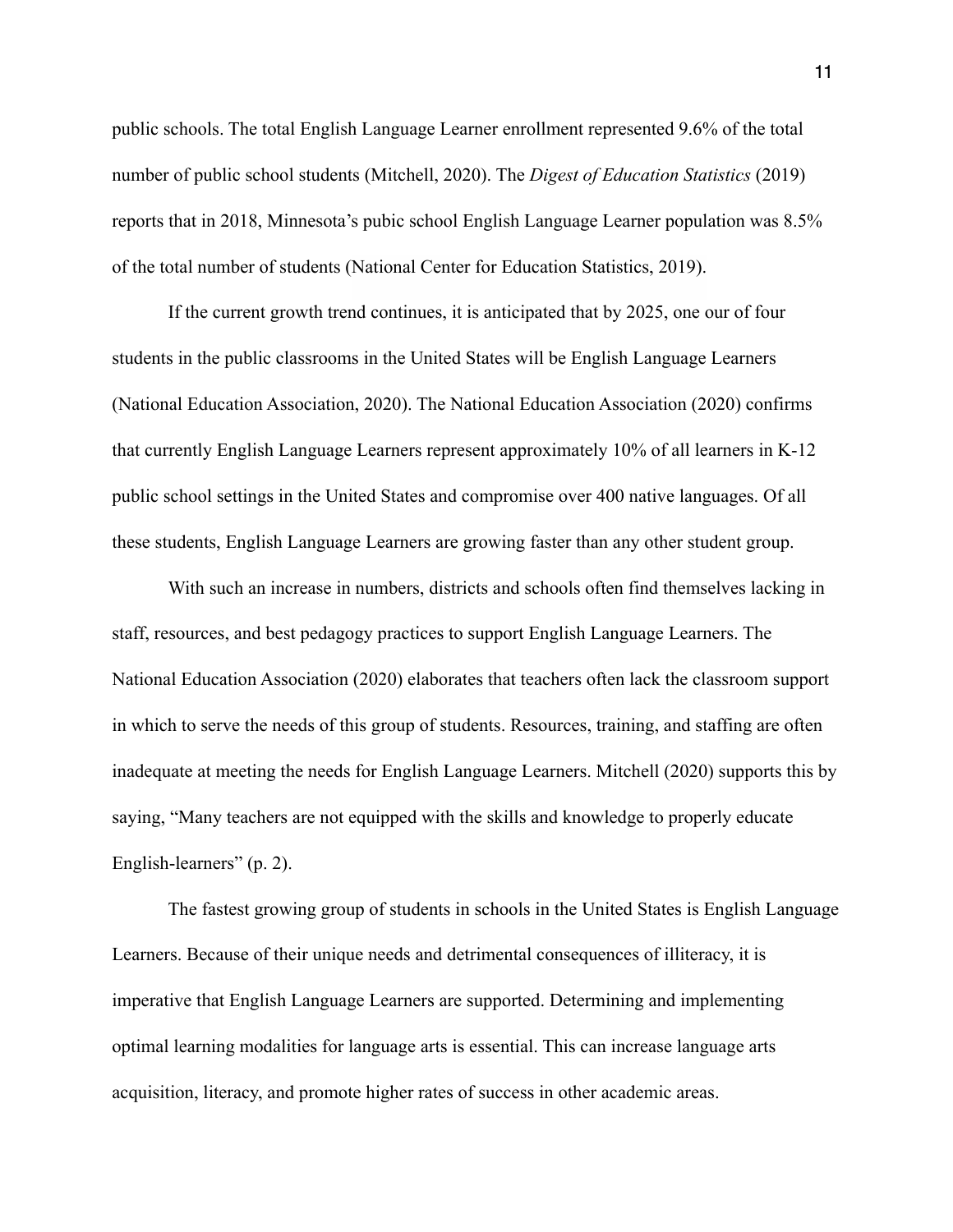#### **Language Arts Achievement**

English Language Learners are held to the same standards on state mandated content assessments as their English speaking peers, regardless of their proficiency level in English. English Language Learner achievements are behind those of native English-speaking peers (Miley & Farmer, 2017). The statements from Schmitt et al. (2017) concurs with this and went on to further examine intervention effectiveness.

 According to the Department of Education (2017), "In grade 4, the percentage of ELs proficient in reading ranged from 1 percent (Jefferson County) to 12 percent (Boston) in 2017 (n.p.). The language arts gap between English Language Learners and native English-speaking students is documented through the National Assessment of Educational Progress (NAEP). Looking at the most recent scores from Minnesota (2019), grade four English Language Learners scored 179 and grade four students that had English as their primary language scored 213. This is a 16% difference. Overall, English Language Learners scored at least 15% lower than their native English-speaking peers (National Center for Educational Statistics, 2019). Additionally, graduation rates are lower for English Language Learners and 20% do not graduate with their class. Remediation classes are needed after leaving grade 12 for 40% of English Language Learners as compared to native English-speaking students (Truong, 2017).

 The research shows that English Language Learners score lower on language arts assessments when compared to their native English-speaking peers (Baker, 2016, Bundschuh, et al., 2018, Terantino, & Donovan, 2021) Additionally, since English Language Learners are held to the same accountability on state mandated assessments as their English speaking peers, effective instructional modalities must be determined and put into practice. All of these factors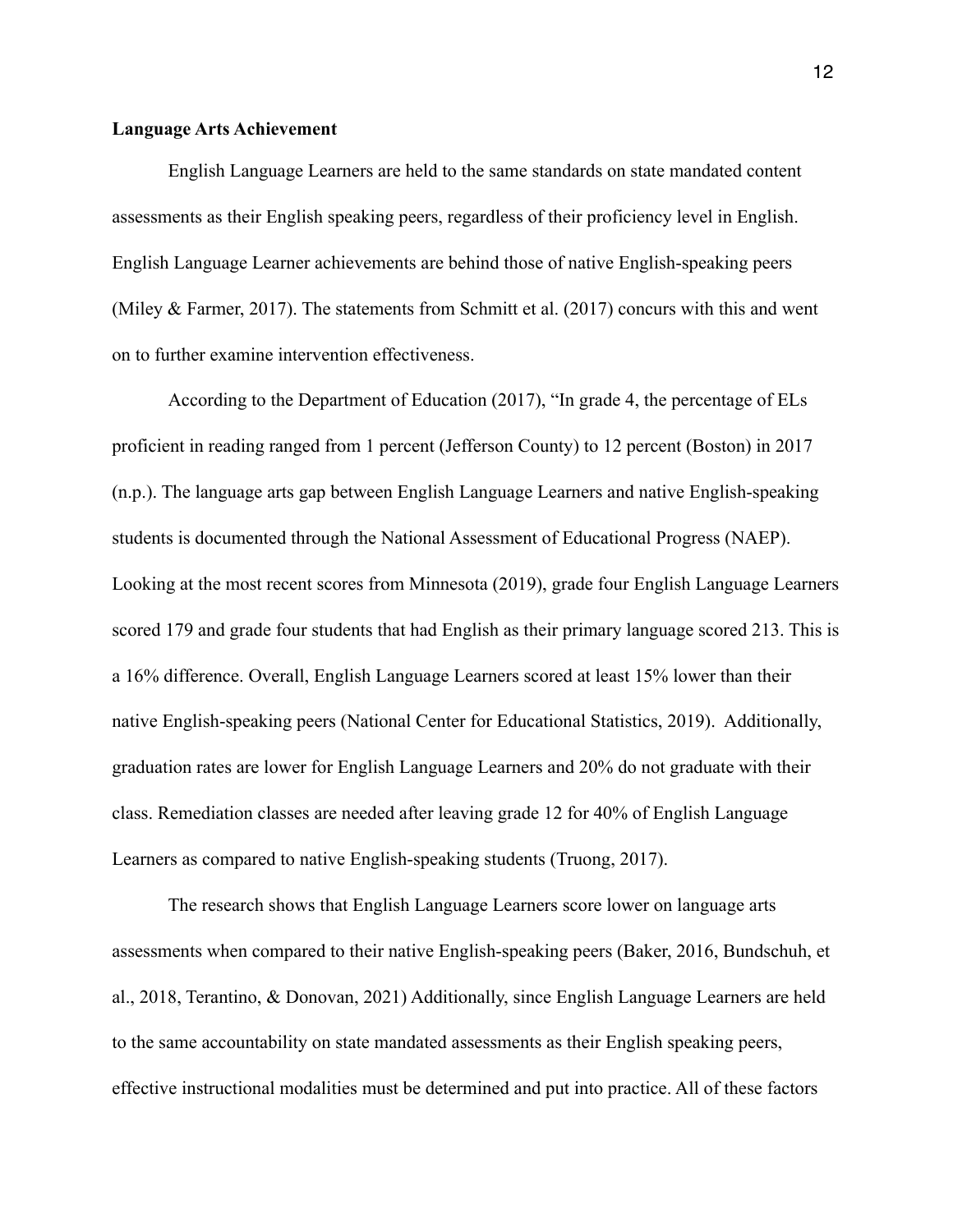evidence the need for providing the best modality of instruction for English Language Learners. Supports and resources are instrumental for highest possible outcomes. The effects of low language arts skills can have negative effects beyond the educational environment, and can carry through to adulthood.

## **Review of Theoretical Literature of In-Person Instruction**

 In-person instruction for English Language Learners has been the standard educational model for several decades. This includes on-on-one instruction as well as small group instruction (Schmitt et al., 2017). Some models also include peer-to-peer instruction as part of in-person instruction, although this technique is less practiced (Terantino and Donovan, 2021). Much research, spanning several decades, has been done supporting the in-person model of learning. This type of instruction, targeted for English Language Learners, most frequently occurs in a small group (less than ten students), or in a one-to-one setting.

 Baker et al. (2014) report it is best to, "Provide small-group instructional intervention to students struggling in areas of literacy and English language development" (p. 11). Pieretti and Roseberry-McKibbin (2016) echo these findings: "Furthermore, results indicating increased classroom participation and engagement were particularly compelling" (p. 124). They go on to cite the benefits of in-person pedagogy practices. They support all modalities of in-person instruction: consultative, direct intervention, push-in, and collaborative settings.

 Baker et al. (2016) note the importance of explicit, small group instruction as it provides the scaffolds necessary for English Language Learners. Baker et al. (2016) give evidence to support this type of in-person learning as it supplies English Language Learners additional opportunities to speak, hear, and read, which are all important constructs of comprehension. The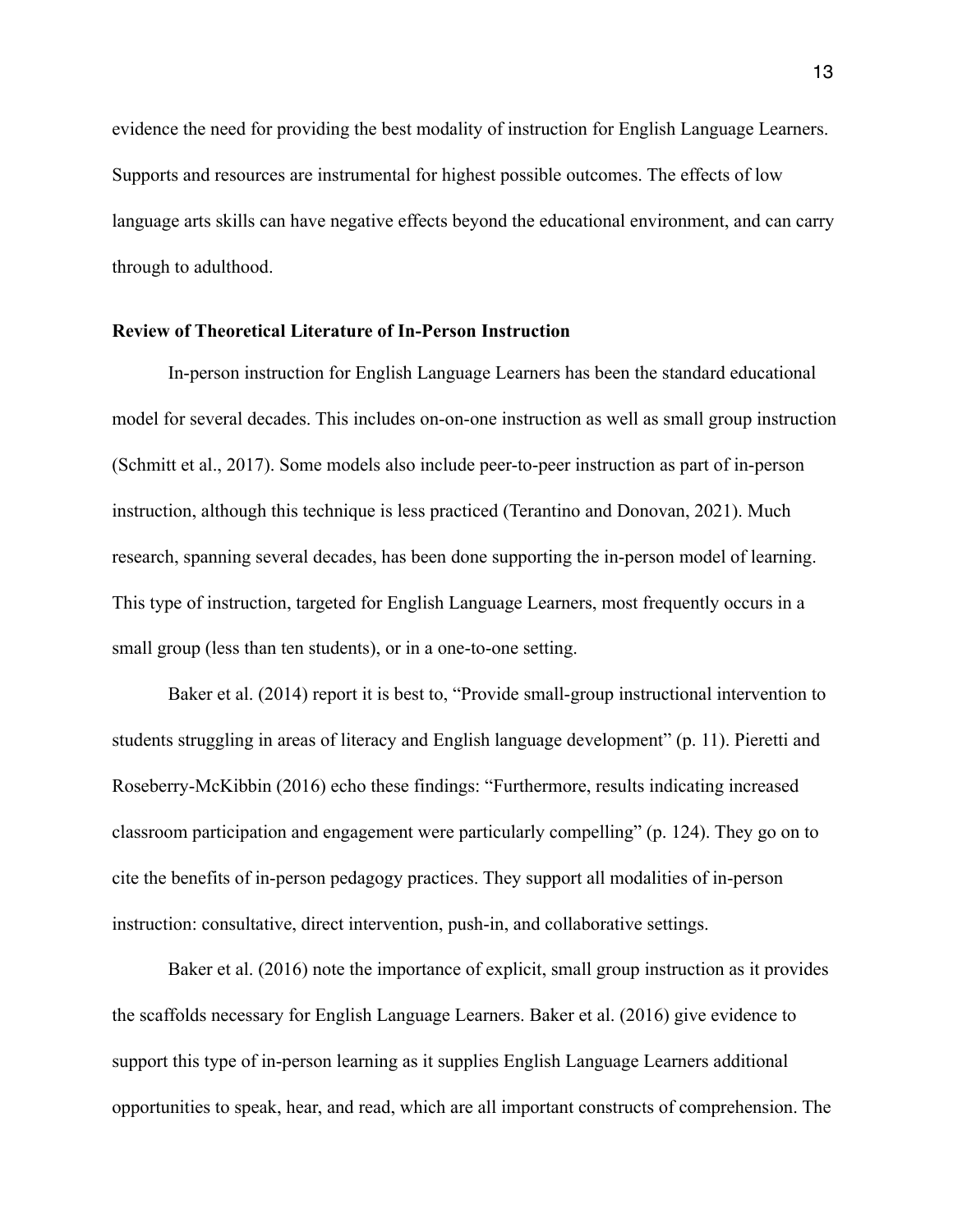research of Schmitt et al. (2017) supports in-person English Language Learner instruction. It reinforces targeted instruction that occurs three or more days a week. They state, "However, there is some support that more intense interventions (interventions that take place three or more days a week) have better outcomes for students" (p. 143).

 Dussling (2020) echoes the benefits of in-person small group instructional practices for English Language Learners. The study yielded results that demonstrated,"…small group instruction targeting phoneme awareness and phonics can benefit ELLs with native languages other than Spanish" (p. 245). In this study, all students benefitted from this in-person model. Gupta (2019) stresses the importance of class routines, and a welcoming and accepting classroom environment for English Language Learners.

 There are many studies and the literature appears to support English Language Learner instruction that exists within a classroom environment. This in-person modality of learning strongly suggests targeted intervention for English Language Learners produces high gains in language arts acquisition.

## **Review of Theoretical Literature of Technology for Learning**

 As technology advances in accessibility and utility, this resource becomes an increasingly viable option for learning. In an educational setting, the availably of technology is increasing. More and more students have access to, and learn from, digital technology and the educational platforms technology provides. Studies have demonstrated the effectiveness of technology for learning and as an effective educational resource.

 Utilizing technology for English Language Learners has shown to be beneficial (Gupta, 2019). Gupta voices the need to utilizing multiple modalities during instruction. "New modalities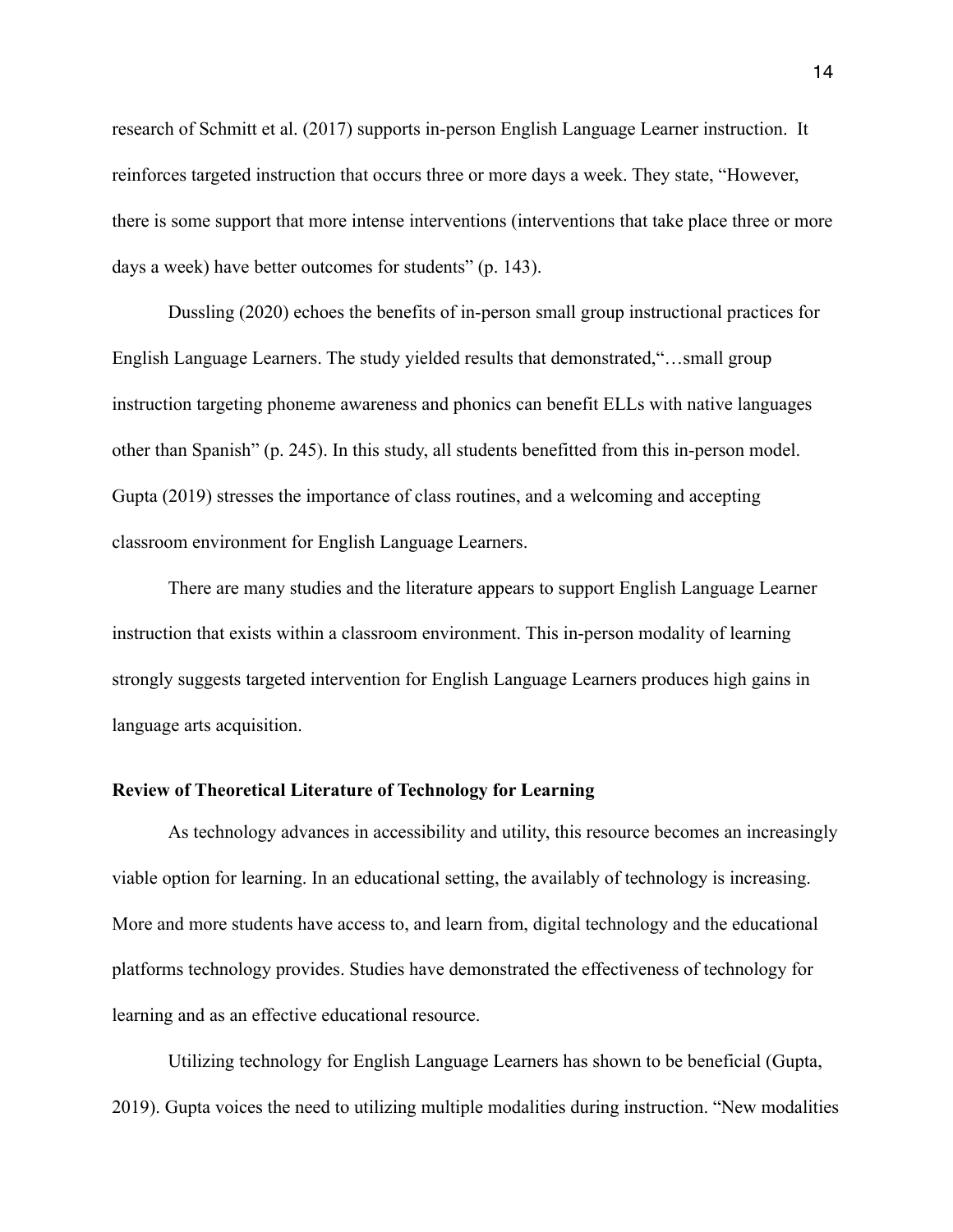have changed multimodal digital platforms that present educators with the possibility of providing meaningful opportunities for engagement and creativity employing different cognitive, audio-visual senses and ability to interact" (p. 55). When classroom environments become more diverse, English Language Learners need the opportunity to interact through a shared learning environment. Meaningful educational experiences through engagement via technology can provide various learning opportunities.

Truong (2017) further affirms this:

When coupled with instructional supports from educators, adaptive technologies can add capacity to respond to students' needs and target specific learning gaps. Software such as Lexia Learning and Ellevation provide tools teachers need for personalizing approaches with differentiated instruction, interventions, and formative assessments specifically for ELL students (page 30).

Learning through technology can have the advantage of being individualized and self-paced. This also enables educators to meed the students at their level. Re-teaching and targeted language arts material can be part of the digital lessons.

 Bundschuh, et al. (2018) examined English Language Learners in grades kindergarten through grade five. The results indicated a large gain in language arts when utilizing technology as part of the instructional process. "A sub-analysis also demonstrated the greatest reading gains occurred for ELs who were the lowest performers at pretest" (Bundschuh, et al., 2018, p. 497). Affrunti (2019) examined the utilization of iPads for vocabulary instruction for English Language Learners. Albeit the study's participants were small in number, the results indicated that English Language Learners benefitted from digital technology. The study suggests that the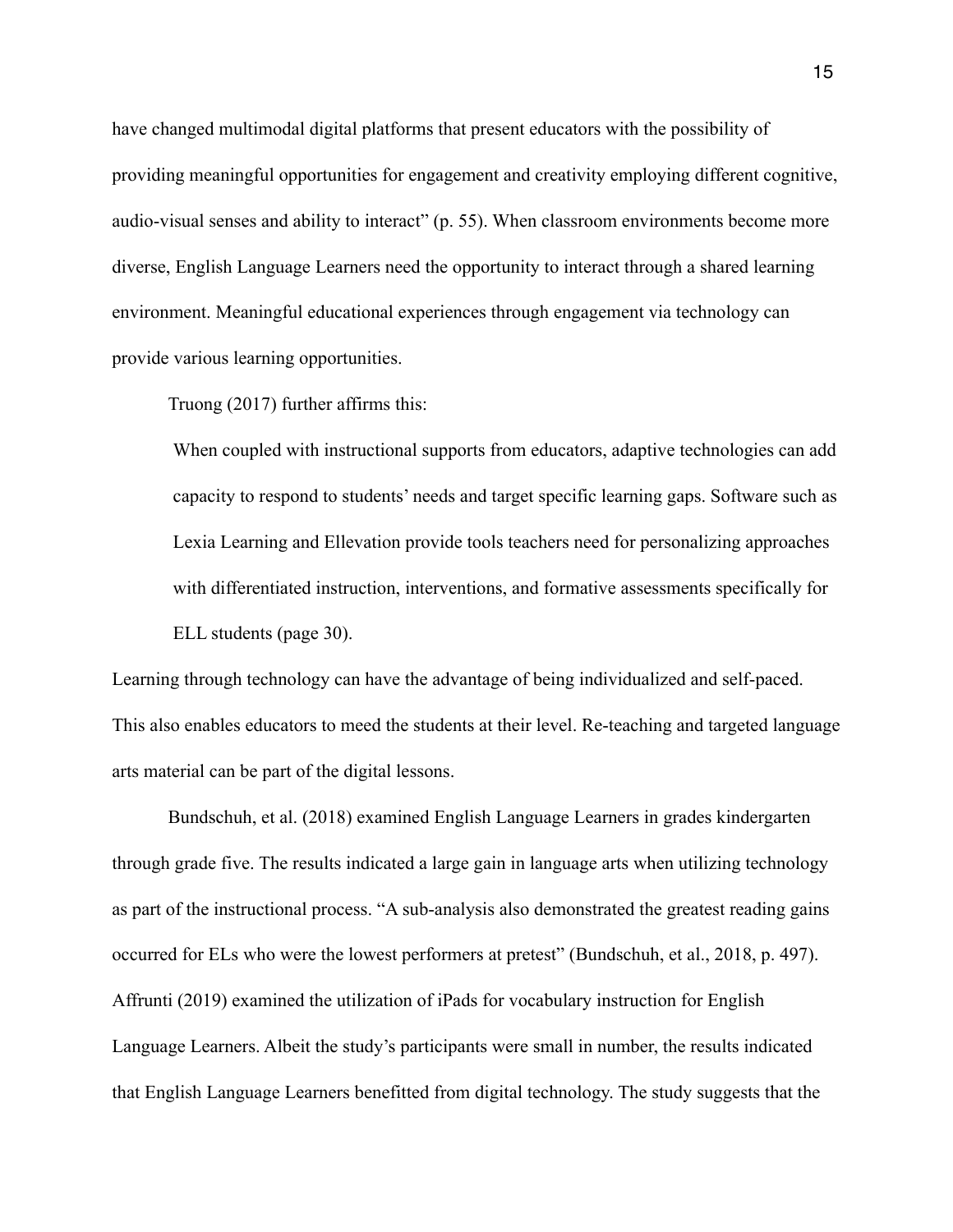use of technology-based digital learning positively impacted student growth. A study conducted by Hughes et al. (2018) concurs. This targeted study determined that English Language Learners benefitted through the addition of a specific digital program added to the classroom experience.

Technology-assisted instruction can assist with re-teaching, practice, individualization of specific subject content matter, and independent learning. It offers students the ability to succeed and see growth as concepts are mastered and they move to the next level. It keeps students engaged longer, and offers variation in learning style. These studies demonstrate the positive gains that can occur with English Language Learners when technology was utilized.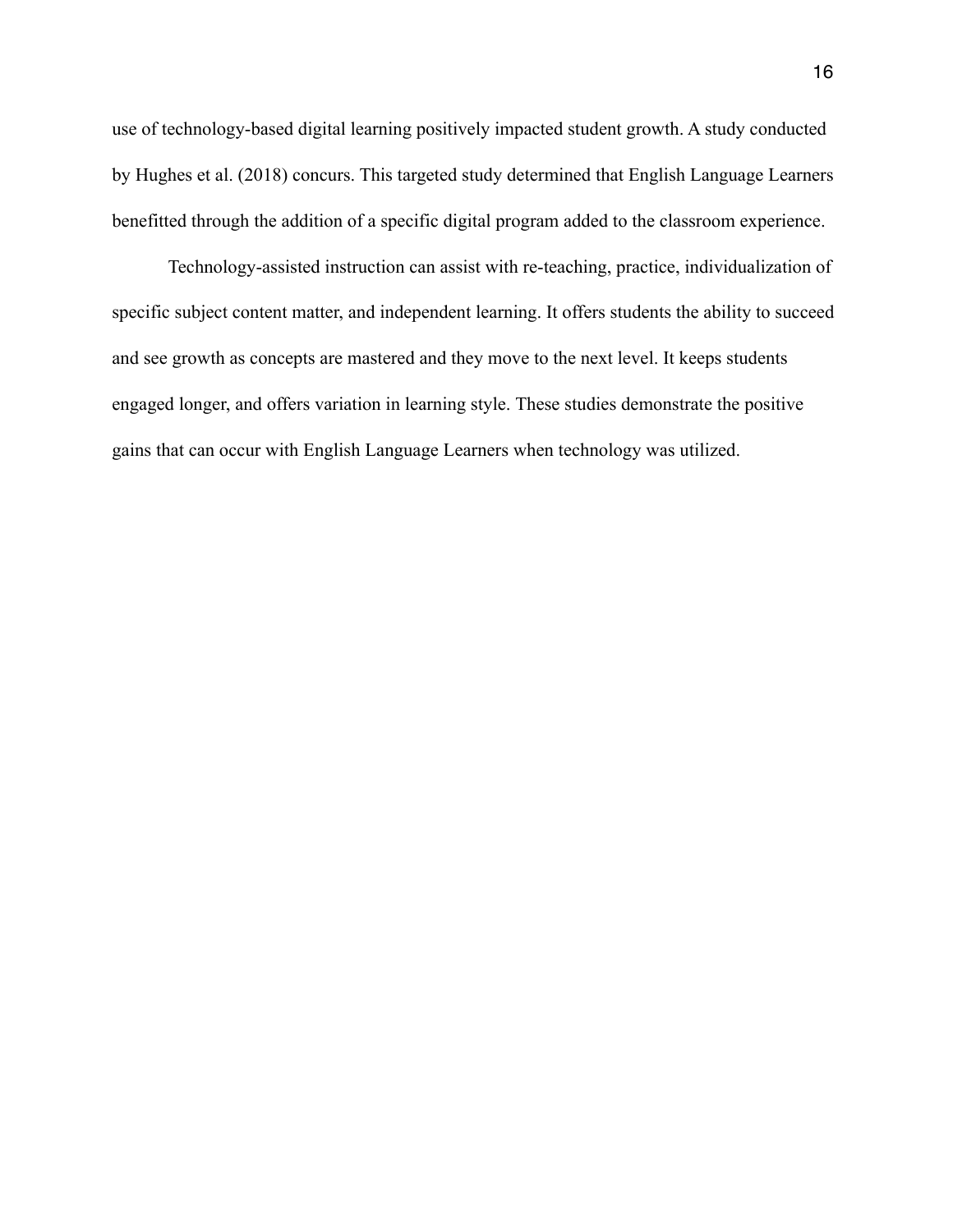#### **Theoretical Framework**

In order to determine the best instructional models for education, it is important to determine how students acquire knowledge. The theoretical framework of this study is based on the theories of learning presented by Jean Piaget (Hof, 2021, Kurt, 2020) and Robert Gagne (Davis, et el., 2018, Gagne, 1985, Faulder et el., 2019). These two cognitive models for knowledge acquisition are well known. These constructionist models reflect sequential learning achievement by growing in knowledge through cognitive processes or stages.

 Piaget's belief in a series of stages in the process of cognitive development, called the cognitive development theory, was the basis for his research. Piaget noted these stages must occur in a particular sequence, since each stage incorporates and restructures the previous one, and refines the individual's ability to perceive and understand. These stages are: sensorimotor, pre-operational, concrete operational, and formal operational (Huitt and Hummel, 2003). Variation may be seen in the use of each stage due to intelligence and/or environmental factors. Behavior patterns are characteristic of the way an individual will interpret and use the environment at each of these stages. Additionally, within these stages, learning occurs in a nonlinear progression. "Piaget and his associates demonstrated that knowledge acquisition is based not only on perception, but also on practice" (Hof, 2021, p. 3). Piaget, a pioneer in studying technology and learning, realized that, "the child is not being programmed, but the child actively programs, and thereby creates his/her environment using the computer (Hof, 2021, p. 17). Using technology for educational application was "adopted by artificial intelligence researchers at MIT as a concept of learning 'without being taught' and – at a time when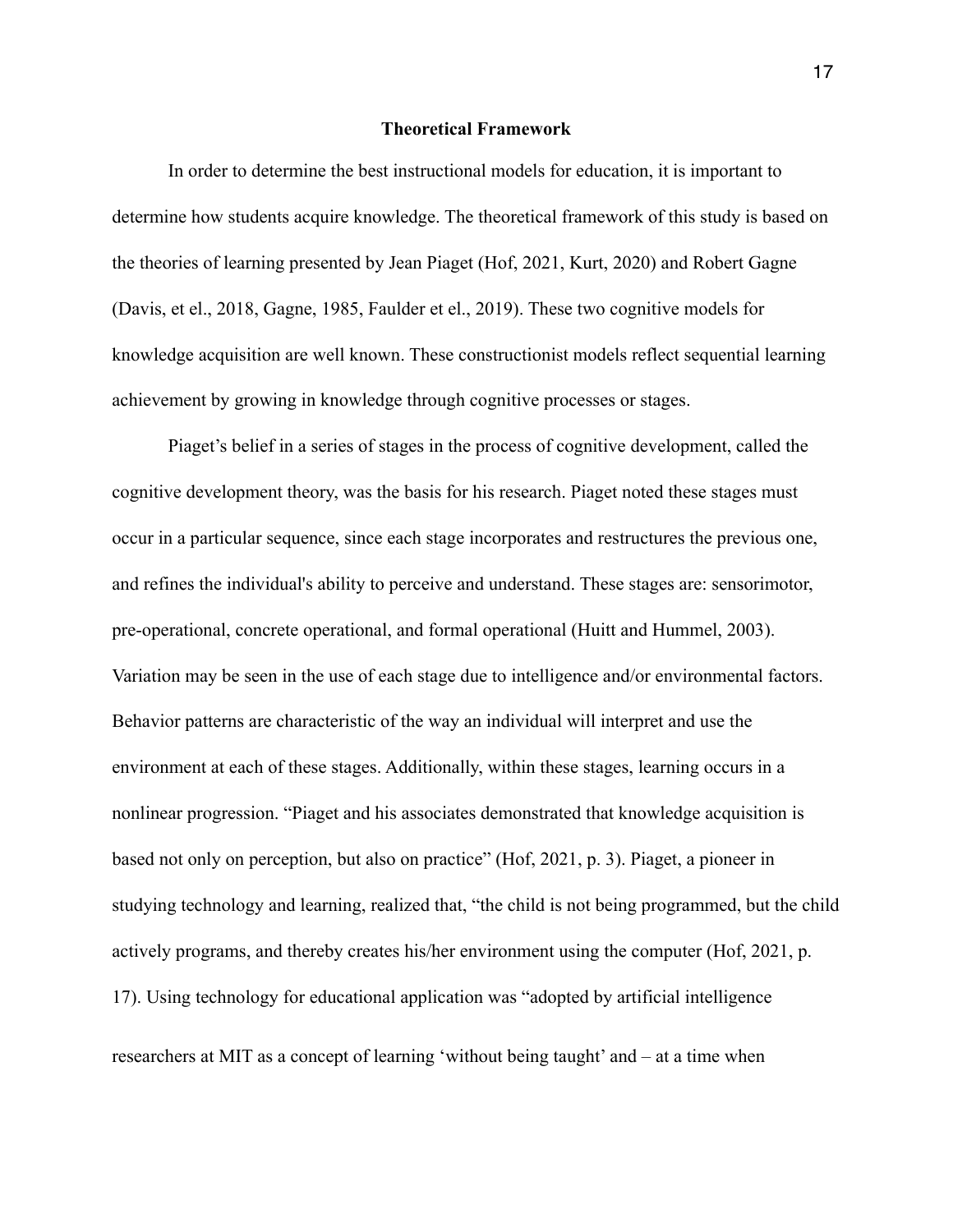university research funding shifted to civilian goals – was translated into an educational technology" (Hof, 2021, p. 18)

Piaget's theory represents ideas about how learning occurs. Learning is based upon one's own prior knowledge and experiences, which is unique to each person. This is accomplished through two processes. The first one is assimilation, which is the ability to use prior experiences to assist in the comprehension of a new idea or concept. The second is accommodation. This is the ability to adjust and redefine expectations to include the new experience (Kurt, 2020).

 Piaget's belief in the uniqueness of individual learning reinforces the ideology that, "no two individual can ever be at the same level of readiness for a given experience" (Webb, 1980, p. 95). Webb goes on to say that as each person assimilates new information and refines the mental structures necessary to process it, the person's cognitive schemes are constantly being edited, or revised. In the educational setting, the educator would act as a facilitator of learning, guiding student's activities, through techniques such as scaffolding or modeling.

 Piaget placed a high importance on social interaction as a contributing force for cognitive growth and development. Piaget also highlights the significant role peers play in learning. They serve as role models for learning, incorporate reflection strategies to promote insights to learning, offer explanations of knowledge that are more readily understood, and encourage and reinforce learning activities. This would lend greater support to the importance of in-person learning and the facilitation of growing in knowledge with the "effectiveness of group processes" (Webb, 1980, p. 96).

 Gagne's theory of learning was developed in order to facilitate learning and assist with classroom instruction. Gagne believes that children learn an ordered fashion with an increasingly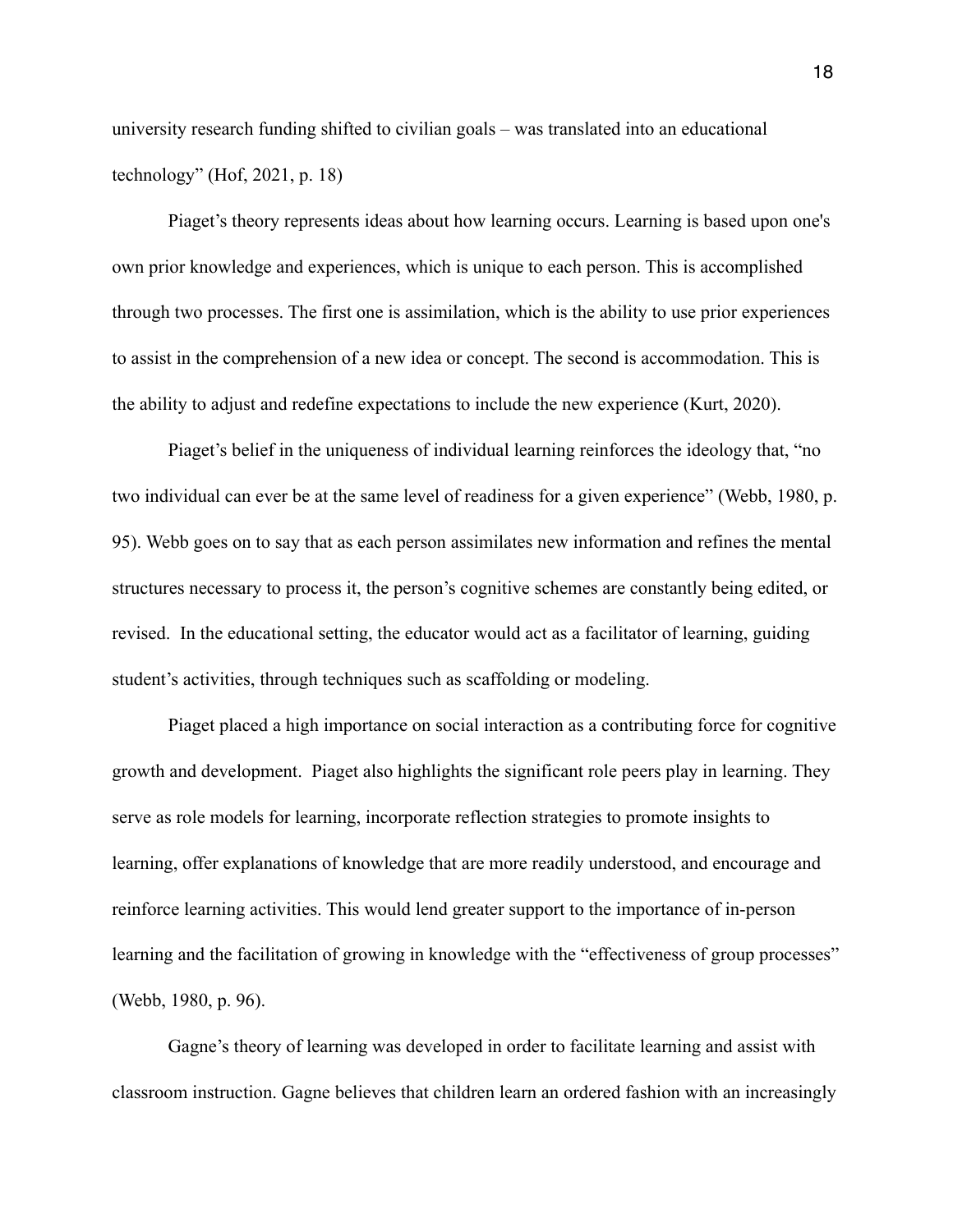more difficult set of activities. He theory offers a phase by phase checklist and are, "…necessary

for generating learner attention through the stimulus to preparing the learner to solve new

problems" (Iqbal et al., 2021 p. 2).

 Gagne's nine events of instructional practice are key to this theory. Bibi et al. (2015), lists these conditions of learning, or these nine instructional events, and corresponding cognitive processes:

## **Figure 1**

Gagne's 9 Events and Mental Processes

| Event                                    | <b>Action</b>                                                | <b>Mental</b> process             |
|------------------------------------------|--------------------------------------------------------------|-----------------------------------|
| 1. Gaining attention                     | Use questions, pictures or relevant<br>scenarios             | Reception                         |
| 2. Informing learners of the objective   | Tell learners what they will be able<br>to do after learning | Expectancy                        |
| 3. Stimulating recall of prior knowledge | Ask for recall of prior relevant<br>knowledge                | Retrieval to<br>working<br>memory |
| 4. Presenting the content                | Structured display of the contents<br>to be learned          | Selective<br>perception           |
| 5. Providing "Learning guidance"         | Use mnemonics, elaboration,<br>pictures, graphs              | Semantic<br>encoding              |
| 6.Eliciting performance                  | Ask learners to perform                                      | Responding                        |
| 7. Providing feedback                    | Give corrective feedback                                     | Reinforcement                     |
| 8. Assessing performance                 | Additional learner performance<br>with feedback              | Retrieval &<br>reinforcement      |
| 9. Enhancing retention & Transfer        | Ask learners to apply knowledge in<br>real life scenarios    | Retrieval &<br>generalization     |

## Bibi, 2015

 Gagne's theory is sequential and systematic in regard to learning or knowledge transfer. Application of the model leaves room for a multi-modal approach to instructional delivery. The study by Iqbal et al. (2021) supports the utility of Gagne's theory in the classroom. The benefits include: lesson plans with purpose based on constructivism theory, monitoring activities for student engagement, and providing students with multiple opportunities for feedback. Gagne's nine-part approach allows for individualized subject content and ample opportunities for student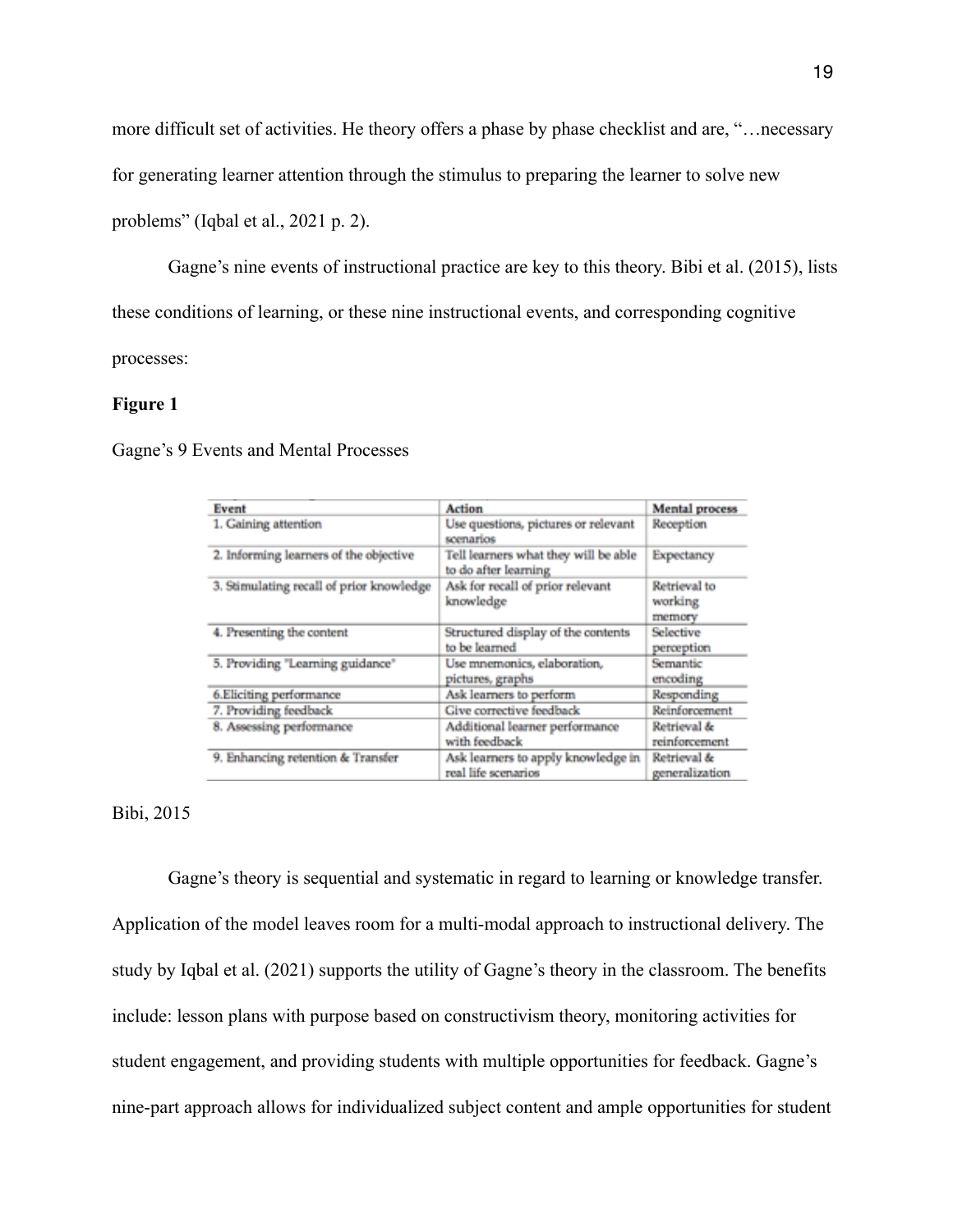feedback (Davis, et el., 2018). Su and Sung (2016) reiterate this feedback as essential for enhanced learning.

Gagne stressed that it is crucial for learners to obtain the necessary prior information in order to gain knowledge of more difficult concepts. As long as these conditions are met, Gagne's theory holds to the argument that learning and intellectual gains can be acquired. Bibi et el. (2015) notes Gagne's nine events "are sequenced in this manner because each of them affects the internal processing of information in the same order" (p. 535). Bibi et el. (2015) further describes the process of intellectual learning to memory as exemplified in Figure 1:

The input from our senses moves information into the sensory registers and then into short-term memory. From there it is encoded, stored in long-term memory, and finally retrieved when required. The learning model takes into account these steps of memory and also includes specific actions for every event. (p. 535)

Gagne's nine events assist in creating a framework from which various instructional modalities exist. Faulder et el. (2019) cite support for Gagne's nine events of instruction through their study. They stress the importance of learning basic concepts prior to more complex. Iqbal et al. (2021) reinforces the understanding that Gagne's events blend, "the exogenous instructions with the learner's endogenous cognitive learning process and retention where individual diversity, learner's readiness and motivation to learn are perfectly reflected" (p. 3). English Language Learners benefit from individualized and diverse instructional practices.

 Additionally, Leow (2014) credits Gagne's nine instructional events as instrumental in developing an interactive learning module for content delivery of a syllabus. Albeit this was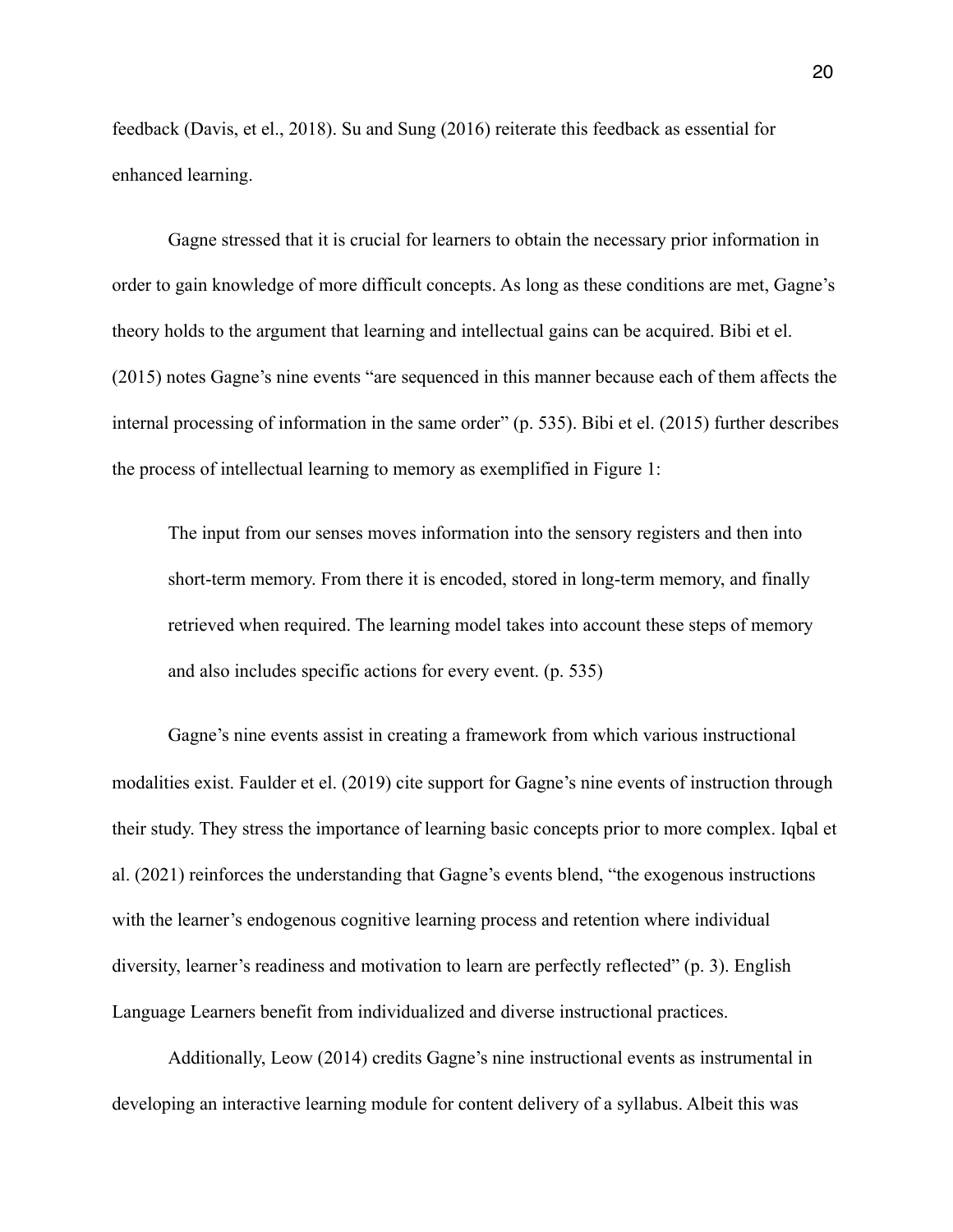designed for university students, these same components can transfer to the delivery of elementary subject content areas. The diagram below exemplifies the details involved in this

research design.

## **Figure 2**

Student-Centered Environment with the Use of Multimedia and Gagne's Events



#### Leow, 2014

More specifically, the student-centered environment is ideal to meeting the needs of English Language Learners. It supports self-pacing, individuated learning, practice, and flexibility in learning acquisition.

Gagne's Conditions of Learning, (as a cumulative learning theory), is a framework that guides the advancement of enhanced learning through technology. Others have utilized his research in creating technology frameworks to enhance and supplement student instruction. One study conducted by Krishna et el. (2021) presents the effectiveness of integrating technology as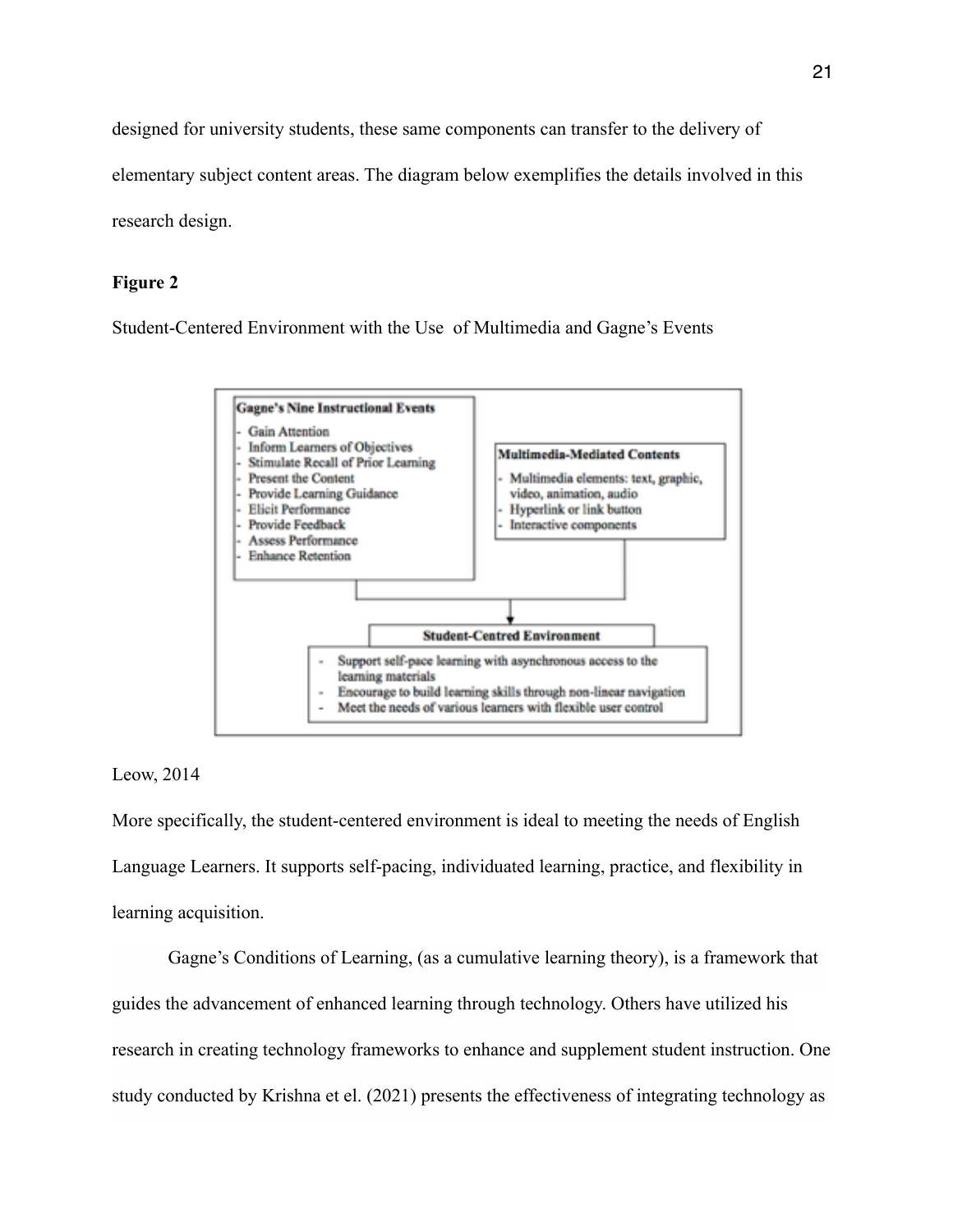an adjunct to Gagne's nine instructional events. Gagne's nine part approach to learning has many applications for technology within educational models. The theory also stresses the importance of a system that provides effective feedback based on learner response. This individualized feedback for English Language Learners, once only provided through an instructor, exists in the technology utilized in classrooms today.

Piaget and Gagne share similar learning theories as they stress sequential steps to increased knowledge. Piaget endorsed the cognitive area of development; Gagne the intellectual. Piaget's theory of cognitive development believes a learning hierarchy, or sequential order, is present in the stages of cognitive development. Gagne focussed on the intellectual components of learning and capabilities, as the transfer of knowledge moves from the basic to more complex.

Both Piaget and Gagne offer valid considerations in regard to cognitive growth and learning. The premise of cognitive hierarchies are of consideration as this study examines student growth in various learning modalities. Piaget's work with technology and the research of Gagne offer substantial support regarding learning through digital methodologies. The utilization of technology can take place in any learning environment: a remote, blended, or in-person instructional delivery.

## **Summary**

 In summary, the literature documents a clear need for support for English Language Learners in public schools in the United States. This is based upon an increase in the English Language Learner population and the existing achievement gap. English Language Learners do not perform as well in language arts when compared to native English-speaking peers. Learning theories offer insight into these modalities. The analysis of literature for both in-person and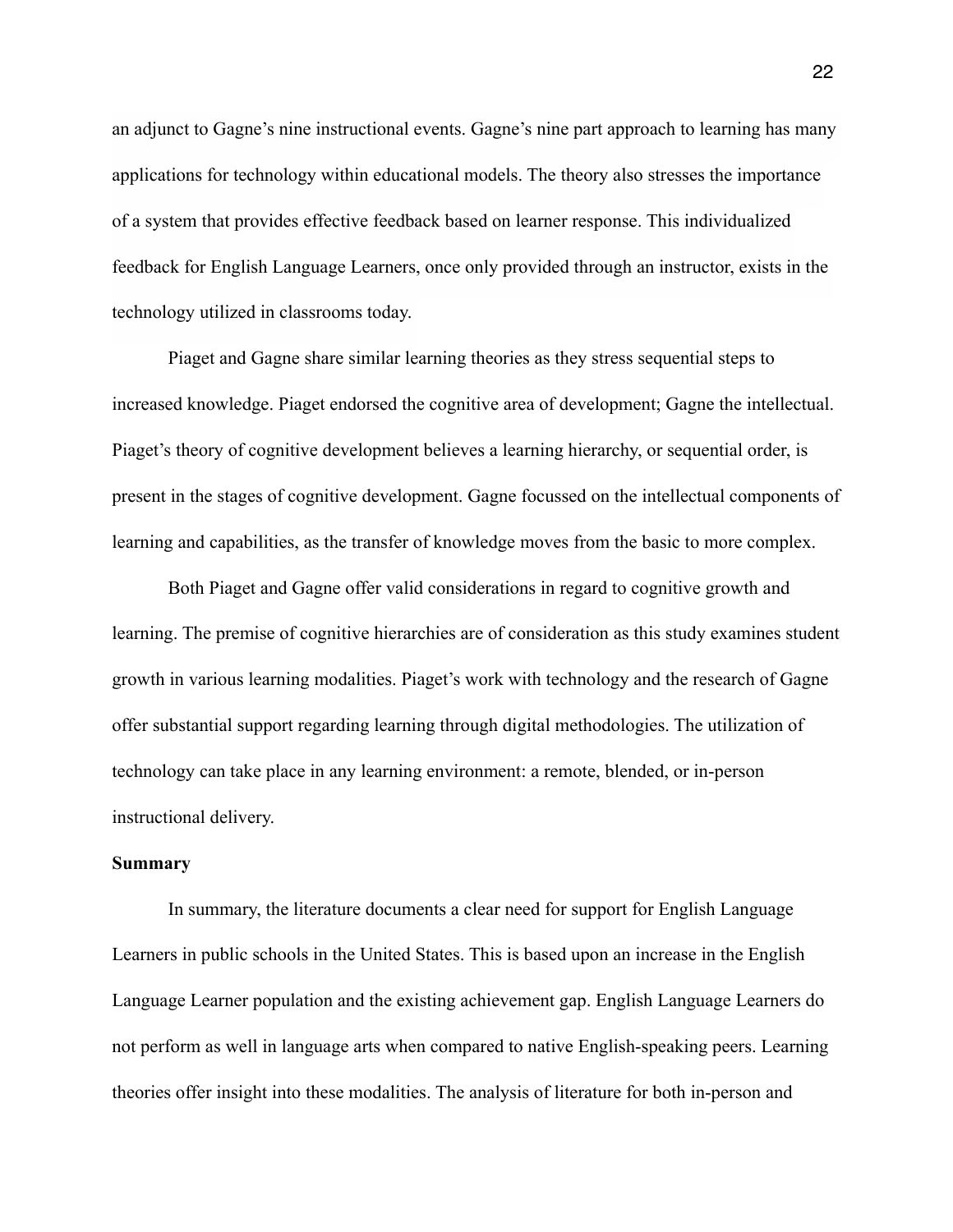technology-based modalities of learning results in a benefits to both. Both support a learning hierarchy. While Piaget's theory of cognitive development tends to focus on the cognitive areas of learning, Gagne's cumulative learning theory centers on intellectual capabilities. Both theories have aspects that endorse technology as an adjunct to teaching methodologies.

Chapter three provides the research methodology utilized in this quantitative study. Data **c**ollected will produce further evidence of a correlation to best learning modalities. A group of 30 kindergarten through grade five English Language Learner students will be assessed. Three various learning modalities will be analyzed: in-person learning, remote learning, and blended learning. Obtaining data through STAR and WiDA ACCESS assessments, analyzing the data, and determining correlations will be completed. This will support quantitative reliability for a correlation between variables. This will not determine cause/effect relationship.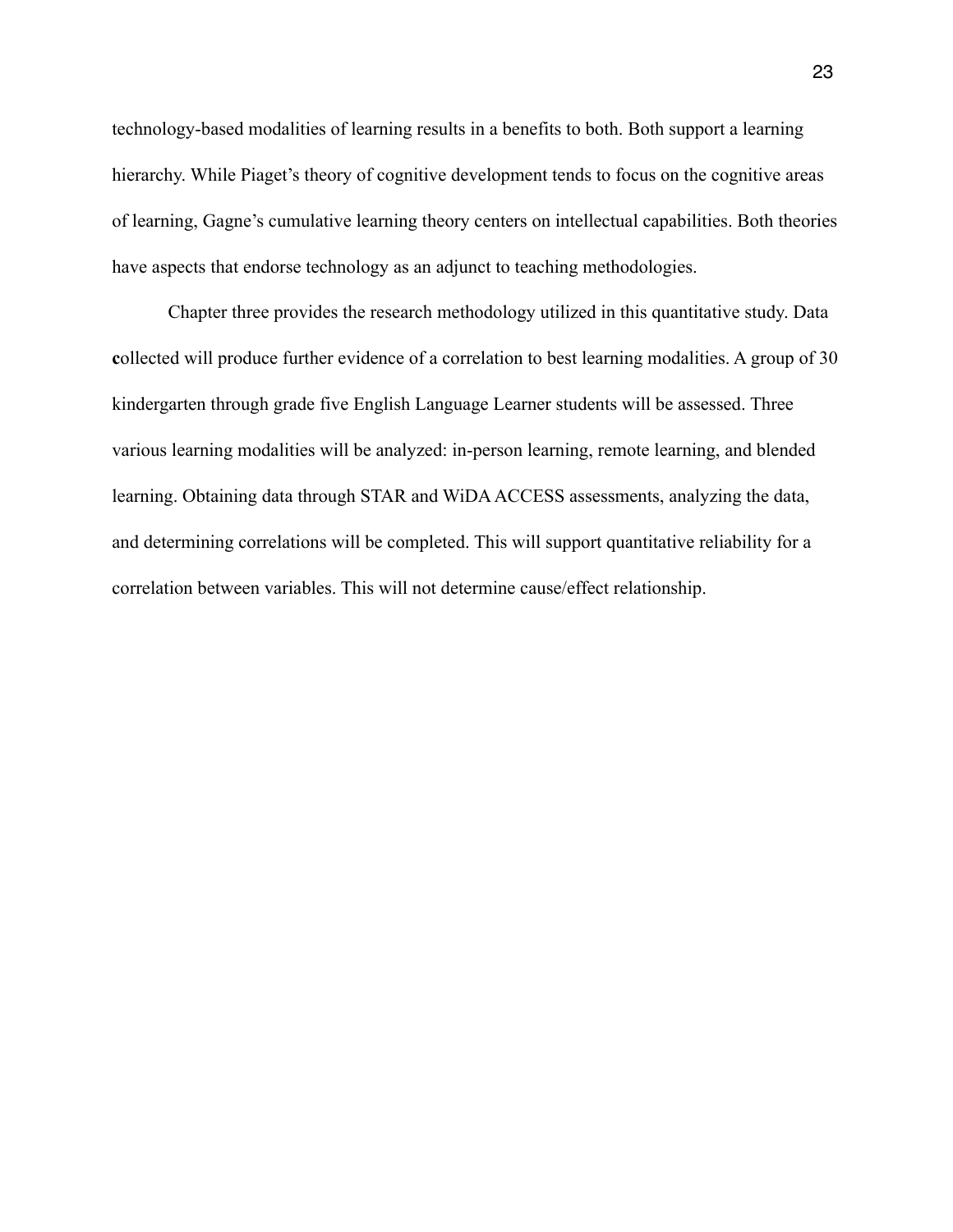#### **Research Methodology**

## **Research Design**

The purpose of this study is to examine the language arts acquisition rate of English Language Learners in grades kindergarten through grade five. Three assessment measures will be utilized: WiDA ACCESS, Renaissance Star, and FastBridge. This quantitative method uses numerical analysis for determining if a relationship between variables exists (Muijis, 2010). The outcomes will determine a correlational relationship. First, student data from the end of each school year was collected. This data is obtained through a WiDA ACCESS test. This assessment measures whether there was a statistically significant difference in scores between the year of variable learning models compared to the two years of in-person educational models.

 The second measure is to determine the correlation of three modalities of educational approaches to learning. This correlational research examines language arts acquisition of English Language Learners through three models: remote learning, blended learning, and in-person learning. Students in grades 2-5 complete a Renaissance STAR assessment at the end of each of these learning models. Kindergarten and grade 1 students complete a FastBridge assessment at the end of each learning model.

## **Research Sample**

 The chosen research model utilized is a representative sample. Included in the study were 30 English Language Learners from a small rural community in Minnesota. The elementary students ranged in grades corresponding to kindergarten through grade five. All speak Spanish as their primary language. According to the National Center for Educational Statistics (2020), the percentage of public school students in Minnesota who were English Language Learners in 2017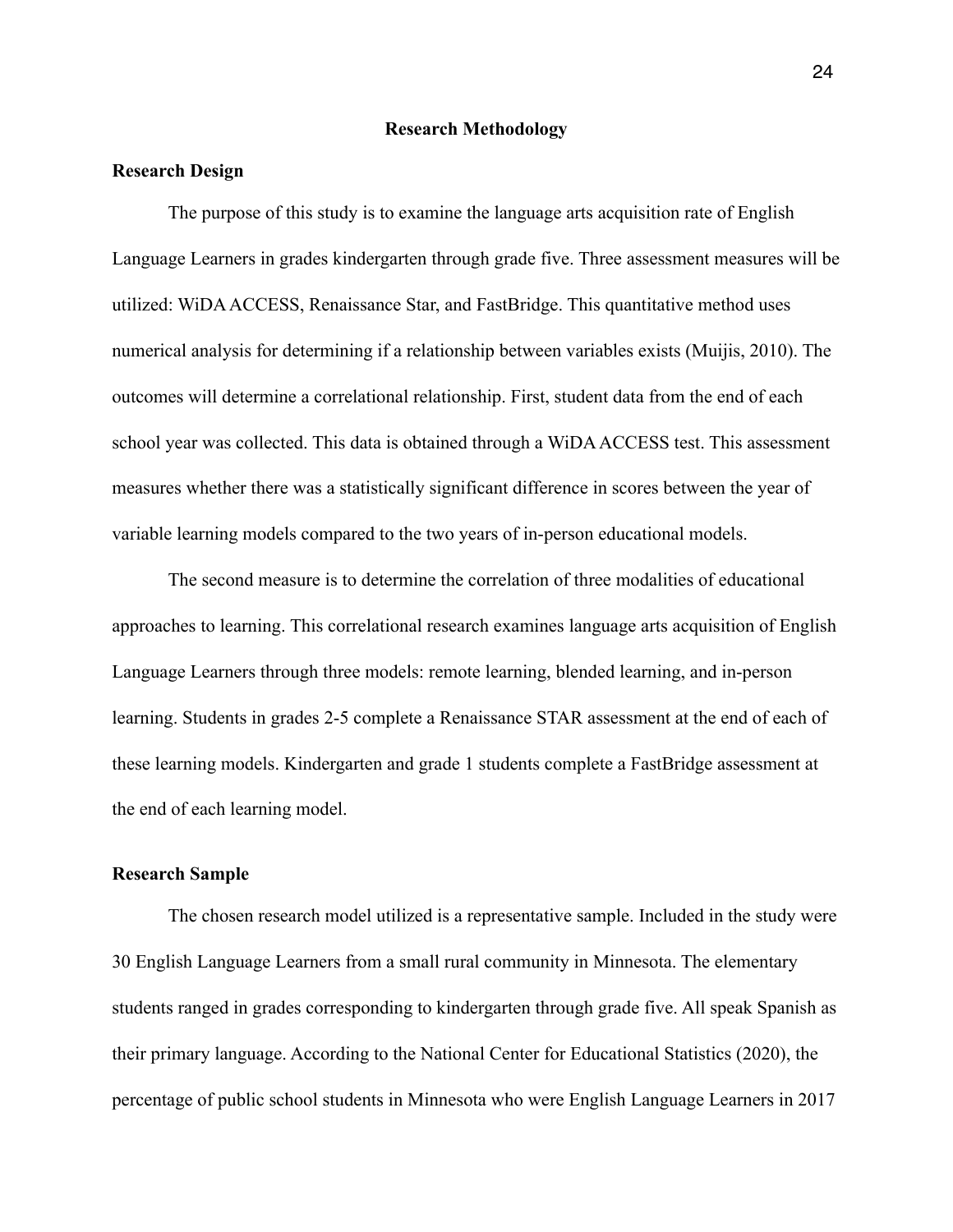was 8.5 percent. As an overall number, this percentage includes both elementary and secondary educational settings. The elementary school utilized for this study enrolled 496 students. The sample size for this study is 6% of the total school's population.

 Three different assessments were utilized for the study. Each assessment occurred in the same building, with the exception of one remote learner. These assessments vary in the way they were administered. The WiDA ACCESS assessments are completed once a year, at the end of every school year. All students complete this assessment. The Star and FastBridge assessments are completed three times a school year: at the beginning, middle, and end of the year. These were administered after each various instructional modality during the 2020-21 school year during COVID.

#### **Research Setting**

 The STAR tests were administered by the English Language Learner instructor or, less frequently, the paraprofessional. They take place in a quiet room that is as sterile as possible; it is void of any extra sensory stimuli such as noise, smells, and with few windows. Consideration is taken as to the student's schedule, food intake, level of current proficiency, and need to move (kinesthetic learners). The number of students in one assessment room at a time is between three and five. These are not timed assessments. Each student receives one hour for each of these four sections and all students complete their section within this amount of time. Students can stop the test and resume on another day. This is a rare occurrence. Students may use headsets in order to block noise as well for a certain portion of the test. Students have one pencil and one blank piece of paper. Students sit at tables with independently moving chairs. They are spaced with one person at a table.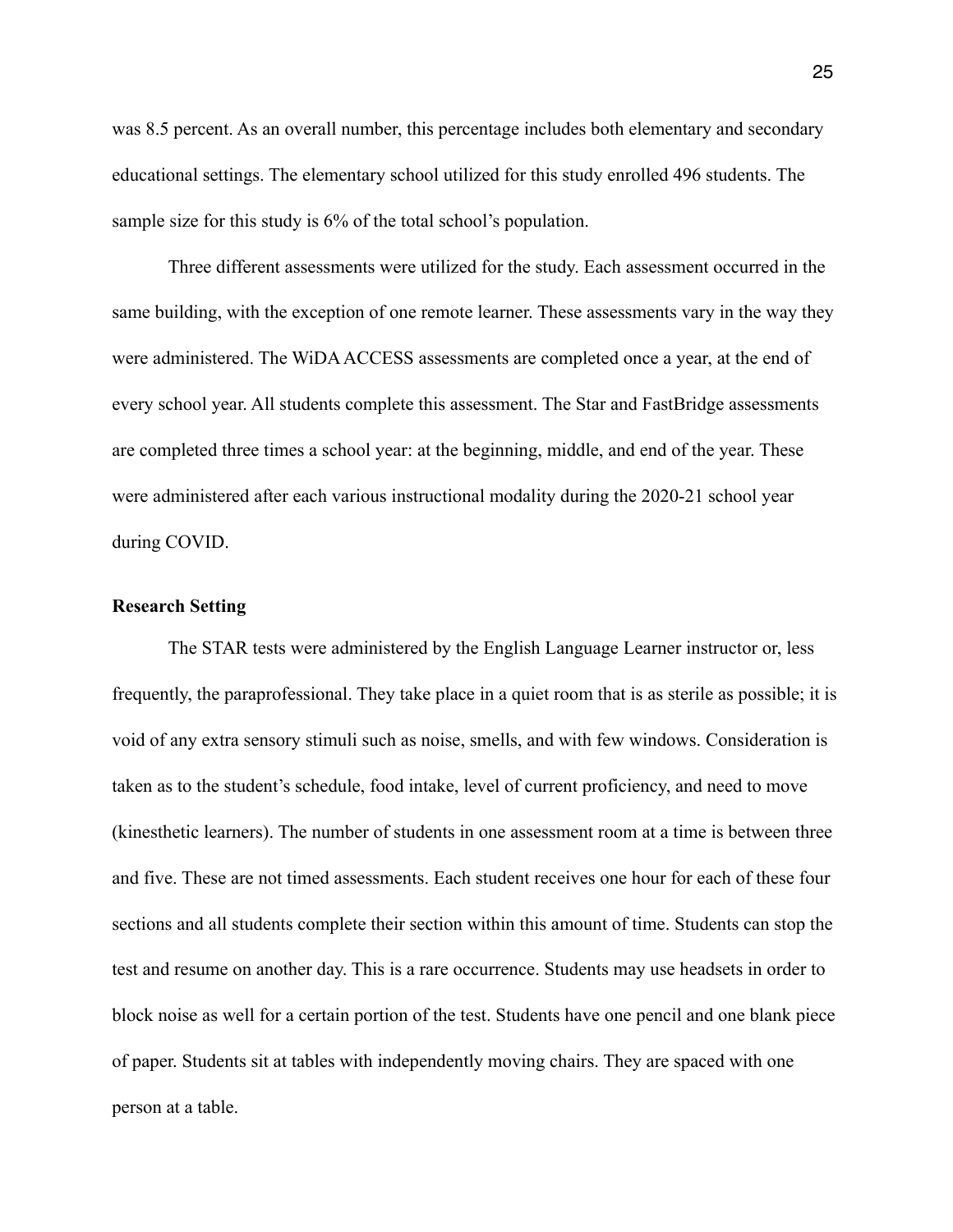WiDA ACCESS assessments are conducted by the classroom instructors. Students take this test with their classroom peers. The average number of students in a room is approximately 23. The WiDA ACCESS tests are not timed.

 FastBridge assessments are conducted by classroom instructors. Students take this test with their classroom peers. It is given to all kindergarten students. The average number of students per assessment session varies and is less than the WiDA average of 23.

#### **Instrumentation**

 The data from three assessments were utilized in this study: WiDa ACCESS, Renaissance Star, and FastBridge. WiDA ACCESS data was retrieved from the current year which exemplified a school year of blended learning approaches, or models. Additionally, two prior years of data for each of these assessments are evaluated. Renaissance Star and FastBridge data represents assessments conducted after each of the three various learning models. This data is available three times a year.

 The Renaissance Star test was given to English Language Learners three times a year. They are computer-adaptive, meaning the difficulty of questions changes depending on the previous response to the test question. This feature allows for individualized assessment levels based on each student. The unique feature to this assessment is that it can be given to the same student in English and Spanish. This assists in giving instructors an accurate measure of English Language Learners knowledge and growth. The Star test is a sequenced and progressively tiered learning system. The skills become more advanced as students sequence through each level. Every question is timed, however there is no overall time limit on the test. The Star reading test took approximately 15 minutes to complete.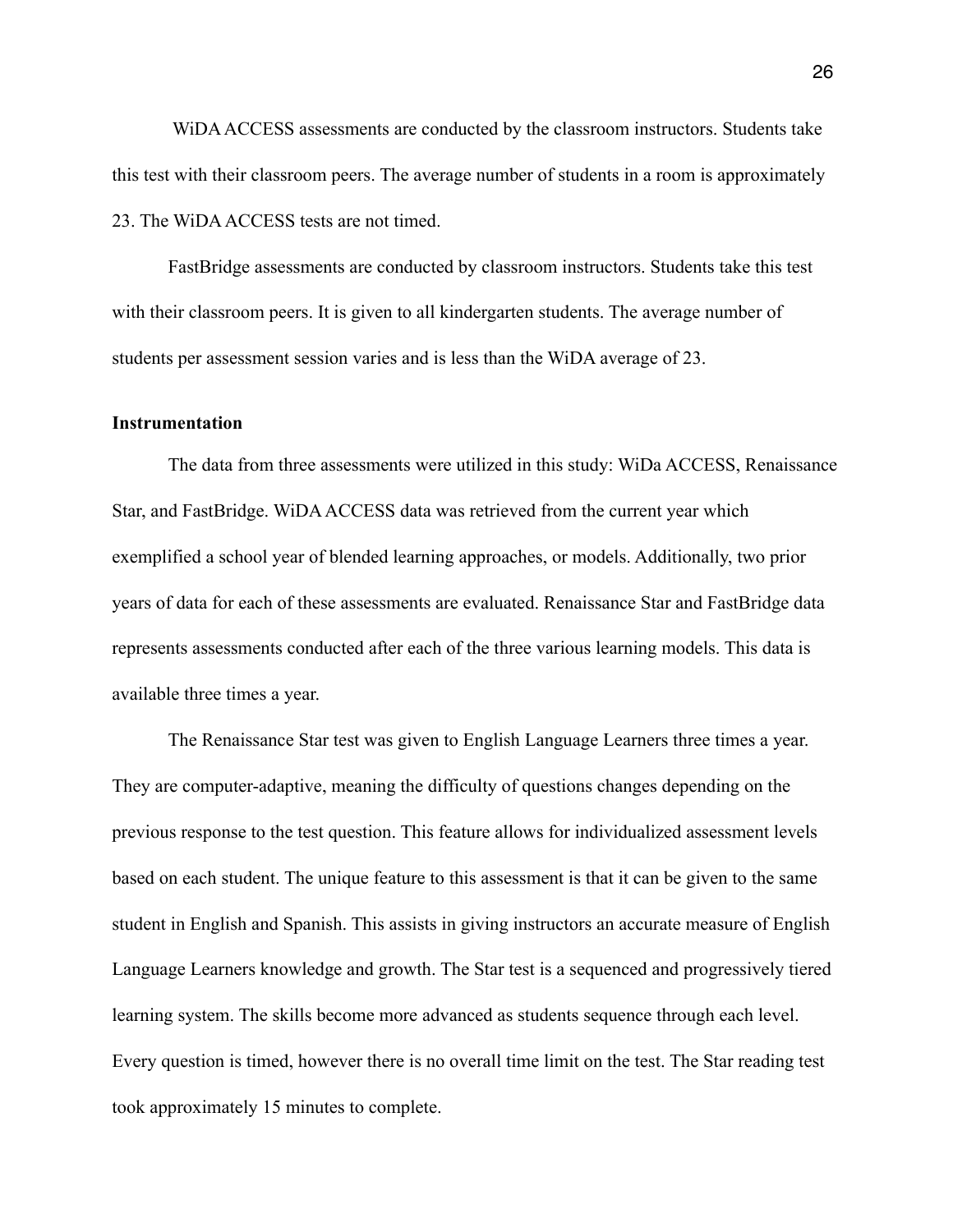FastBridge assessments are administered to all kindergarten and grade 1 students three times a year. It consists of 13 subtests and assesses skills such as letter names, word blending, and phonemic awareness. It uses data to identify learning gaps, and growth areas. These results assist with the development of individualized learning paths. The test is divided into sections of 4 components. Each section takes approximately 6-8 minutes to complete. Students have a 4 week window in which to complete the test. This district completes the test in the same week it is initiated. The test may be stopped and resumed up to 14 days later.

 The WiDA ACCESS assessment is given once a year for grades K-5, near the end of the school year. Like the Renaissance Star test, the WiDA ACCESS test is computer-adaptive. Unlike the Renaissance Star test that is administered to all students, the WiDA ACCESS test is administered **e**xclusively to English Language Learners. There are four content areas: listening, speaking, reading, and writing (WIDA, n.d). One hour is allowed for each component. Students start with the listening, followed by the reading portion of the test.

 The English Language Learner instructor spends several hours practicing with students so they are familiar with the computer, the process, and the technology. For example, on the speaking component of the test, students speak into the computer. The instructor has all English Language Learner students practice speaking into the iPad before taking the speaking portion of the WiDA ACCESS test. This assessment differs from the Star test in that it has a writing component that is not completed utilizing a computer. Students obtain the writing prompt from the computer and then write their responses in the booklet provided.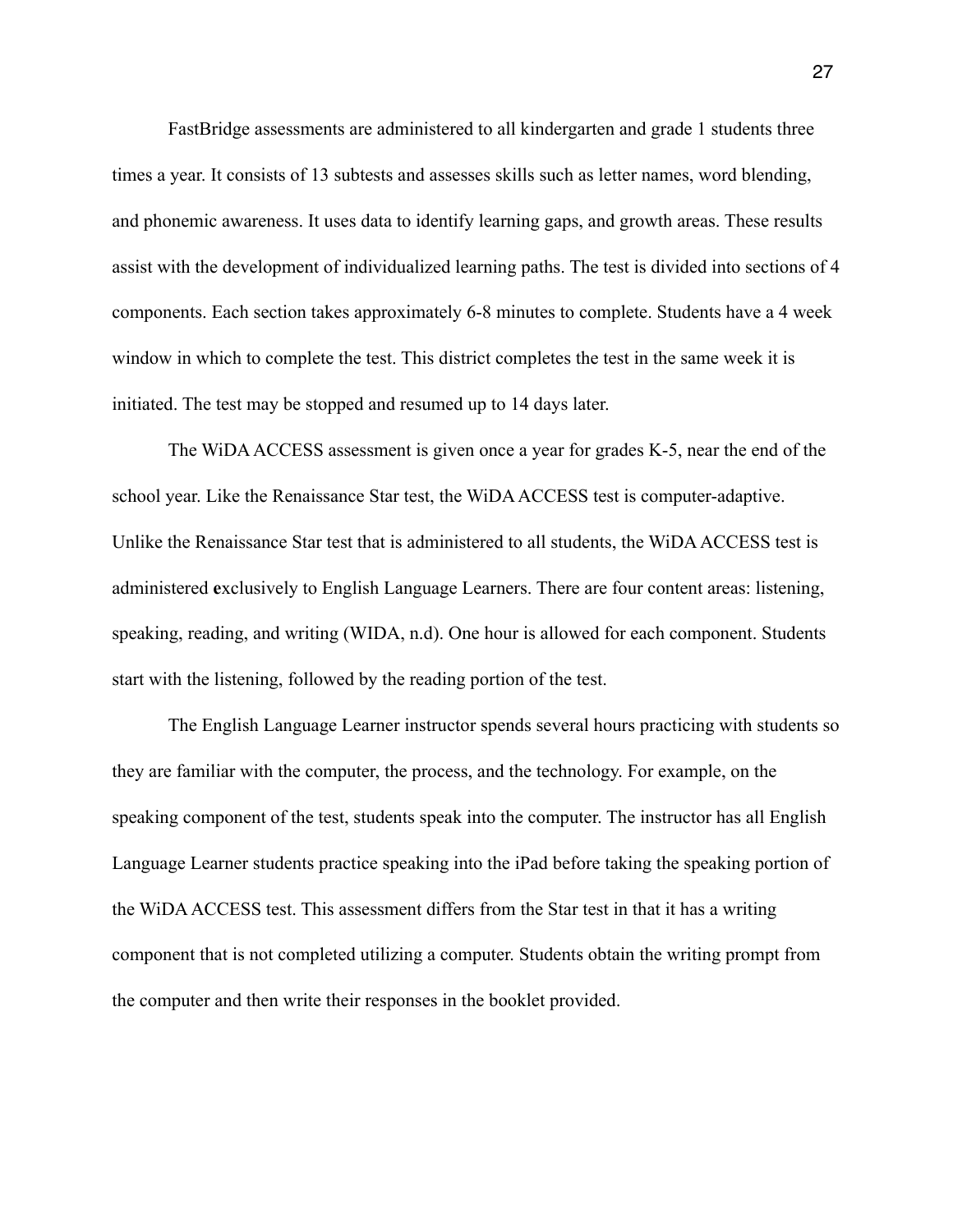#### **Data Collection and Analysis**

 Data for this research is obtained from the elementary English Language Learner department. This is public information. The data sheets were categorized by test type and year. The Star test data will involve three sets of data for each of the three school years, or nine total data sets. The WiDA ACCESS test data will contain one set of data for each of the three years, or three total data sets.

 This data was open to the public as part of the district's data. This specific data was obtained from the English Language Learner department at the elementary school. There were no identifiable information present in the data obtained. The data was packaged in a secure fashion. The spreadsheet of student data contains randomly generated student numbers, ie. student 1, student 2, etc. The student data in this spreadsheet is the basis for the quantitative analysis (WIDA, n.d.)

Once all data is retrieved, it was put into a spreadsheet, with disambiguating features clearly labeled. In the spreadsheet, the Star test is tabbed by school year and by assessment date. Each tab will have a different test date, with three results for each school year. The ACCESS data is also tabbed by school year. The scores for both the Star and ACCESS assessments are entered from top to bottom, and labeled by student 1, student 2, etc.

 Analyzing the data will initially determine the correlation of three modalities of educational approaches to learning. This correlational research examines language arts acquisition of English Language Learners through three models: remote learning, blended learning, and in-person learning. The first hypothesis is that students in grades 2-5 that receive in-person instruction (as compared to remote and blended learning) have higher rates of language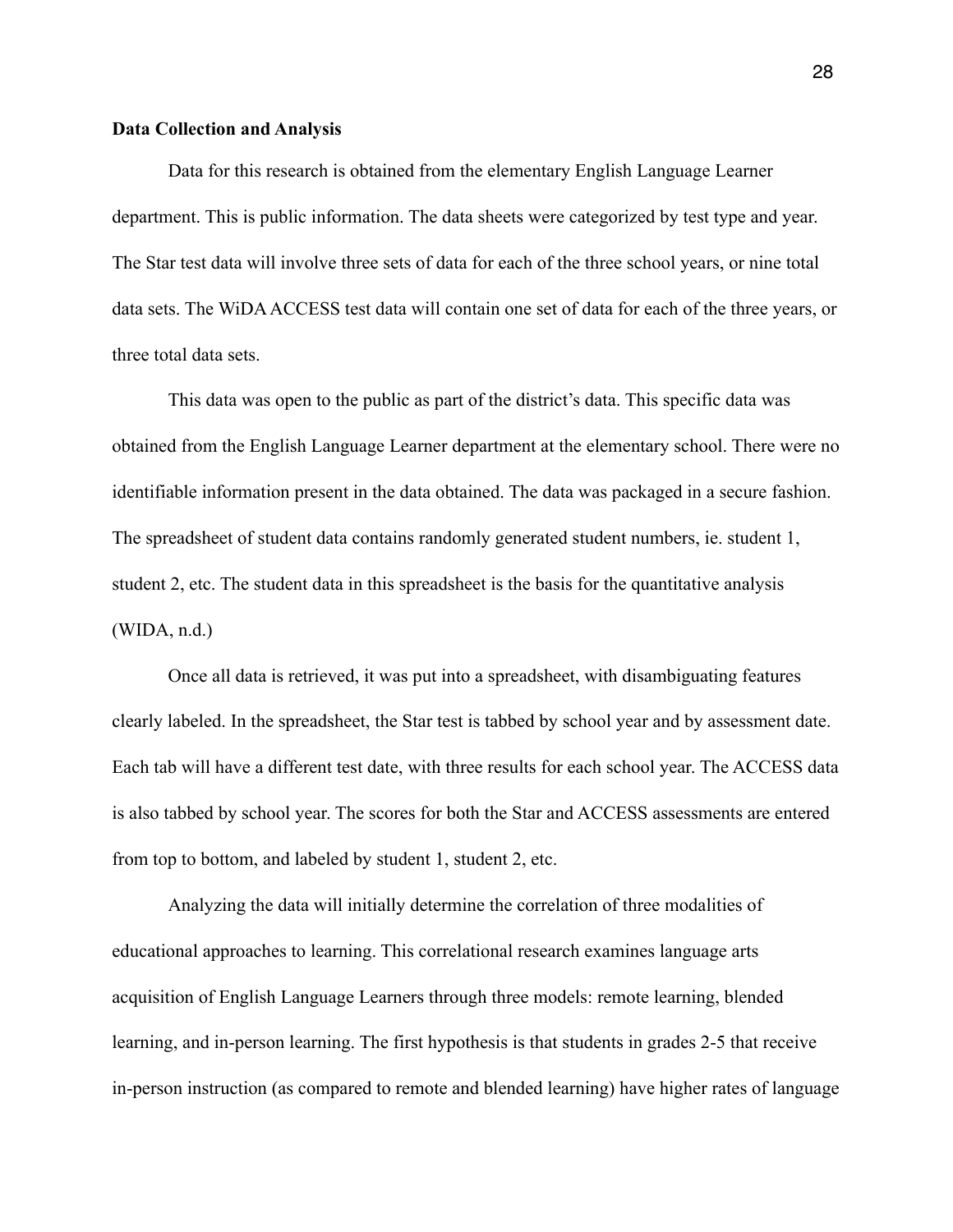arts acquisition, as evidenced by higher Star assessment scores. This is similar to the second hypothesis with the exception of grade levels and assessment tool. The second hypothesis is that students in grades K and 1 that receive in-person instruction (as compared to remote and blended learning) have higher rates of language arts acquisition, as evidenced by higher FastBridge assessment scores.

 The third piece of data analysis measures whether there was a statistically significant difference in scores between the year of variable learning models compared to two years of inperson educational models. The third hypothesis is that English Language Learner students receiving yearly in-person interventions (compared to a year of variable learning modalities) will demonstrate a higher degree of language acquisition as reflected through higher WIDA assessment scores. This is accomplished through analyzing data from prior two years of inperson learning and then comparing this to the scores obtained after a year of three various learning modalities.

 The quantitative data for this correlational study will be analyzed is a linear fashion with line charts. Correlations "describe the magnitude and nature of a relationship between two or more variables" (Sheskin, 2010, p.2). Since a comparison of data patterns over time will be assessed, line graphs are an accurate representation of the information. This will support quantitative reliability for determination of correlational relationships, not cause/effect relationships. The null hypothesis is that there is no difference among the group means. **Summary**

In summary, best instructional practices for language arts acquisition of English Language Learners will be analyzed. With the fastest-growing student population in the United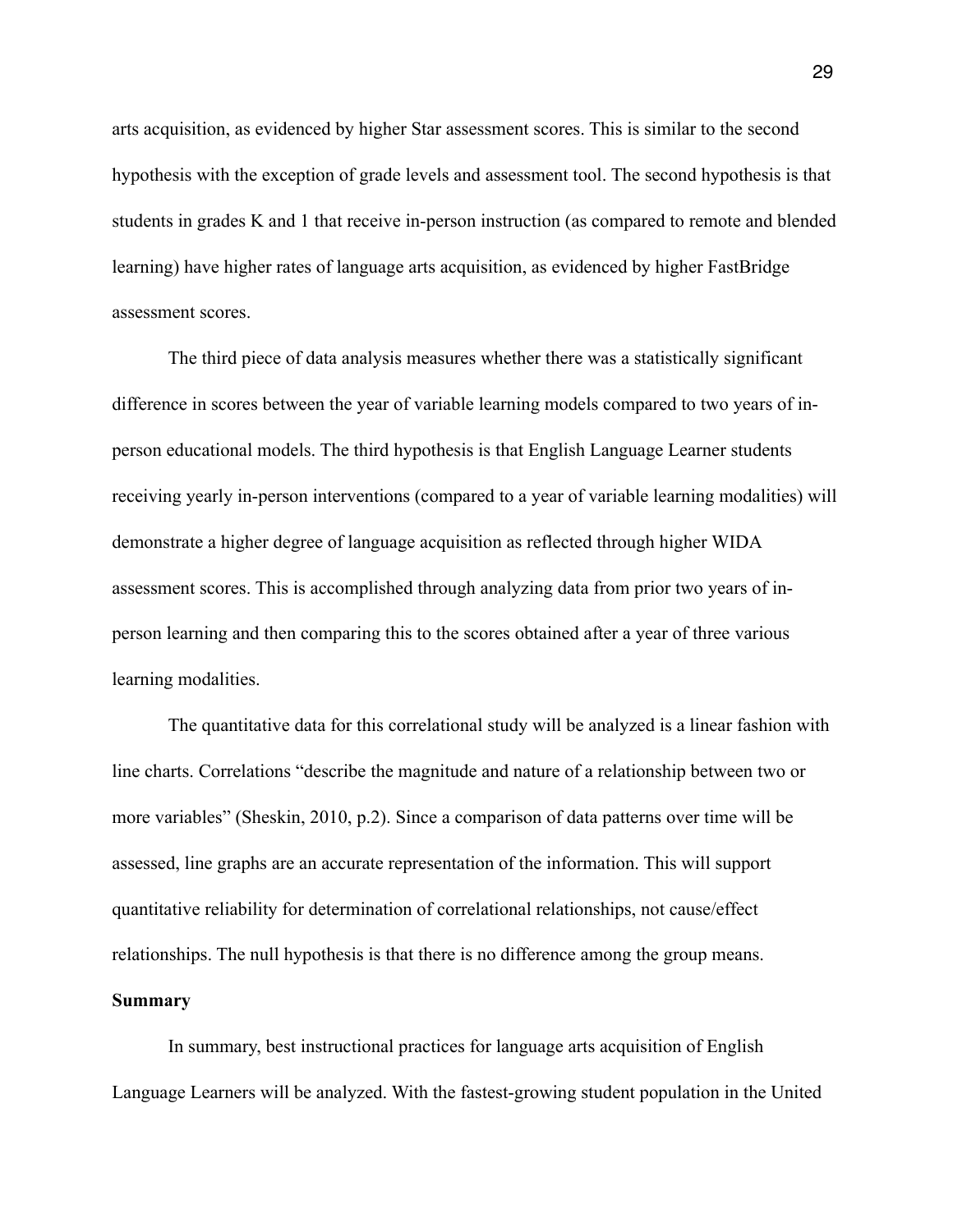States, nearing 10% of the total school population, it is critical that the best learning modalities for language arts instruction be assessed. Through studying various learning instruction modules (remote, blended, and in-person), a correlation between student growth and type of learning can be identified. Additionally, in a transition year where all models have been present, the data will help to determine the rate of learning over a school year compared to two school years of inperson instruction.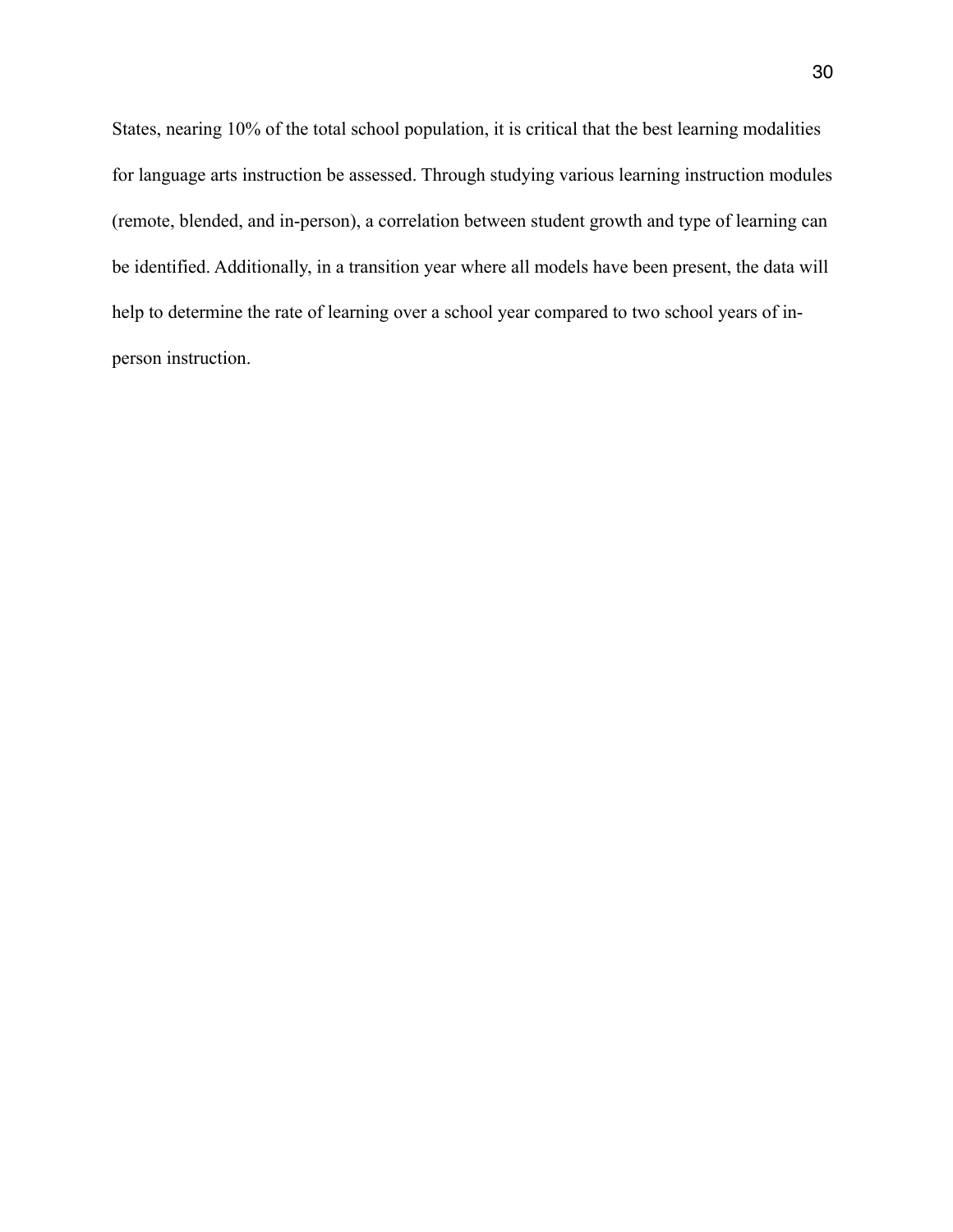#### **Results**

#### **Introduction**

This chapter reports on the results of the study. Included are the three types of assessment measurements: WiDA ACCESS, Renaissance Star, and FastBridge. Specifically, a year of learning will identify which education delivery model indicated greatest growth for students. These three types were: blended, remote, or in-person instructional delivery. Through the data, highest scores indicate highest learning for that model. Student scores in grades kindergarten through five will be analyzed. Through this data, growth trends will be determined and a best instructional model for English Language Learners will be concluded.

#### **Description of Sample**

English Language Learners in kindergarten through grade five were assessed utilizing three assessment tools. Each assessment was conducted in an environment consistent to all participants. Grades kindergarten through 5 employ the WiDA ACCESS test. Grades 1 and 2 utilize the Renaissance Star assessment. The FastBridge assessment was utilized for kindergarten. No prior data for kindergarten exists. Attention to details such as noise, temperature, and time of day were acknowledged and held to a uniform standard.

#### **Data Analysis**

The data will be analyzed according to each assessment type. WiDA assessments are given once a year at the end of the year. The WiDA data will be measured against student growth from the prior two years. WiDA data from a year of various instructional modalities will be compared to two years of data. These two years reflect exclusively in-person instruction.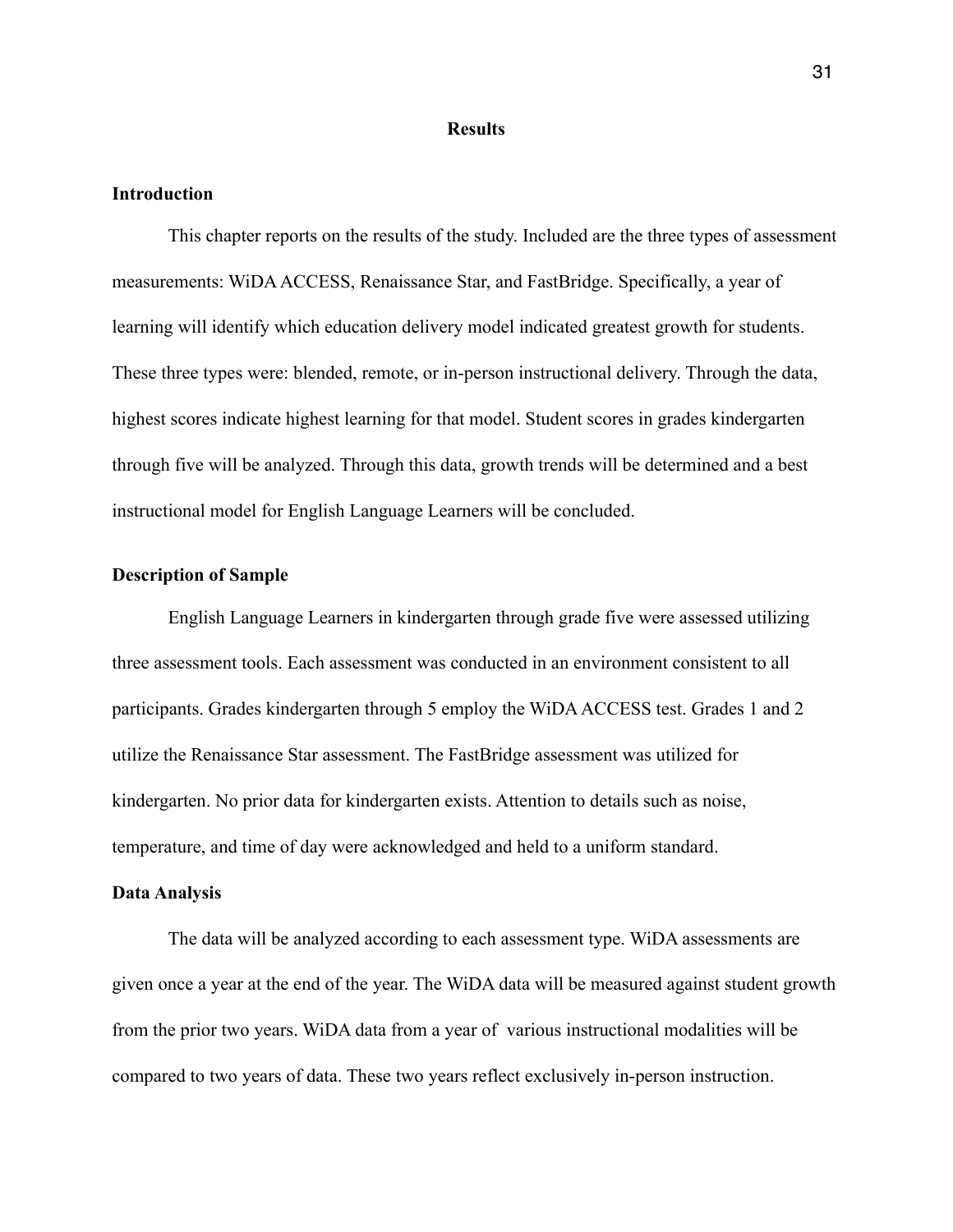Star data is obtained three times a year: fall, winter, and spring. During COVID, each of these represented a learning model. Through the data, a calculation will be made as to which model demonstrated the highest growth for English Language Learners.

 The FastBridge test is an assessment for kindergarten and grade 1. Similar to the Star data, it is given to students three times a year. The results impel the conclusion as to which type of instructional model reflects the highest growth.

## **Summary**

## **Figure 3**

## WIDA Assessment Scores



The results of the WiDA ACCESS revealed an area of greatest growth for English Language Learners during the time of in-person instruction. WiDA assessments showed the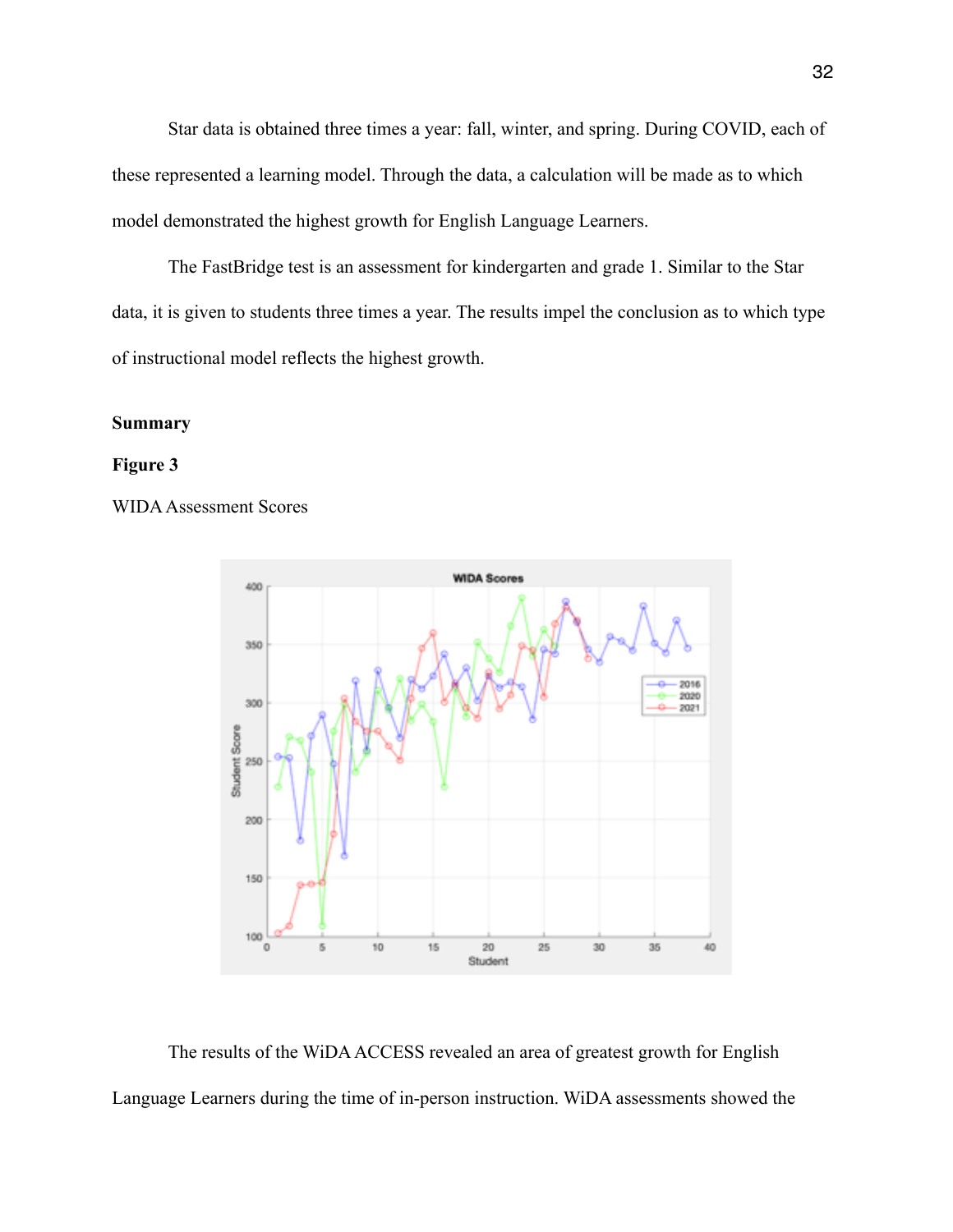average score during the year of blended learning was 289, compared to the two previous years' scores of 305 and 314. The year of blended learning (spring 2021) represent a decrease of 5.5% from the previous year of in-person instruction (spring 2020).

## **Figure 4**

Renaissance Star Assessment Scores



 Renaissance Star data reflects the greatest language arts acquisition rates for English Language Learners during in-person learning (spring 2021). The average student STAR score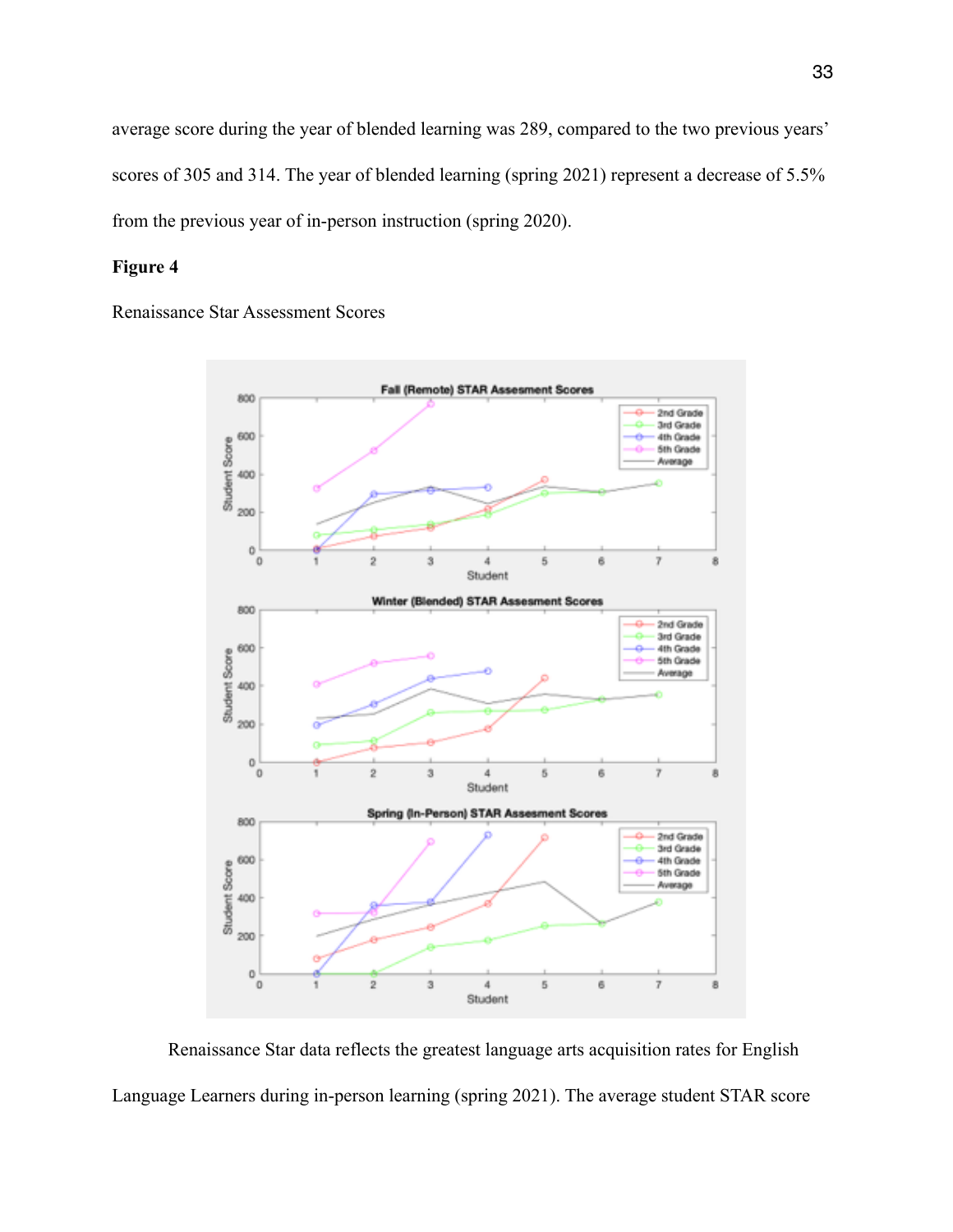during this time was 349.2. The greatest decline in scores occurred during the time of remote learning (fall 2020). The average test score during this time was 267.9. This was followed by blended learning (winter 2020-21), with the average score of 298. Blended learning represents a 12% growth from remote learning. In-person learning demonstrated most growth during a year of various instructional modalities, or a 30% increase from remote learning.

## **Figure 5**

FastBridge Assessment Scores

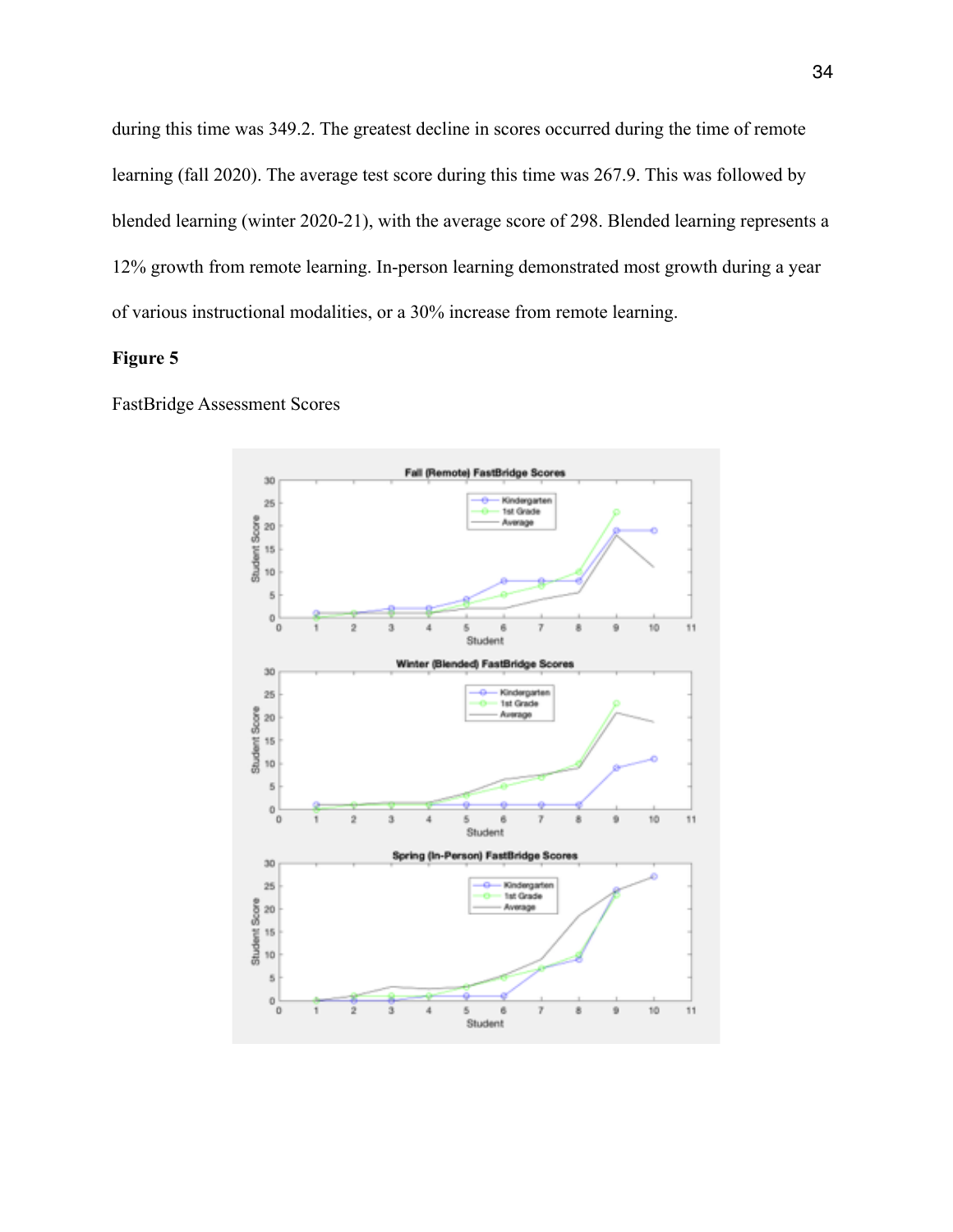FastBridge data repeats these findings. The average kindergarten and first grade score during in-person learning (spring 2021) was 9.4. The lowest scores were reflected during a blended learning model (winter 2020-21) with the average score of 4.1. From winter to spring student scores increased by 129%. Remote learning scores (fall 2020) averaged 6.8.

 FastBridge data for kindergarten reflected maximum scores during in-person instruction, with the average score of 10. The lowest FastBridge scores for English Language Learners was during the blended period of learning (winter 2020-21), with an average score of 2.8. This was followed by remote learning(fall 2020), with an average student score of 7.2. The decrease between remote learning in the fall and blended learning in the winter reflected a 61% decline. The increase from blended learning (winter) to in-person learning (spring) was a 39% increase in student test scores.

 FastBridge data for grade 1 concludes the highest language acquisition rate occurred during in-person instruction with an average score of 8.9. The second highest rate of learning was evidenced during a blended learning model (winter 2020-21) with average score at 7. The least favorable learning was during remote learning (fall 2020), with the average score of 6.

## **Summary**

 The data reflects the highest WiDA ACCESS, Renaissance STAR, and FastBridge scores were during the time of in-person instruction. During a year where multi-modalities of learning were present, the end of the year scores decreased. All three assessments concluded the same correlation: in-person instruction for English Language Learners demonstrated the highest assessment outcomes for grades K-5.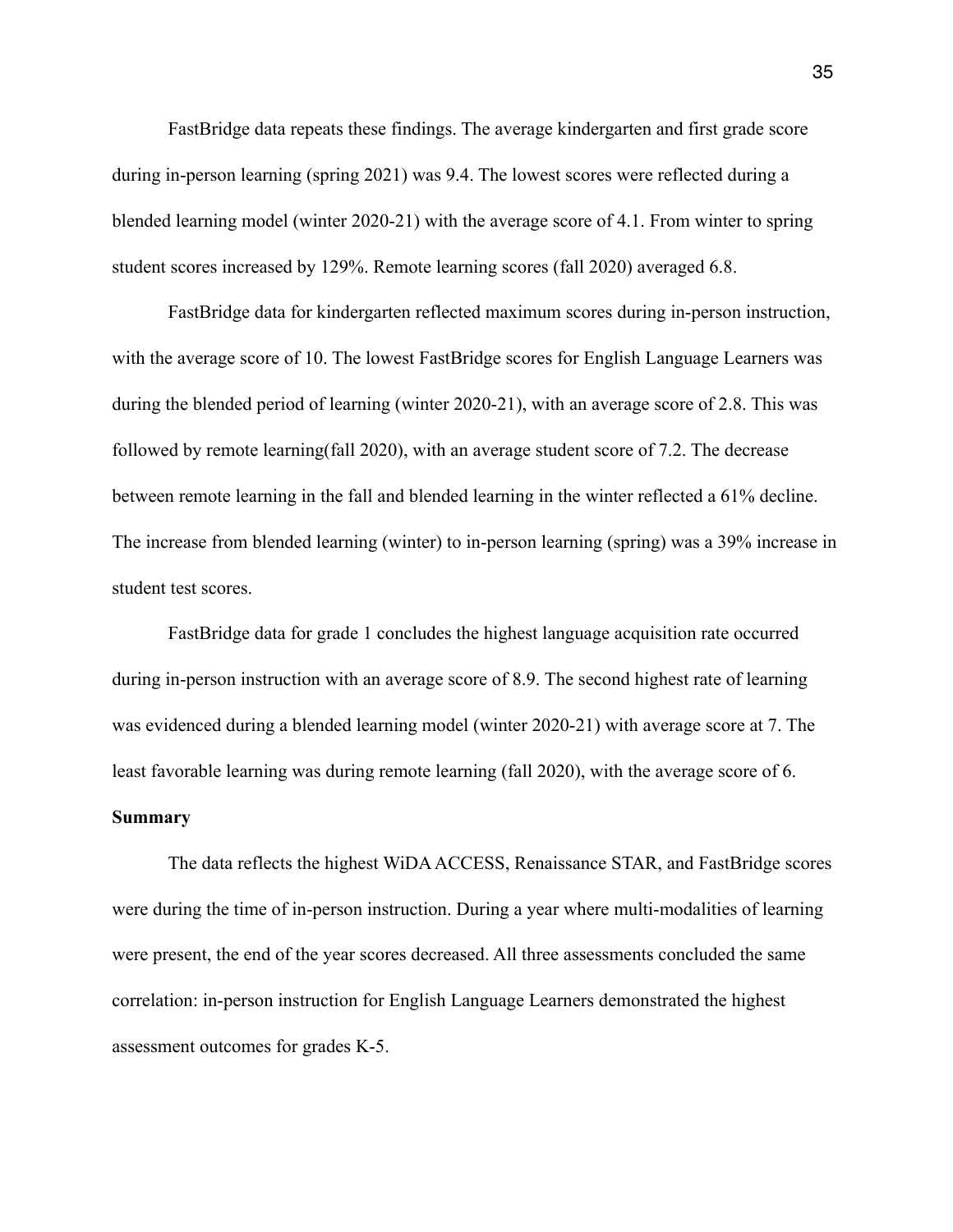#### **Discussion and Conclusions**

## **Introduction**

 The purpose of this study was to examine language arts achievement levels of English Language Learners. Various instructional methods were compared in order to determine a correlation between achievement and instructional method. This chapter discusses the results. It will provide an analysis into best language arts learning modality for English Language Learner student growth as evidenced by assessment scores. An examination relating to the theoretical framework will be interjected. Questions regarding strengths and weaknesses will be addressed and recommendations for future research stated.

#### **Discussion and Conclusions**

 Taken once a year, the WiDA ACCESS test, when compared to two previous years of data, demonstrated lower learning for English Language Learner students during a year of multiple learning modalities. Student average scores were 289 for the year ending in 2021. The student average for the previous two years were 305 and 314. Comparing the school year ending in 2021 that consisted of blended learning modalities to the previous year of exclusively inperson instruction (2020), students averaged a 5.5% decrease in WiDA scores.

 Star assessment data demonstrated that during a year of various instruction, the greatest learning occurred during the period of remote learning. The average student score during this time was 26.6. In-person learning occurred the last 4 months of the school year. Remote learning is the second highest degree of learning as evidenced by the data. It took place at the beginning of the school year. These scores reflect a student average of 27. The period of a blended style of instruction revealed the lowest test scores of 25. One items worth noting is the number of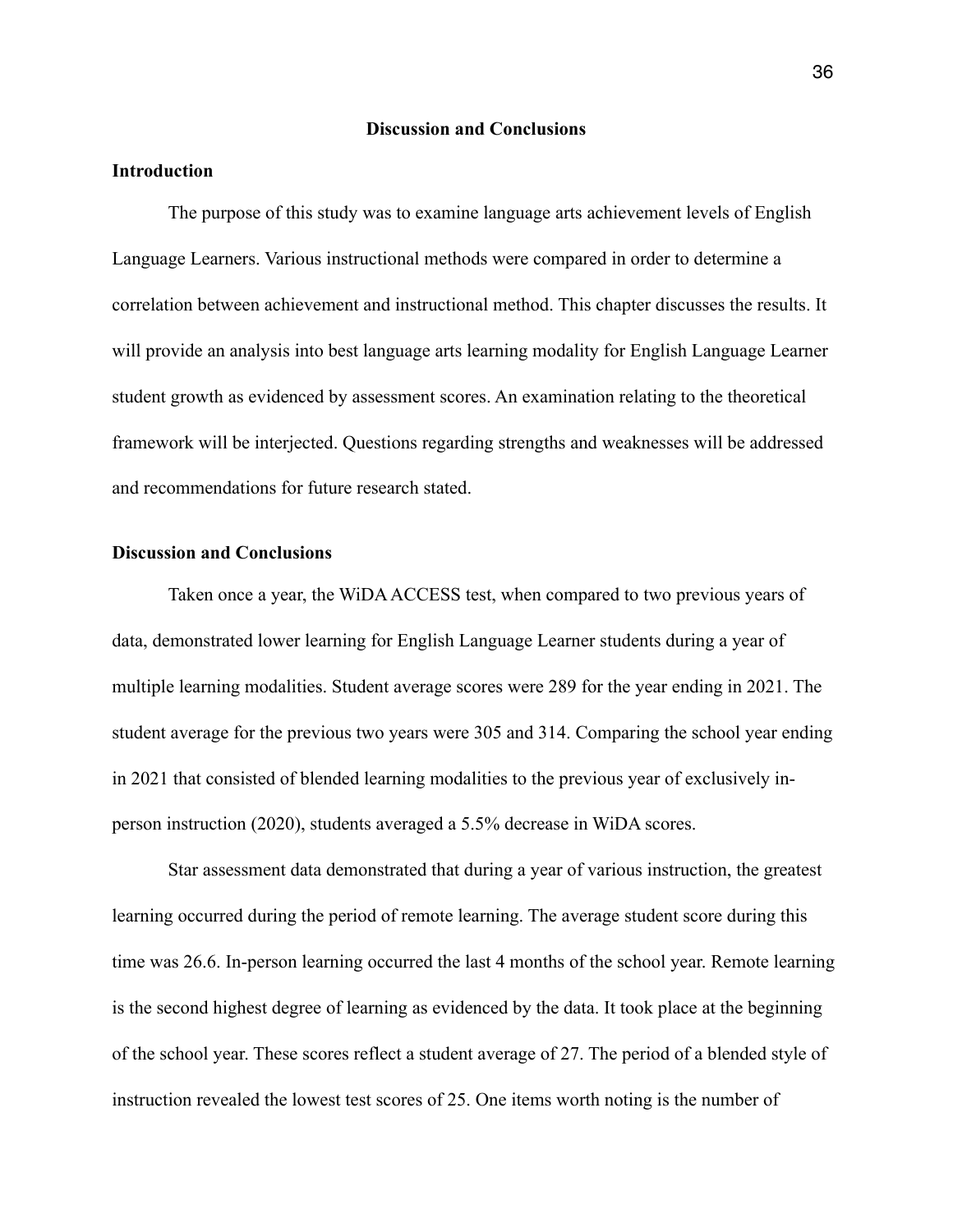students assessed during in-person instruction decreased by 3. Looking at the overall scores during this time would not be an accurate measure of student growth.

 Comparing this to the previous year's data, the average scores in the fall of 2019 were 39. The average scores in the fall of 2020 (remote learning) were 27. This is a 31% decrease from the previous year. The data suggests that during the period of remote learning, the language arts acquisition rates for English language Learner students decreased.

 Comparing the winter of 2020 scores to the previous year (2019), the data reveals an average student decrease of 38%. This time period reported the greatest range of decrease in student assessment scores, when compared to previous year's data. This suggests that instruction that occurred through an in-person model showed greater student growth from fall to winter, or an increase of 2%. The blended learning model that occurred from fall to winter in 2020 revealed negative growth. Student learning decreased from fall to winter by 6%. It appears that English Language Learners have a lower degree of language art acquisition during remote and blended learning modalities and the highest rate of learning during exclusively in-person instructional delivery. One possible explanation for the decrease is the transitory nature of the school year proved to be challenging for English Language Learners. A consistent in-person approach produced favorable outcomes as demonstrated by Star assessment scores.

 A factor to consider during COVID is masking. Since language arts rely on the transfer of knowledge of speech and the formation of letters, masking can be a barrier. Letters and sounds, words and speech that are necessary for language arts development may be negatively impacted by the use of masks and by not having a clear audio/visual of these components.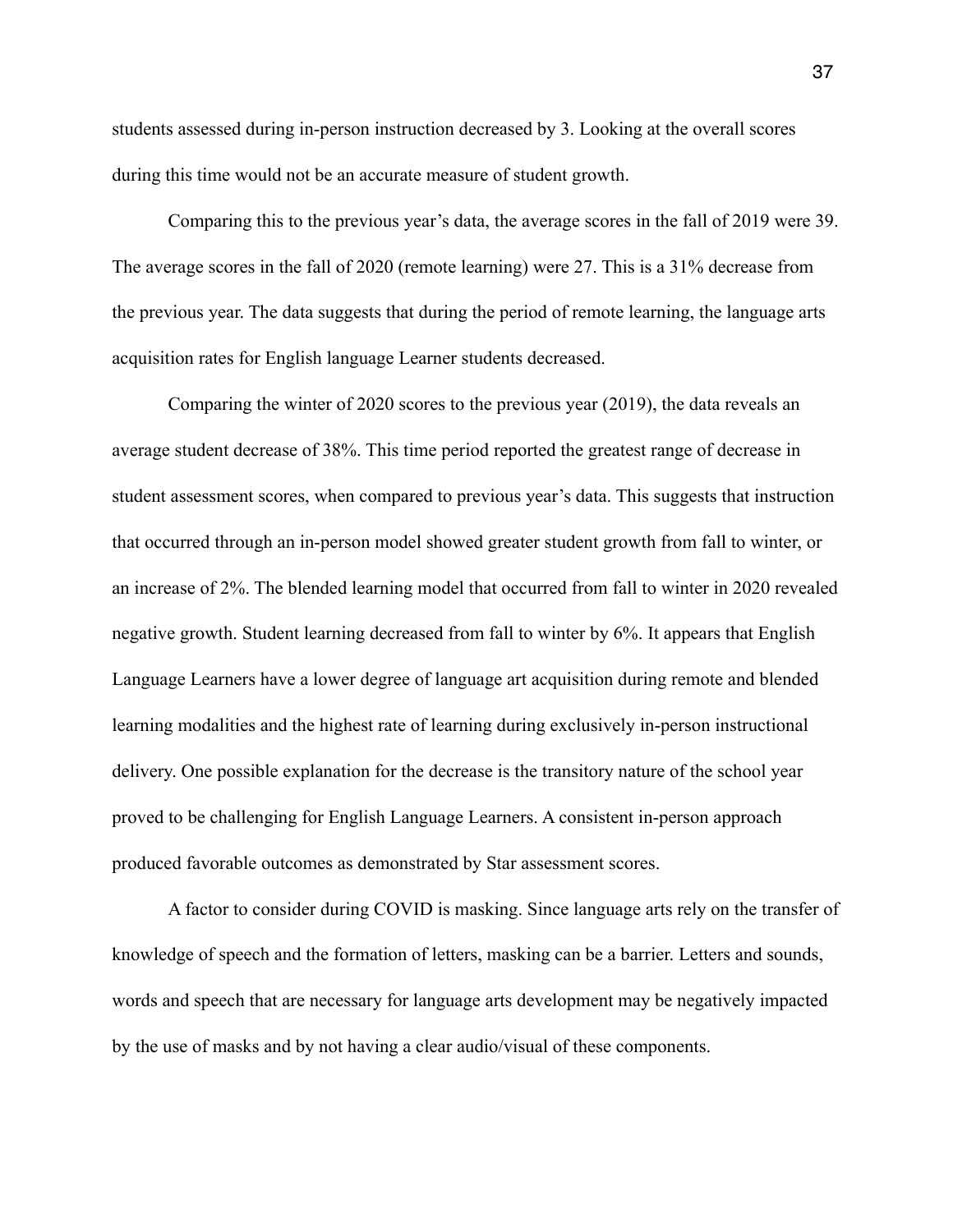FastBridge testing for kindergarten and grade 1 revealed the highest rate of learning occurred during in person instruction that took place during the last part of the school year, or spring term. This would signify that in person instructional delivery is crucial for knowledge transfer, especially for kindergarten. The data reveals a 61% decrease in student learning from the period of remote learning in the fall to a blended learning style in the winter. In contrast, from the period of blended learning in the winter to in-person learning in the spring, student learning increased by 72%. In-person learning for kindergarten and grade 1 proved the most successful for demonstrating language arts growth as evidenced by a higher FastBridge assessment scores.

 The theoretical framework research supports all modalities of in-person instruction: consultative, direct intervention, push-in, and collaborative settings. Dusling, Gupta, Pieretti and Roseberry-McKibbin, and Schmitt et al. repeat the benefits of routine, small group and one to one instruction for English Language Learners. The results of this study align with the research and match the expected outcomes. During remote and blended learning modalities, one to one instruction was not feasible. Schedules and routines were not consistent. Interventions were inconsistent and occurred infrequently. These factors contributed to a lower rate of learning.

 Gagne's nine events of instructional practice are key to this theory. He postulates that gaining attention and providing feedback are essential to learning. Obtaining and keeping student attention via remote and blended learning proved a challenge. Expedient feedback was variable during this time. Gagne's belief of attaining prior knowledge exposed a challenge to remote and blended instructional models during this time. Students who could receive instructional supports during an in-person framework, may not obtain these through remote and blended learning. This creates a learning gap and barrier to learning advanced concepts.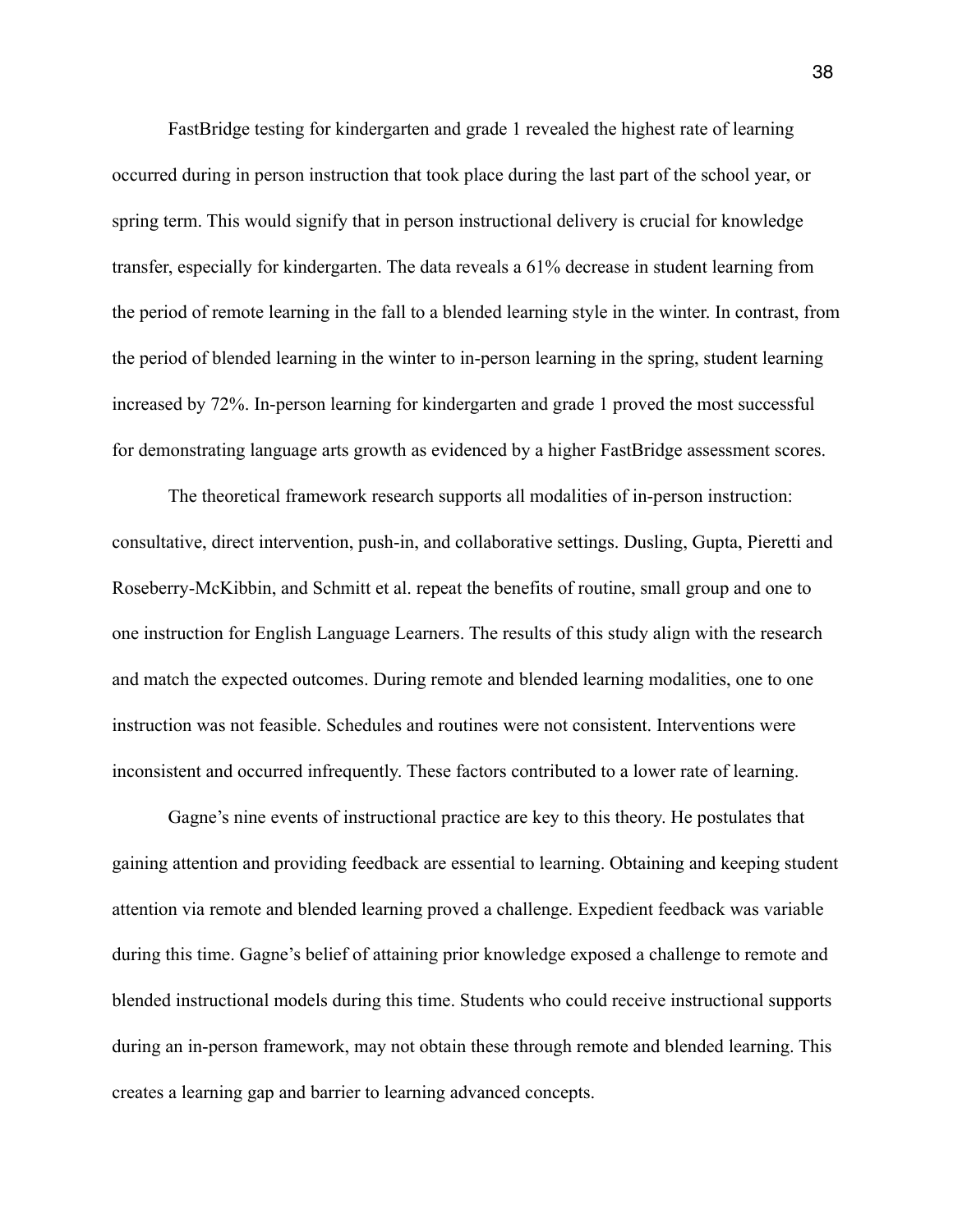Piaget's believed that learning is based upon one's own prior knowledge and experiences, which is unique to each person. Piaget highlighted the role peers play in learning. His theory upholds the importance of social interaction as a contributing force for cognitive growth and development. During COVID, where social distancing and isolation occurred, peer contact was minimal or non-existent. Learning was suppressed. These could play a factor in the lower assessment scores evidenced during remote and blended learning.

#### **Leadership Implications**

It is crucial that English Language Learners be given in-person instruction. As a leader, the challenge lies at the juxtaposition between health guideline and student learning. A balancing act is necessary for enacting safety protocols, yet not at the expense of student education. Conversations involving all stakeholders can create an optimal outcome for best practice moving forward. Leader implications involve monetary disbursement and conflicting district and educator needs, determining priorities, problem assessment, acquiring a basis for determining fact-backed data practices, an increase in decision-making skill sets, reflection, and proactively engaging the community. Some stakeholders may want isolation during this time. Some may want no masking. A leadership challenge is to balance the health risk compared to student educational outcomes.

## **Recommendations for Future Research**

Research in the future would benefit from a larger number of English Language Learner participants. Expanding this study to include other non-rural districts in Minnesota or other states would be useful. It would be beneficial to track student data over time, thus reflecting individual student growth over time. The addition of the role masking plays in the acquisition of language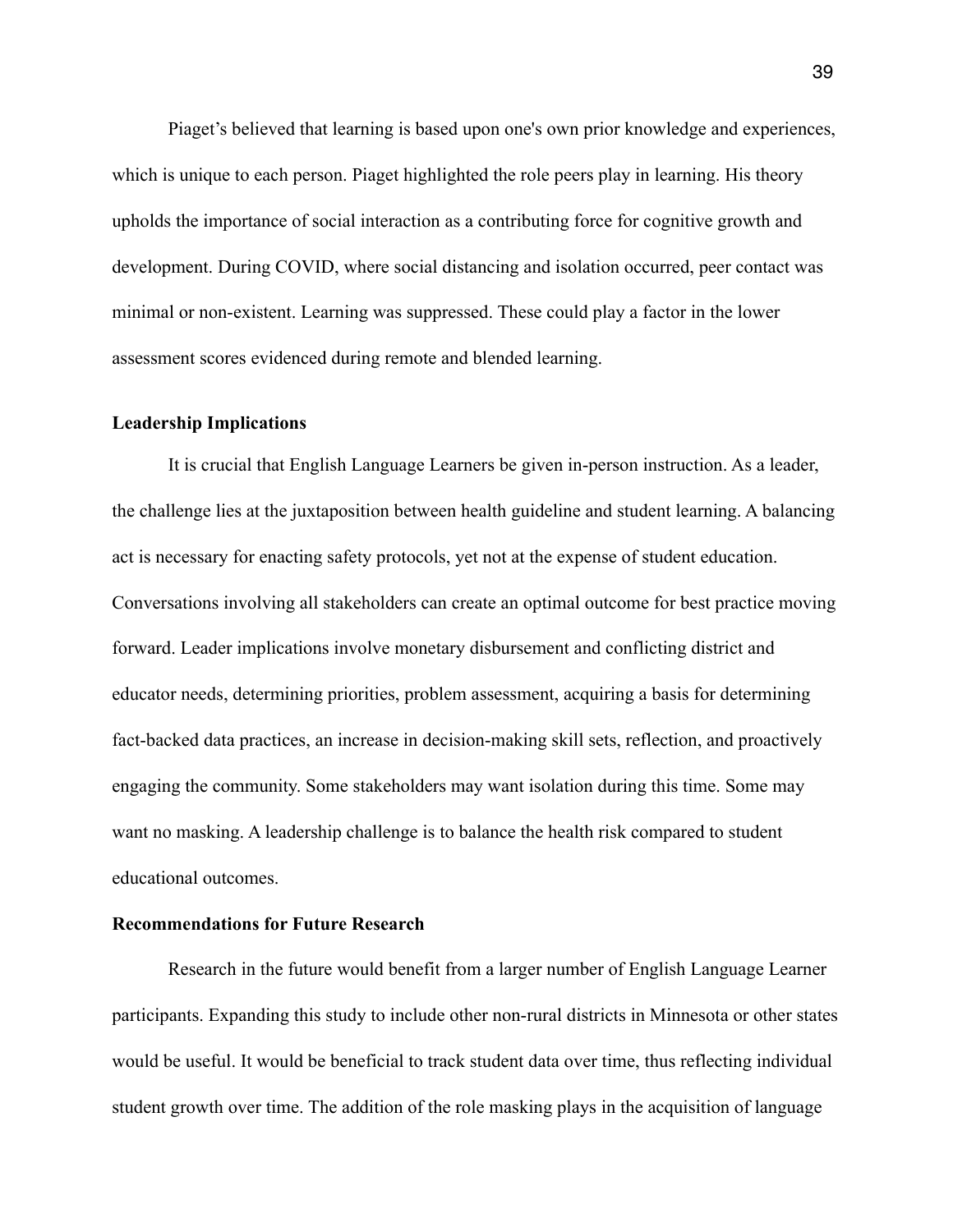arts may prove beneficial. The phoneme is the smallest unit of sound and a large part of sound acquisition is accomplished through seeing the shape of the mouth during letter and speech formation. Wearing a mask is a barrier to the essential visual component necessary language arts acquisition.

## **Summary**

In summary, English Language Learners demonstrated the highest rate of language arts acquisition with in-person model of instruction. Remote and blended learning produced lower rates of language arts acquisition skills. Several variables may exist for the lower scores during these two instructional models and the study would benefit from a larger English Language Learner population.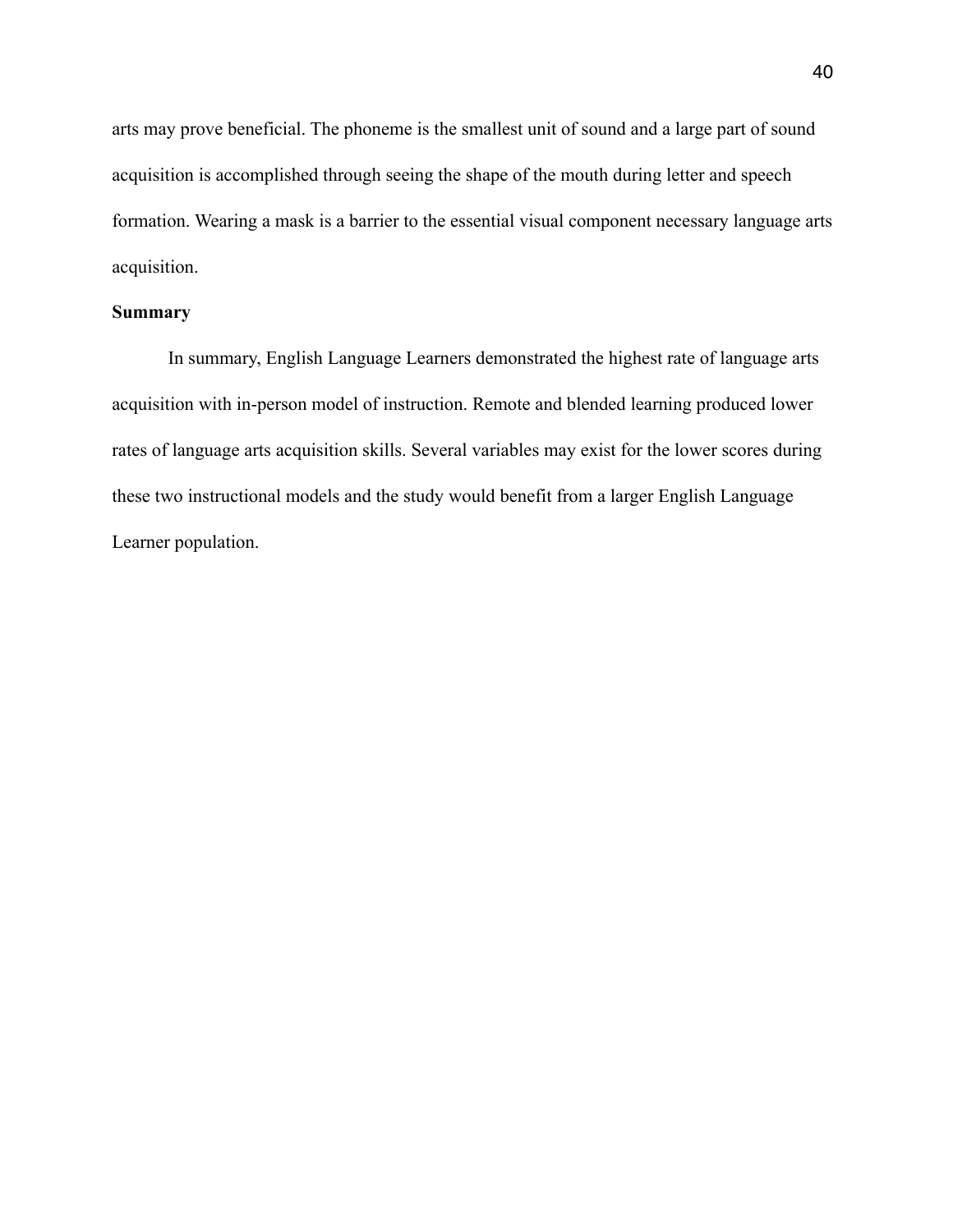#### **References**

- Affrunti, R., & Xin, J. (2019). Using iPads in vocabulary instruction for English Language Learners. *Computers in the Schools.* 36. 1-14. 10.1080/07380569.2019.1565888.
- Amendum, S., Bratsch-Hines, M., & Vernon-Feagans, L. (2018). Investigating the efficacy of a web-based early reading and professional development Intervention for young English learners. *Reading Research Quarterly*, 53(2), 155–174. <https://doi.org/10.1002/rrq.188>
- Baker, D. L., Gersten, R., Baker, S. K., Richards-Tutor, C., & Smith, J. M. (2016). The effectiveness of reading interventions for English learners. *Exceptional Children*, 82(2), 144–169. <https://doi-org.wsuproxy.mnpals.net/10.1177/0014402915585483>
- Baker, S., Jayanthi, M., Lesaux, N.K., Morris, J., & Newman-Gonchar, R., & Proctor, C.P. (2014). *Teaching academic content and literacy to English learners in elementary and middle school*. (NCEE 2014-4012). Washington, DC: National Center for Education Evaluation and Regional Assistance, Institute of Education Sciences, U.S. Department of Education.
- Blanton, C.K. (2005). *The strange career of bilingual education in Texas.* College Station, TX:Texas A&M University Press.
- Bibi, S., Rehman, A., &Ullah, H. (2015). Gagne's 9 events of instruction- a time tested way to improve teaching. *Pakistan Armed Forces Medical Journal. 65* (4), 535-539.
- Brown, B. (1972). T*he history of bilingual education in America*. California State University. .https://files.eric.ed.gov/fulltext/ED350874.pdf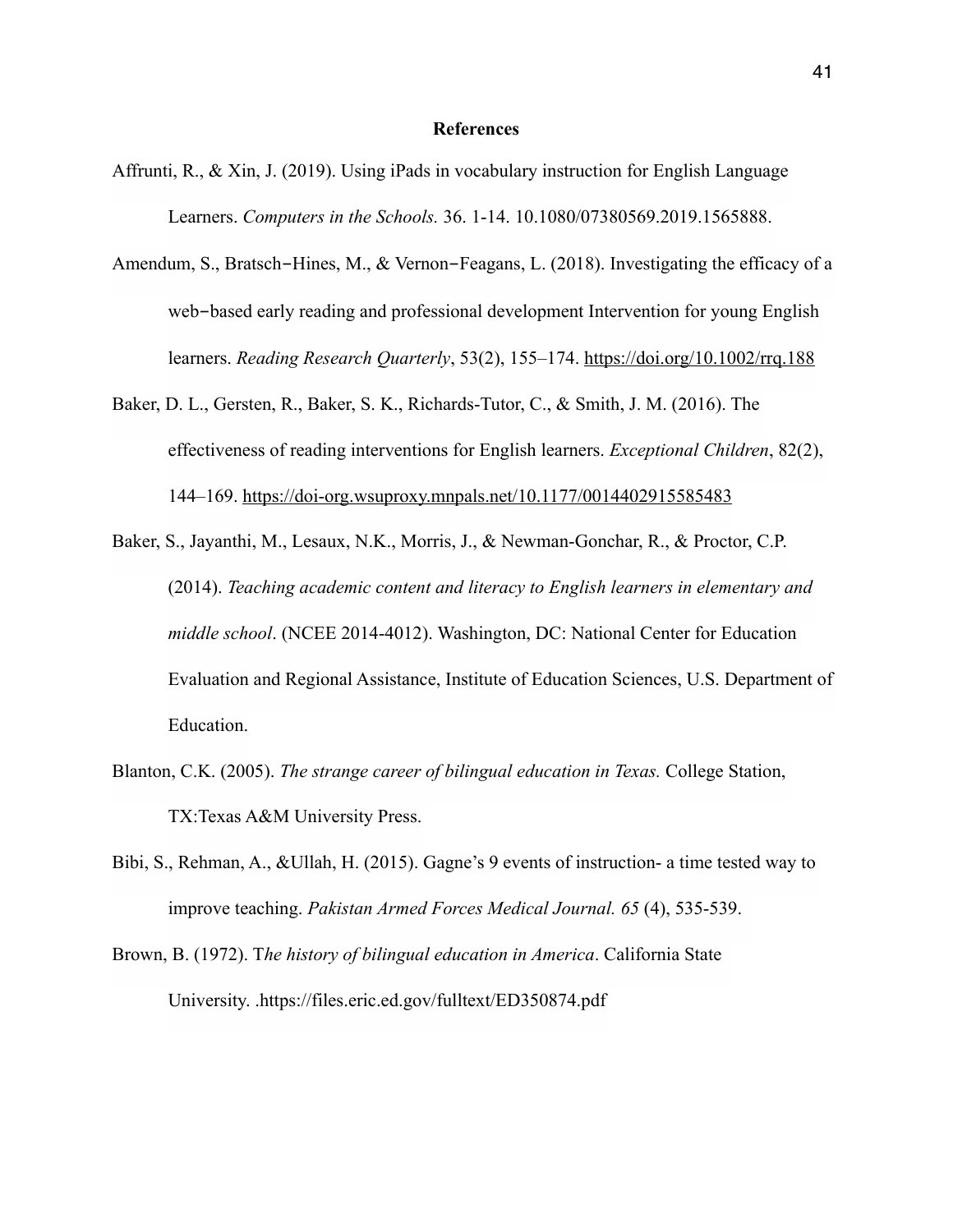- Bundschuh, K., Kazakoff, E., Macaruso, P., & Prescott, J. (2018). Elementary school–wide implementation of a blended learning program for reading intervention, *The Journal of Educational Research,* 111:4, 497-506, DOI: 10.1080/00220671.2017.1302914
- Bybee, E., Henderson, K., & Hinojosa, R. (2014). An overview of U.S. bilingual education: historical roots, legal battles, and recent trends. *Faculty Publications*. 1615. https:// scholarsarchive.byu.edu/facpub/1615
- Chavez-Linville, D. & Johnson, C. (2020). *Assessing emergent bilinguals: celebra lo que saben.* [https://www.renaissance.com/2020/09/11/blog-assessing-emergent-bilinguals-celebra-lo](https://www.renaissance.com/2020/09/11/blog-assessing-emergent-bilinguals-celebra-lo-que-saben/)que-saben/
- Cohen, L. E., & Waite-Stupiansky, S. (Eds.). (2017). *Theories of early childhood education: developmental, behaviorist, and critical.* Taylor & Francis.
- Culatta, R. (2021). Conditions of learning. *Instructional Design.* <https://www.instructional> [design.org/theories/conditions-learning/](http://design.org/theories/conditions-learning/)
- DiCerbo, P., Anstrom, K., Baker, L., & Rivera, C. (2014). A review of the literature on teaching academic English to English Language Learners. *Review of Educational Research,* 84(3), 446–482. <https://doi.org/10.3102/0034654314532695>
- Department of Education, (2017). *Academic performance and outcomes for English Learners; performance on national assessments and on-time graduation rates.* U.S. Department of Education. <https://www2.ed.gov/datastory/el-outcomes/index.html#datanotes>
- Davis, R.,, Pastore, R., Ritzhaupt, A., & Wang, J.,(2018). Effects of organizational pictures and modality as a feedback strategy on learner comprehension and satisfaction. *Educational*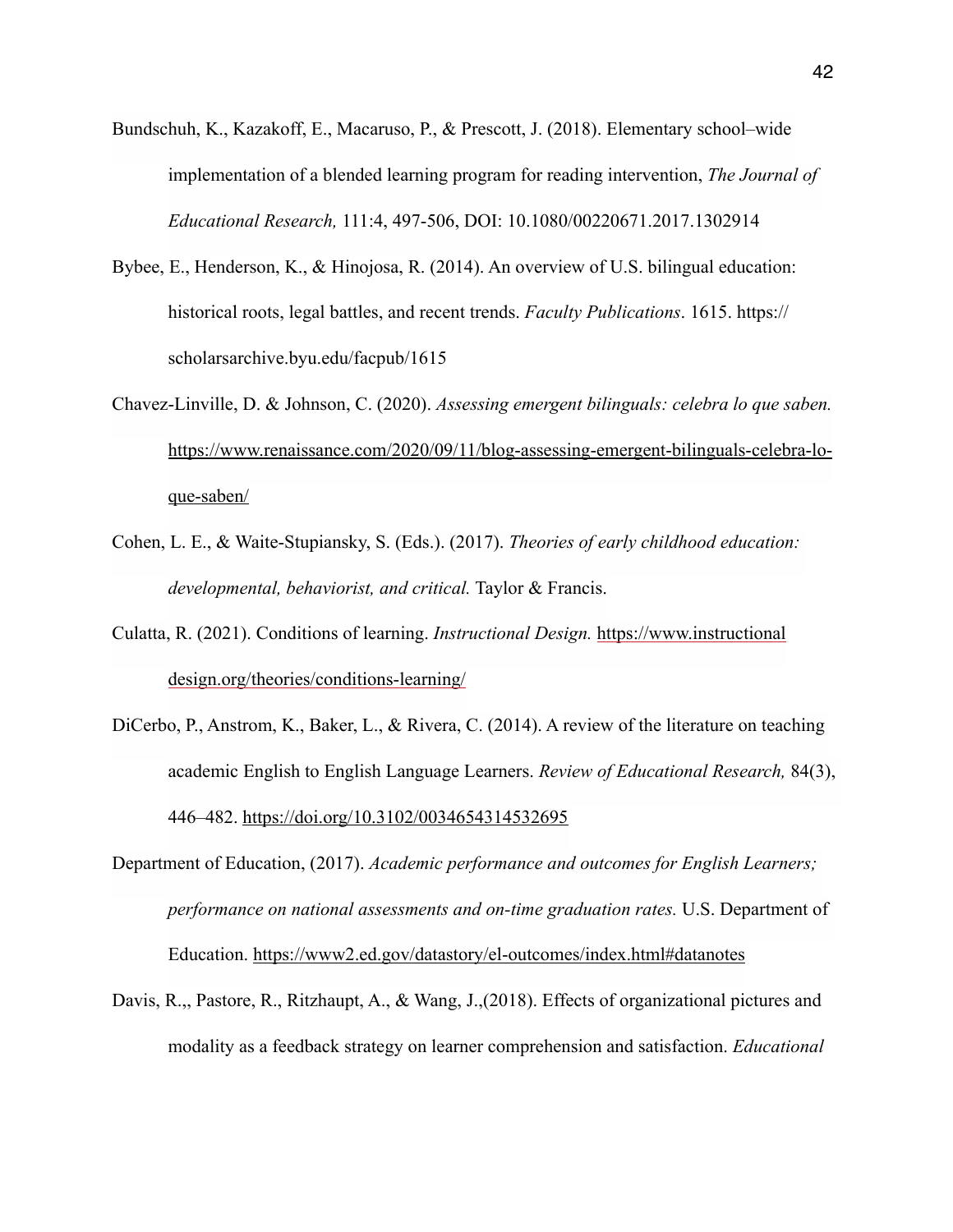*[Technology Research and Development, 66](https://doi.org/10.1007/s11423-018-9575-0)*(5), 1069–1086. https://doi.org/10.1007/ s11423-018-9575-0

- Dussling, T. (2020). The impact of an early reading intervention with English Language Learners and native-English-speaking children. *Reading Psychology,* 41:4, 241-263, DOI: 10.1080/02702711.2020.1768977
- Faulder, L., Gulliford, A., & Pitchford, N., and Outhwaite, L. (2019). Raising early achievement in math with interactive apps: a randomized control trial. *Journal of Educational Psychology, 111(*2), 284–298. <https://doi.org/10.1037/edu0000286>
- Gagne, R. (1974). Educational technology and the learning process. *Educational Researcher,*  3(1), 3–8. <https://doi.org/10.3102/0013189X003001004>
- Gagne, R. (1985). *The conditions of learning and theory of instruction* (4th Edition). New York: CBS College Publishing.
- Gagne, R. (2008). Educational Technology as Technique. *Educational Technology*, 48(2), 47-50. www.jstor.org/stable/44429563
- Gupta, A. (2019). Principles and practices of teaching English Language Learners. *International Education Studies,* 12(7), 49–57.

Hakuta,K. (1986). *Mirror or language: the debate on bilingualism*. New York: Basic Books.

Hierck, T. (2019) *Assessment: why bother?* All Things Assessment. https://

[allthingsassessment.info/2019/11/25/assessment-why-bother/](https://allthingsassessment.info/2019/11/25/assessment-why-bother/)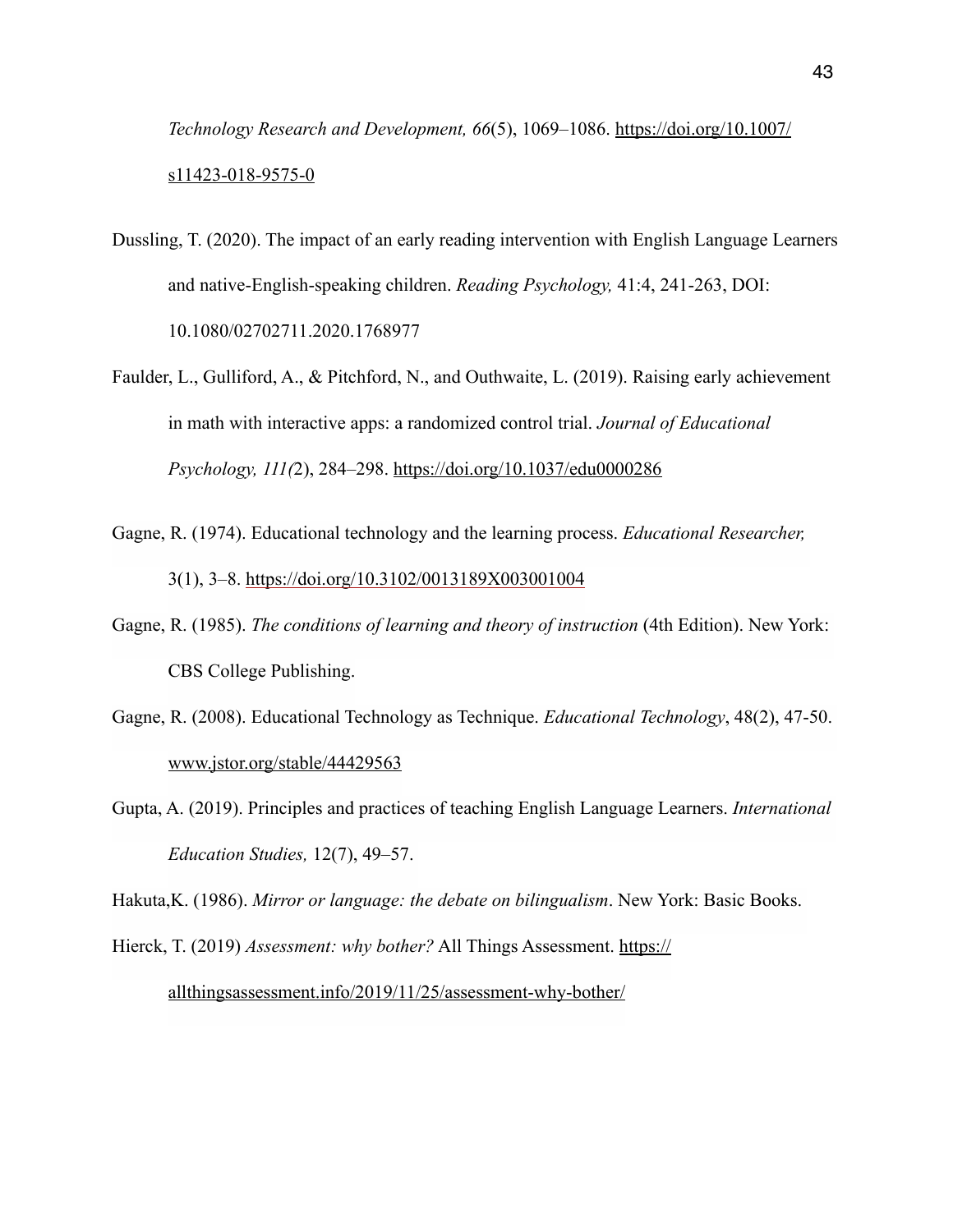- Hof, B. (2021). The turtle and the mouse: how constructivist learning theory shaped artificial intelligence and educational technology in the 1960s. *History of Education., 50*(1), 93– 111.
- Hughes, E., Polat, N., & Mahalingappa, L. (2018). Developing preservice teachers' self-efficacy and knowledge through online experiences with English Language Learners. *Language and Education, 32(*2), 127–146.
- Huitt, W., & Hummel, J. (2003). Piaget's theory of cognitive development. *Educational Psychology Interactive,* Valdosta, GA: Valdosta State University. http:// [www.edpsycinteractive.org/topics/cognition/piaget.html](http://www.edpsycinteractive.org/topics/cognition/piaget.html)
- Ilie, M. (2014). An adaption of Gagne's instructional model to increase the teaching effectiveness in the classroom: the impact in Romanian universities. *Educational Technology Research & Development, 62*[\(6\), 767–794. https://doi-org.wsuproxy.mnpals.net/10.1007/](https://doi-org.wsuproxy.mnpals.net/10.1007/s11423-014-9353-6) s11423-014-9353-6
- Iqbal, M. H., Siddiqie, S. A., & Mazid, M. A. (2021). Rethinking theories of lesson plan for effective teaching and learning. *Social Sciences & Humanities Open, 4*(1), 100172–. https://doi.org/10.1016/j.ssaho.2021.100172
- International Centre for Educators' Styles (ICES) (n.d.). *Gagne's conditions of theory.* https:// [eiclsresearch.wordpress.com/types-of-styles/learning-styles/gagne-robert/gagnes](https://eiclsresearch.wordpress.com/types-of-styles/learning-styles/gagne-robert/gagnes-conditions-of-learning-theory/)conditions-of-learning-theory/
- Kim, H. (2020). More than tools: emergence of meaning through technology enriched interactions in classrooms. *International Journal of Educational Research,* 100, 101543. <https://doi.org/10.1016/j.ijer.2020.101543>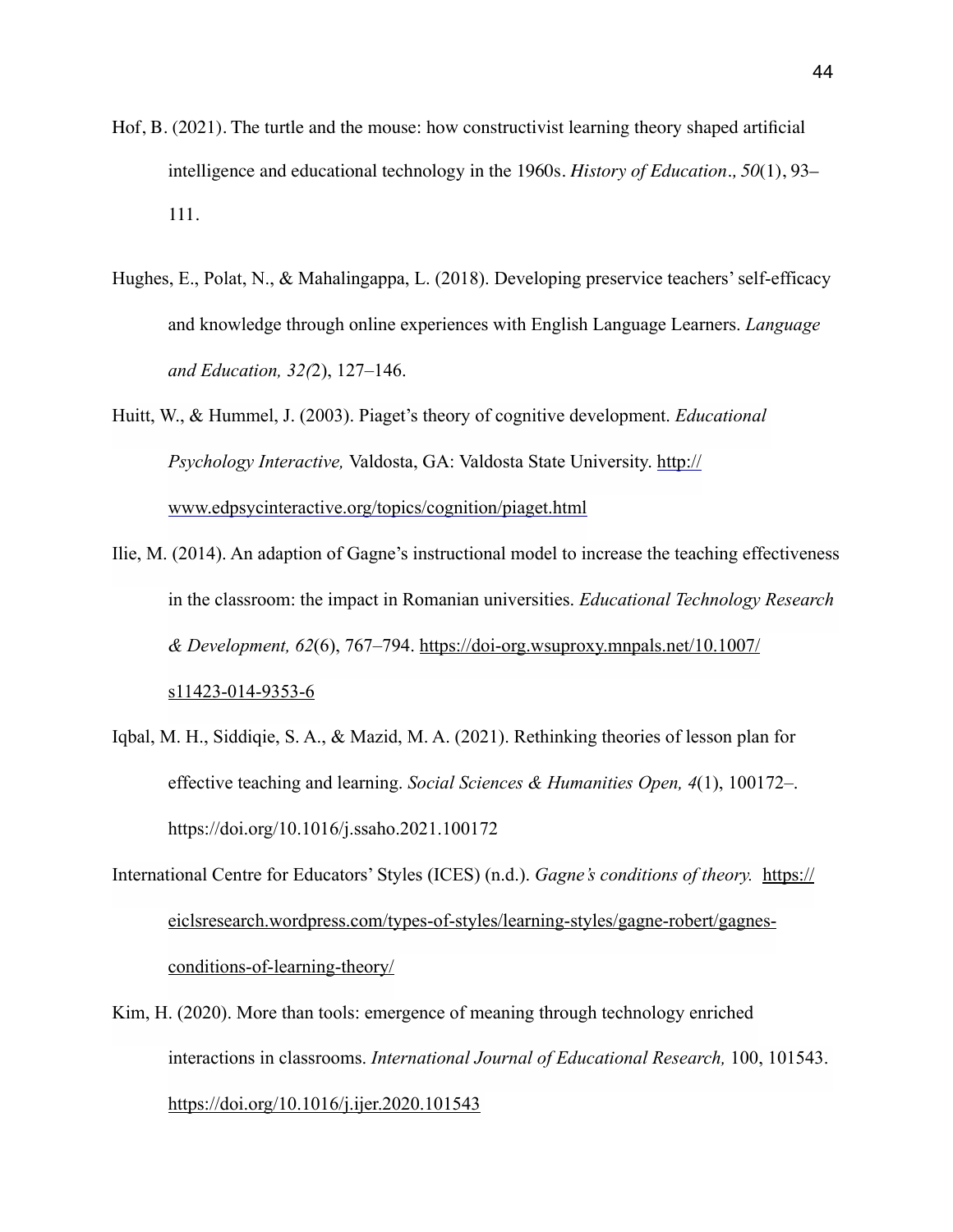Kurt, S. (2020). "Jean Piaget and his theory and stages of cognitive development," *Educational Technology.* [https://educationaltechnology.net/jean-piaget-and-his-theory-stages-of](https://educationaltechnology.net/jean-piaget-and-his-theory-stages-of-cognitive-development/)cognitive-development/

- Krishna, K., Lakshmi, D., & Raju, N. (2021). Robert Gagne's nine instructional model of session plan to Bloom's Taxonomy Levels of questions with innovative digital platforms. *Language in India, 21*(1), 55–.
- Leow, F.-T., & Neo, M. (2014). Interactive multimedia learning: Innovating classroom education in a Malaysian university. *Turkish Online Journal of Educational Technology - TOJET, 1*3(2), 99–110.
- McElrath, K. (2020). *Nearly 93% of households with school-age children report some form of distance learning during COVID-19.* United States Census Bureau. https:// [www.census.gov/library/stories/2020/08/schooling-during-the-covid-19-pandemic.html](https://www.census.gov/library/stories/2020/08/schooling-during-the-covid-19-pandemic.html)
- Miley, S. K., & Farmer, A. (2017). English language proficiency and content assessment performance: A comparison of English Learners and native English speakers achievement. *English Language Teaching,* 10(9), 198–207.
- Mitchell, C., 2020. The nation's English-Learner population has surged: 3 things to know. *EducationWeek*[. https://www.edweek.org/leadership/the-nations-english-learner](https://www.edweek.org/leadership/the-nations-english-learner-population-has-surged-3-things-to-know/2020/02)population-has-surged-3-things-to-know/2020/02

Minnesota Department of Education, (2020). *Alternate Guidance for Identifying Students for English Learner Programming in the 2020-21 School Year.* COVID-19 Guidance for Identifying Students for Temporary English Learner Programming. https://www2.ed.gov/ about/offices/list/ocr/ellresources.html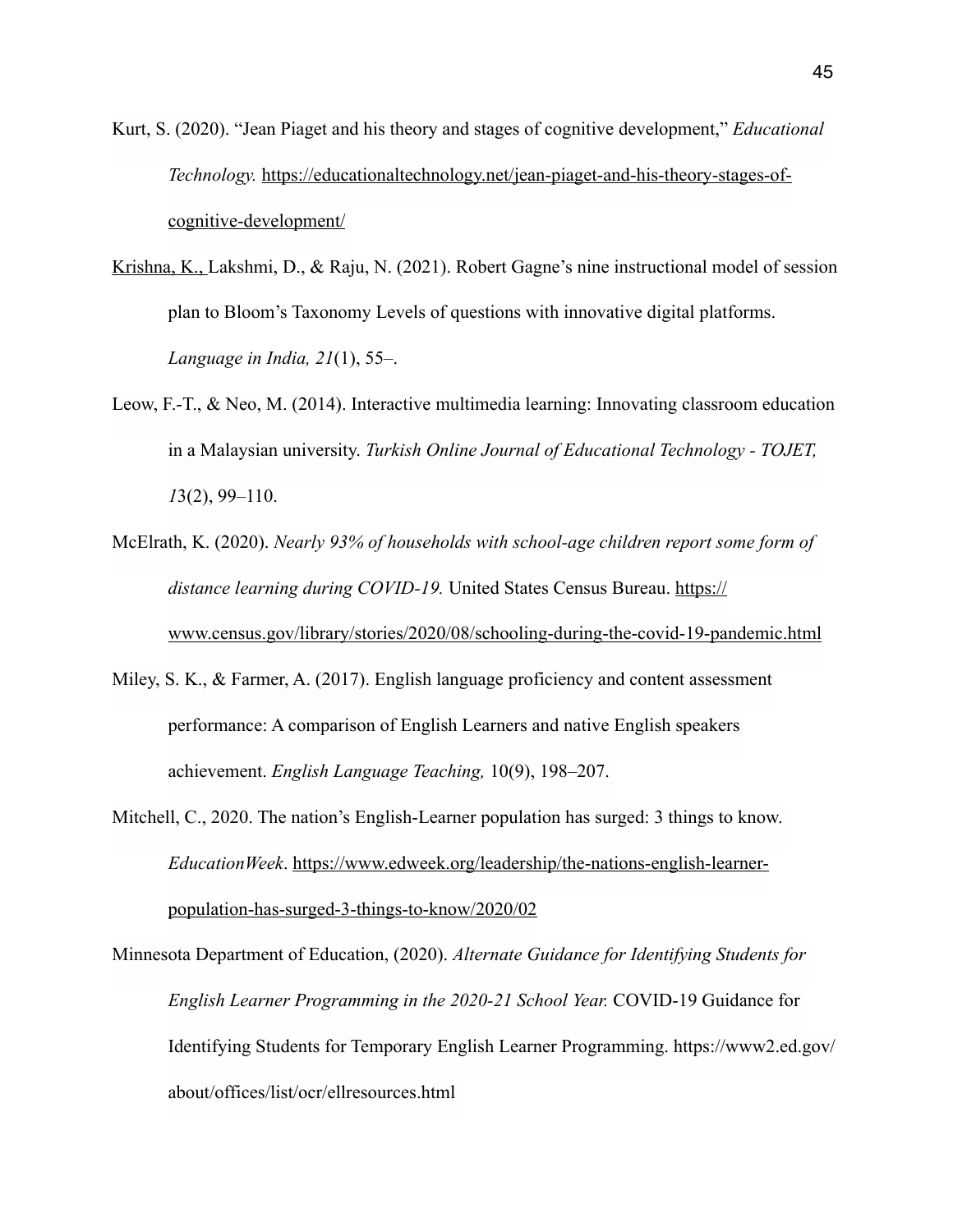- Muijis, D. (2011). *[Doing Quantitative Research in Education with SPSS](https://dx.doi.org/10.4135/9781849203241)*. https://dx.doi.org/ 10.4135/9781849203241
- National Center for Education Statistics. (2019). Table 204.20. *Digest of Education Statistics*. https://nces.ed.gov/nationsreportcard/about/
- National Education Association (2020). *English Language Learners.*https://www.nea.org/

[resource-library/english-language-learners](https://www.nea.org/resource-library/english-language-learners)

National Education Association (2020). *English Language Learners.* https://neaedjustice.org/ social-justice-issues/english-language-learners/?

[\\_ga=2.176680098.662633560.1614746793-1362008890.1614746793](https://neaedjustice.org/social-justice-issues/english-language-learners/?_ga=2.176680098.662633560.1614746793-1362008890.1614746793)

- National Humanities Center (2006). http://nationalhumanitiescenter.org/pds/amerbegin/ exploration/exploration.htm
- Nelson, Wayne. (2000). Gagne and the new technologies of instruction. University of Florida. National Center for Education Statistics. (2019). Table 204.20. *Digest of Education Statistics*. [https://nces.ed.gov/programs/digest/d19/tables/dt19\\_204.20.asp](https://nces.ed.gov/programs/digest/d19/tables/dt19_204.20.asp)
- Pieretti, R. A., & Roseberry-McKibbin, C. (2016). Assessment and intervention for English Language Learners with primary language impairment: research-based best practices. *[Communication Disorders Quarterly](https://doi.org/10.1177/1525740114566652)*, 37(2), 117–128. https://doi.org/

10.1177/1525740114566652

Renais[sance, StarAssessments Accommodations FAQ, Renaissance Learning, Inc. \(n.d.\). https://](https://doc.renlearn.com/KMNet/R00581317DED9FC4.pdf) doc.renlearn.com/KMNet/R00581317DED9FC4.pdf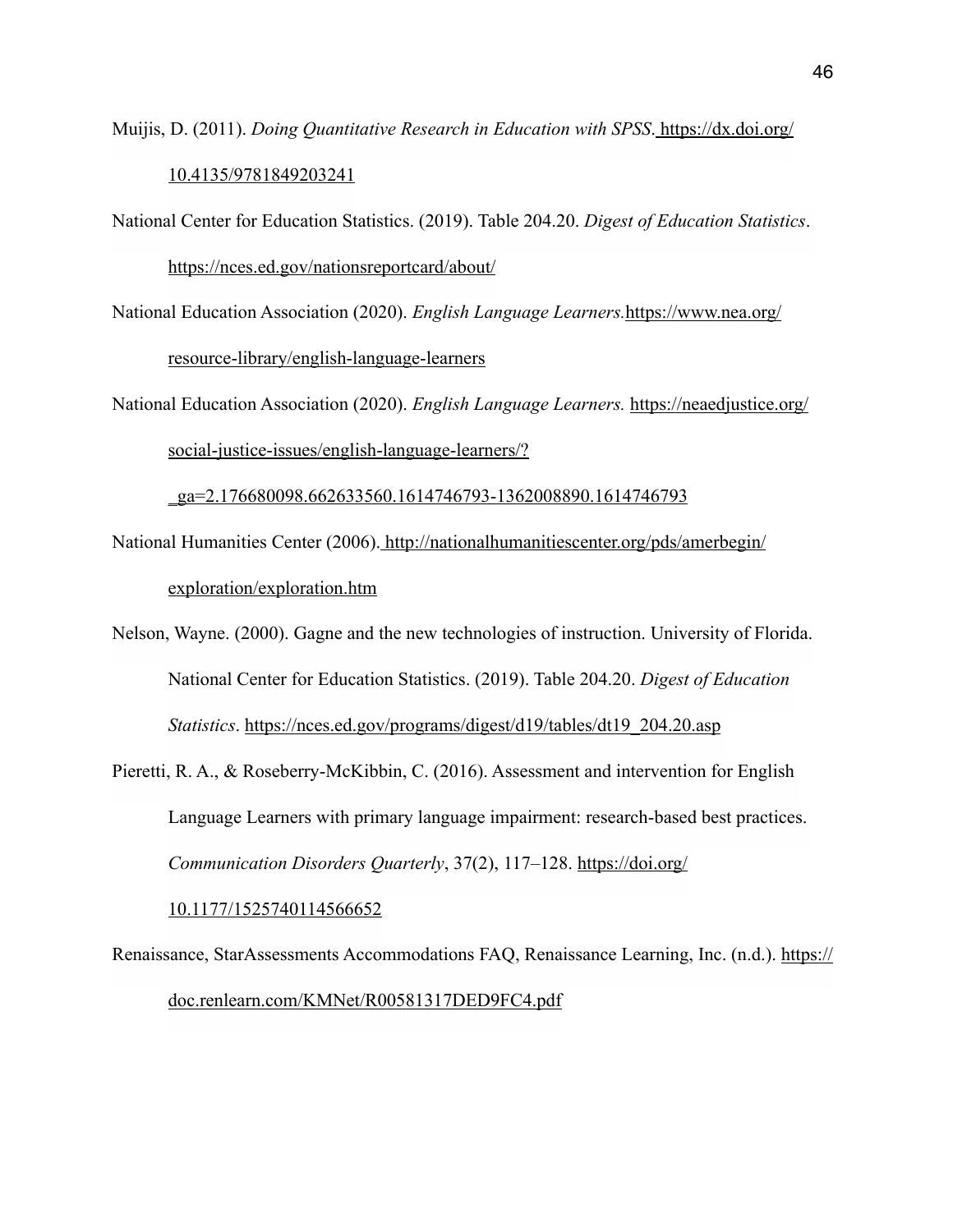- Sheskin, D. (2010). Correlation. In N. J. Salkind (Ed.), *Encyclopedia of research design. S*age [Publications. http://wsuproxy.mnpals.net/login?url=https://search.credoreference.com/](http://wsuproxy.mnpals.net/login?url=https://search.credoreference.com/content/entry/sagerd/correlation/0?institutionId=1858) content/entry/sagerd/correlation/0?institutionId=1858
- Yu, F., & Sung, S. (2016). A mixed methods approach to the assessor's targeting behavior during online peer assessment: effects of anonymity and underlying reasons. *Interactive Learning Environments, 24*(7), 1674–1691. [https://doi.org/10.1080/10494820.2015.](https://doi.org/10.1080/10494820.2015.1041405)  1041405
- Johnson, E., Keane, K., & Sauragn, K., & Silverman, D. (2020). Beyond decoding: a metaanalysis of the effects of language comprehension interventions on K–5 students' [language and literacy outcomes.](https://doi.org/10.1002/rrq.346) *Reading Research Quarterly*. https://doi.org/10.1002/rrq. 346
- Schmitt, H., Snyder, E., & Witmer, S. E. (2017). English Language Learners and reading instruction: A review of the literature. *Preventing School Failure*, 61(2), 136–145.
- Strauss, S. (1972). Learning theories of Gagne and Piaget: implications for curriculum development. *Teachers College Record*, 74(1), 81-102.
- Terantino, J., & Donovan, S. (2021). CELL protocol (conferring with English Language Learners): Supporting ELLs' reading comprehension in middle level education. *Middle School Journal*, 52(2), 14–25. https://doi.org/10.1080/00940771.2020.1868057
- Thagard, P. (2020). What is COVID fatigue? Pandemic fatigue is a complex of emotions that includes sadness and boredom. *Psychology Today*. https://www.psychologytoday.com/us/ [blog/hot-thought/202011/what-is-covid-fatigue](https://www.psychologytoday.com/us/blog/hot-thought/202011/what-is-covid-fatigue)